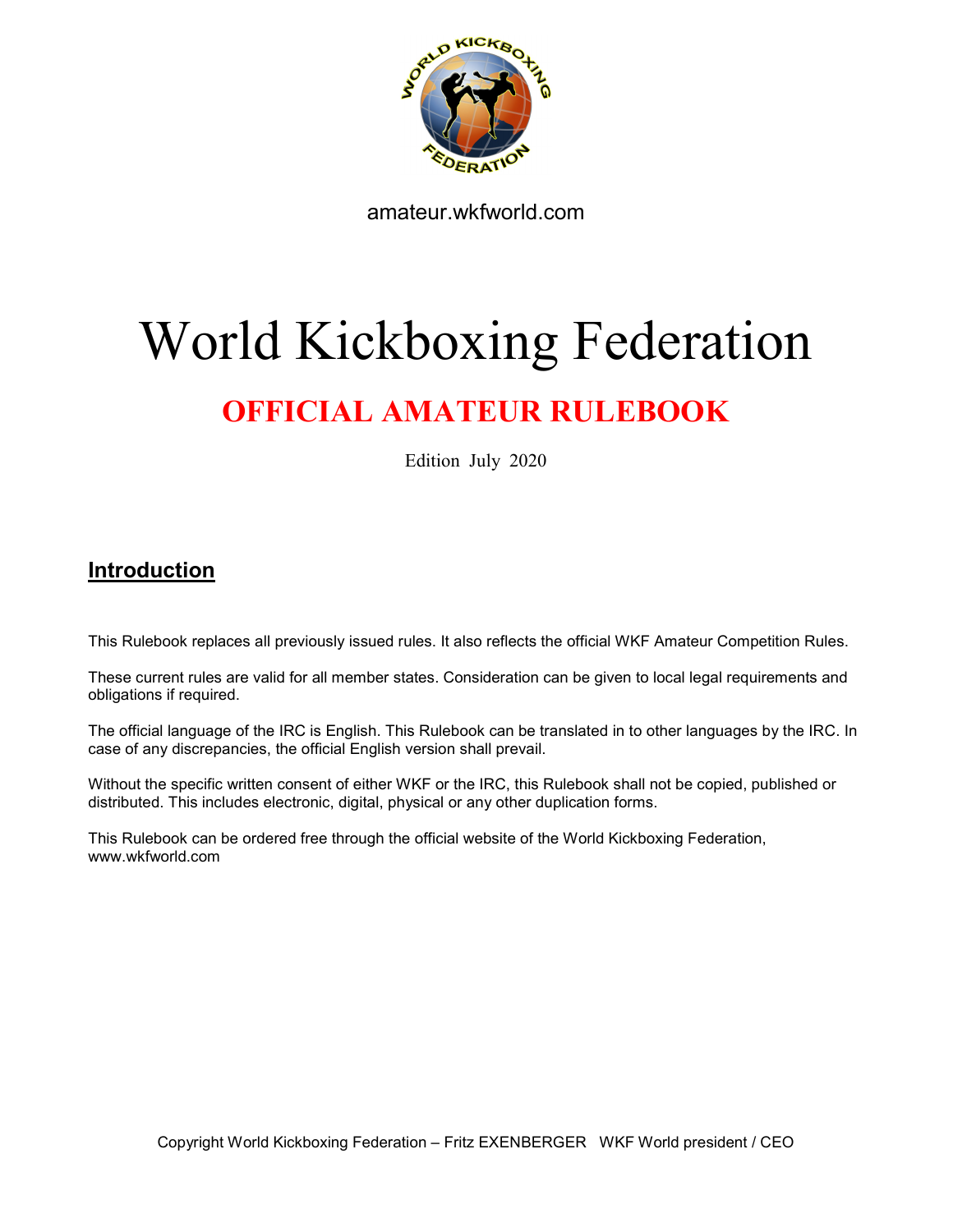# Conten

#### 1. Part – General

1 WKF / IRC 2 Amateur Status (Definition) 3 Doping (Definition, Controls) 4 Registration (Sportpass, License, Identification) 5 Age Categories (Kids, Juniors, Cadets, Adults, Veterans, Masters) 6 Weight Divisions / Weigh-In / Medical Examination 7 Tournament Organisation (Fighting Areas, Boxing-Rings) 8 Referees (Licenses, Mission, Dress-Code) 2. Part – Point Fighting SKT 3. Part – Light Contact and Kick light LCT 4. Part – Full Contact FCT 5. Part – Low Kicks LOW 6. Part – K-1 K-1 7. Part – Thai-Boxing TBX

# 1. Part – General

### 1. WKF / IRC

#### 1.1 WKF

WKF is the World Kickboxing Federation with head office in Vienna / Austria. The affiliated National Federations are members of WKF.

#### 1.1 IRC

The IRC is the International Rules Committee. The IRC consists of the WKF Head Referee plus four appointed A1 Referees.

The IRC can make alterations or omissions to the existing rules, as well as implement new ones. The IRC can also be used as an arbitrary body in certain cases. The IRC also handles the Referee affairs at larger tournaments.

The IRC Members are solely appointed from the WKF World head office.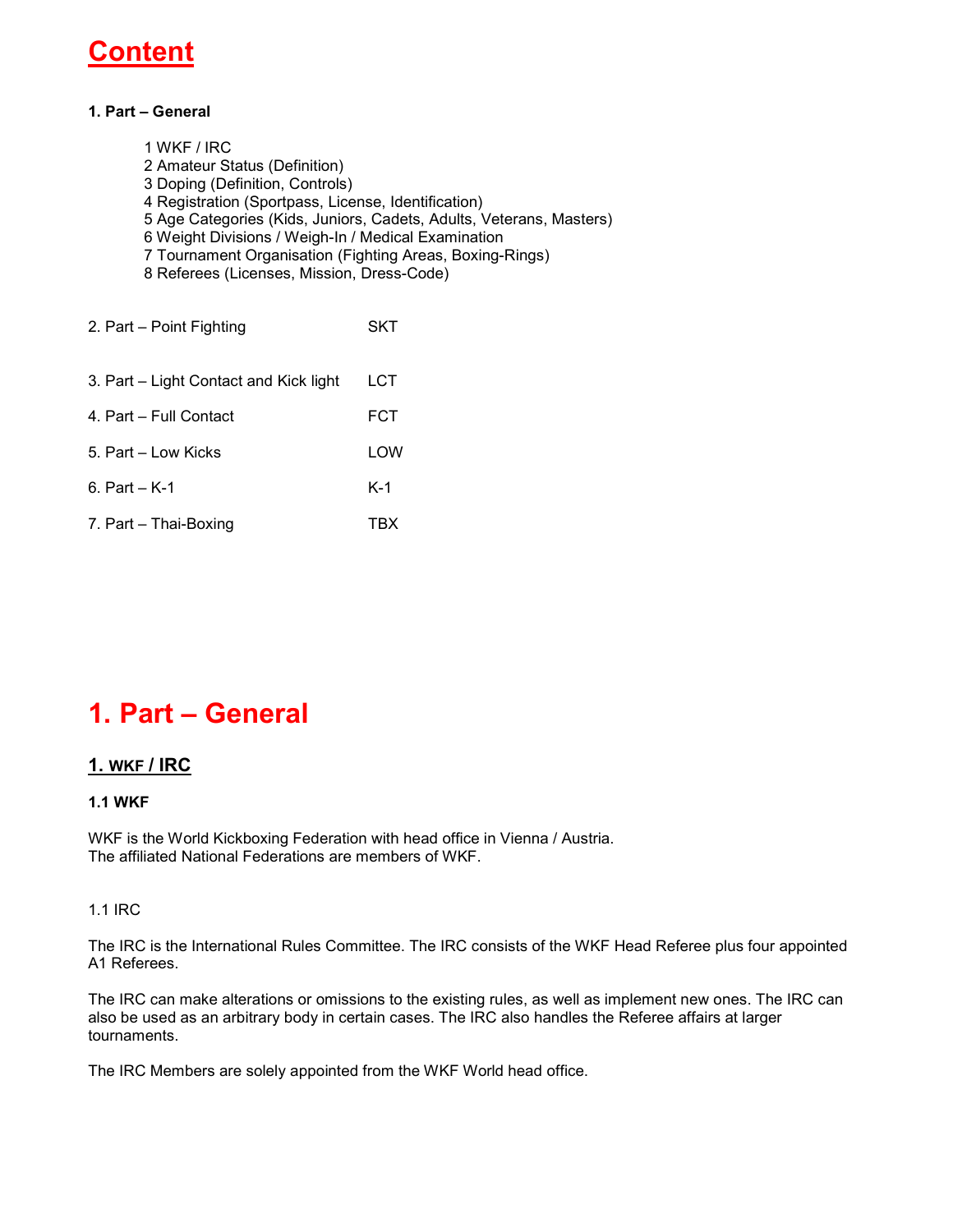1.2. Amateur Status

1.2.1 The term "Amateur" was previously used to group all fighters of the Full-Contact, Low kick, K-1 or Thai-Box divisions. It shall be used in this Rulebook to describe all Fighters that are not Professionals.

1.2.2 Fighters shall be considered Amateurs providing they do not meet one or more of the following conditions:

The fighter is under a professional contract.

The fighter has never participated in an event of more than 5 rounds or Thai Box A - Class.

The fighter is listed on a Pro-Rank list.

1.2.3 If a fighter thinks that he/she is listed on a Pro-Rank list, and shouldn't be, he/she must report it to the National Federation, and to the Organization responsible for the list, to apply for a confirmation of his/her Amateur Status. The IRC will decide upon the application to remain classified as an Amateur. The Amateur status will be granted while the application is pending.

1.2.4 Non-Amateurs cannot participate on Amateur events. If the IRC is informed about a contradiction to this rule, one or more of the following actions can be taken:

- a) Disqualification of the Non-Amateur
- b) A ban/suspension. The IRC will decide upon the length of time.
- c) A fine of minimum 300 EUR
- d) Revocation of a title achieved. A revocation of a World Title requires the approval of the WKF head office.

#### 1.3. Doping

1.3.1 It is not permitted to apply any substances to boost the performance, if such substance is banned by one of the appropriate Organisations as a doping substance. (IOC, Anti-Doping Agency, National Olympic Committee, WADA etc.).

1.3.2 WKF, the IRC, the tournament Promoter and the Official Doctor can and may perform controls. With the authorization of the WKF, other qualified Organisations and persons may perform such controls where the law requires it.

1.3.3 Fighters that intentionally avoid, obstruct or evade such controls, or manipulate them in any way, can be disqualified and banned, for a time period to be determined by the IRC.

1.3.4 The privacy, especially of Kids and Female Competitors, must be respected. Doping controls have to be made by a qualified person of the same gender. Where this is not possible, a member of the IRC of the same gender supervises the collection of the test sample.

#### 1.4. Registration

1.4.1 Fighters who want to be admitted to any competition, tournament or gala, need to fulfil the following conditions:

- a) To possess a WKF issued or accepted Sport Book (Sport Pass)
- b) To have a valid license stamp for the current year applied in the Sport Book

c) Proof of an appropriate entry in the Sport Book to show they are "Fit to Fight". A Medical assessment must not be older than 12 months. (Forms only competitors need not to comply with this rule)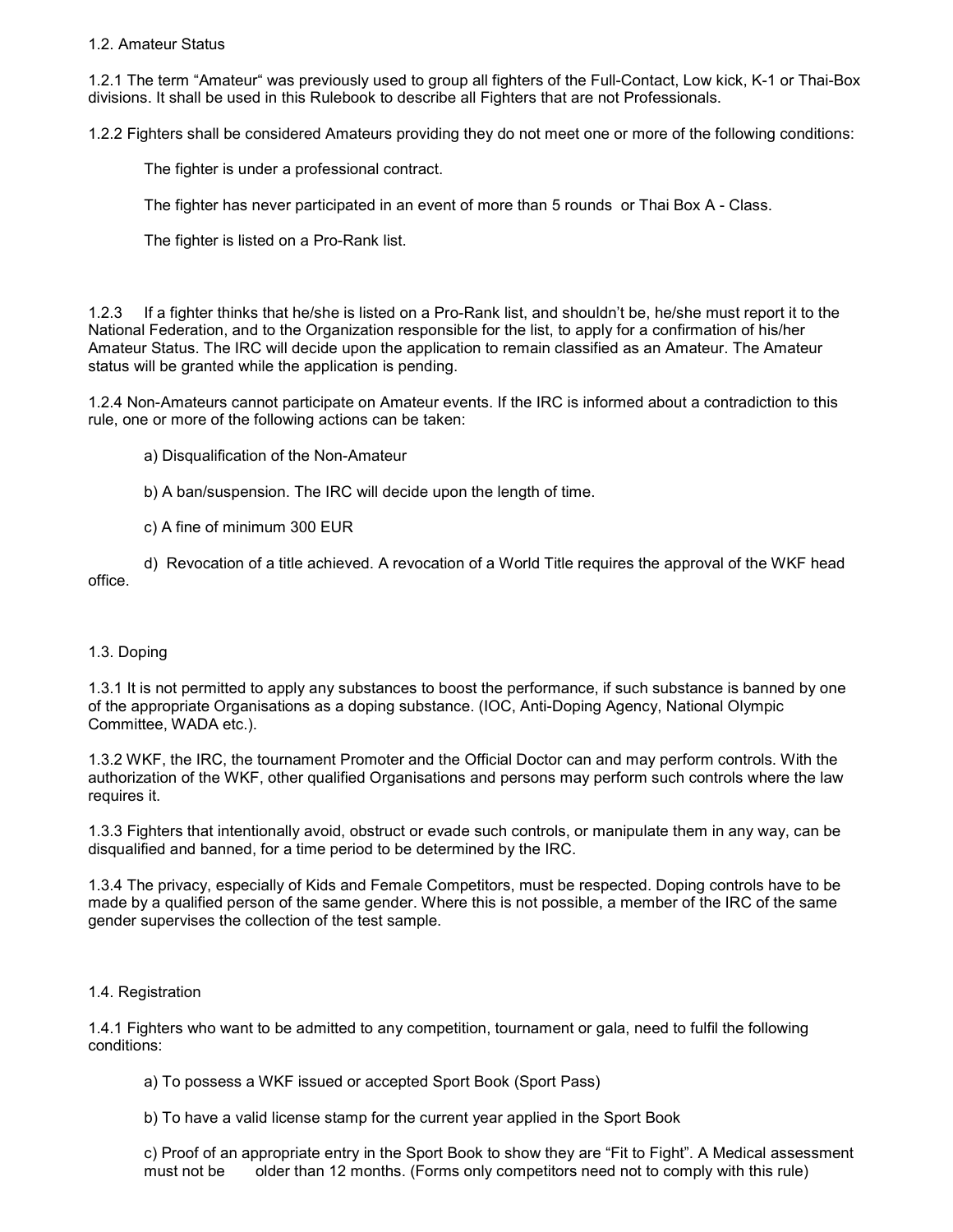d) Not to be excluded for medical or any other reason from participating in the event

e) To be able to show a medical attest of a performed EEG examination, in case of experiencing 3 head knockouts within a period of less than 12 months. The EEG must be made after the banned period.

f) In case of female participants, not to be pregnant.

1.4.2 Entries into the WKF Sport Book

The Promoters of a tournament, a competition or a gala are responsible to make the following entries to the WKF sport book:

- a) Place, date and name of the event
- b) Discipline and score of the fighter
- c) Any Knockout, Stoppage or Surrender

Instead of the Promoter, the Head Referee, WKF Area/Ring Supervisor, or in case of a Knockout, Stoppage or Surrender a doctor can make the entries.

#### 1.4.3 Banning periods after a Knockout, Stoppage or Surrender

- a) 1 month after the incident
- b) 3 months after the second incident
- c) 12 months after the third incident within 12 months (EEG required)

After a 12 month ban due to three Stoppages/Knockouts or Surrenders within 12 months, the fighter has also to submit a medical assessment with a negative EEG examination result, before being admitted to any competition again.

#### 1.4.4 Identification of the competitors

On International events, the competitors have to prove their identity and nationality by showing Government issued ID.

Competitors that show an ID card issued by the WKF, displaying the 5-digit MAP number, need not to produce further identification. The 5-digit MAP number means that they have already had their passport or ID scanned.

#### 1.4.5 Chosen Country Nationalities

A competitor who can prove his/her special relations to a country other than the one of his/her nationality must submit one of the following documents to the WKF:

- a) birth certificate of the country of choice
- b) marriage certificate with a citizen of the country of choice

#### c) a permanent residence permit of the country of choice

The application has to be submitted in writing through the WKF in the chosen country. The WKF of the chosen country must apply then to the WKF head office. A competitor who has chosen a country via this method can only change again after obtaining a new citizenship, or after moving to another country for permanent residence there.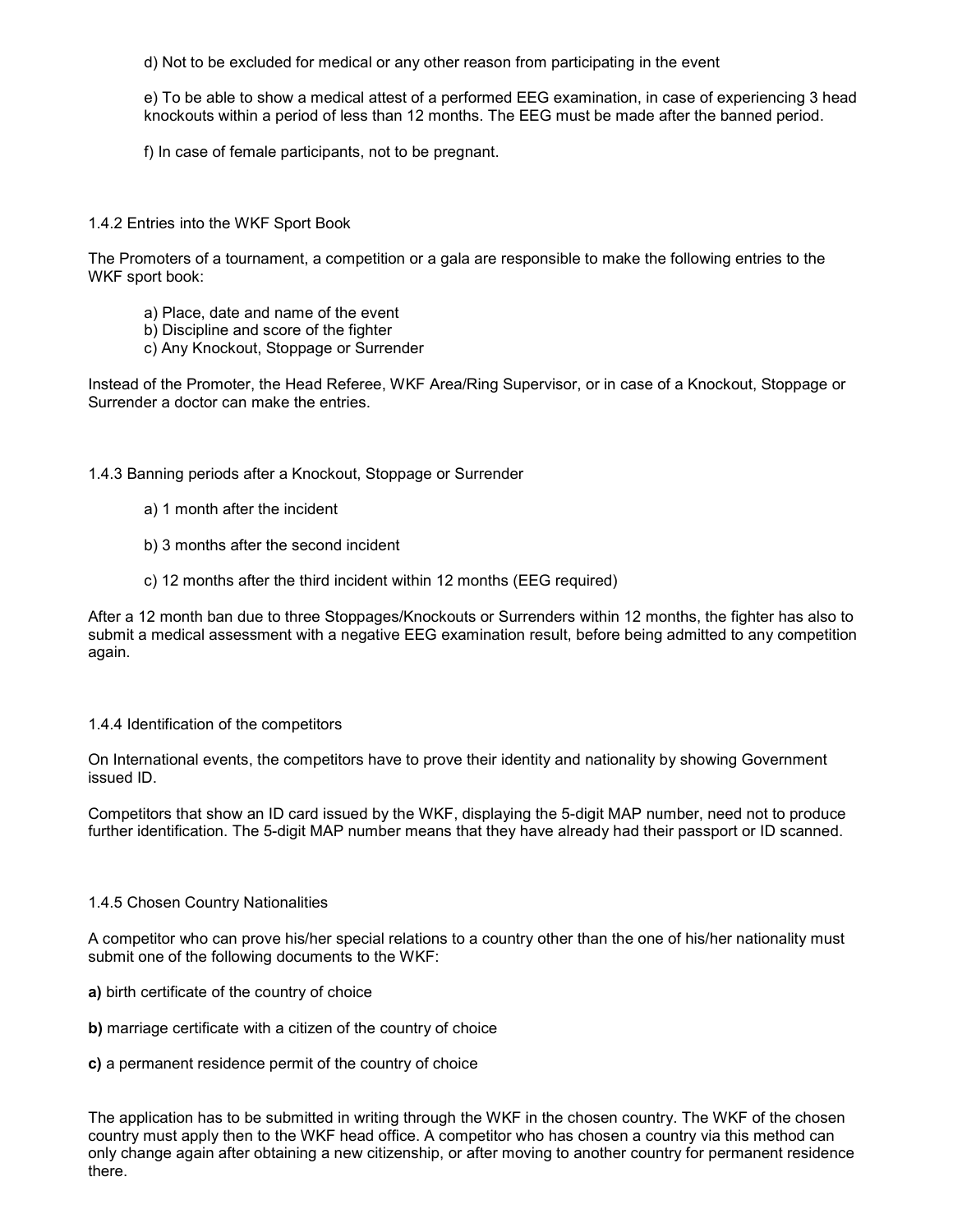# The WKF head office decides upon such applications, which have to be submitted at least 1 month prior to the competition the fighter intends to participate in.

#### 1.5 Age Categories

| Kid     | is less than thirteen years on the FINAL DAY of Competition.                               |
|---------|--------------------------------------------------------------------------------------------|
| Junior  | should have reached 13 years but be less than 18 years on the FINAL DAY of Competition.    |
| Junior  | in Ring sport should have reached 15 years but be less than 17 years on the FINAL DAY      |
|         |                                                                                            |
| Adult   | Man or Lady should have reached 18 years but be less than 36 years on the FINAL DAY        |
| Veteran | Man or Lady should have reached 36 years but be less than 40 years of age on the FINAL DAY |
| Master  | Man should have reached the age of 40 years on the FINAL DAY of Competition.               |

#### 1.6 Weigh-In

1.6.1 The weigh-in has to be completed at least two hours prior to the first fight.

#### 1.6.2 International Tournaments, Competitions or Gala shows

Whenever possible, a selection of volunteer Referees that are preferably from different countries, supervise the weigh-in on International Competitions the day before the start of the competition.

#### 1.6.3 Male and Female participants

Whenever there are male and female participants, the medical examinations have to be held in separate rooms, or if in the same room, then during different times. Furthermore, the examinations have to be done by medical staff of the same gender if possible.

#### 1.7 Competition – Management

1.7.1 Matted Area (Semi-Contact, Forms, MMA and Light-Contact - if LKT or MMA is not held in the Ring)

a) The fighting area has to be square, and each side must have a length of 6m x 6m to 8m x 8m.

b) On two sides facing each other, 1m from the centre of the square to the outside, two parallel lines are to be marked, on which the competitors line up at the beginning of the fight.

c) Around the fighting area, a safety strip of 1m has to be kept clear. No Spectators or Referee-Tables are allowed to be placed within that strip. The strip can be marked out on the floor.

d) The Timekeeper and Scorekeeper (for Semi Contact) are located at the Referee-Table facing the Centre Referee. Electronic score boards and screen are permitted.

e) In case there is only one fighting area, sufficient space for the Medics and/or Emergency Personnel must be provided at the Referee-Table.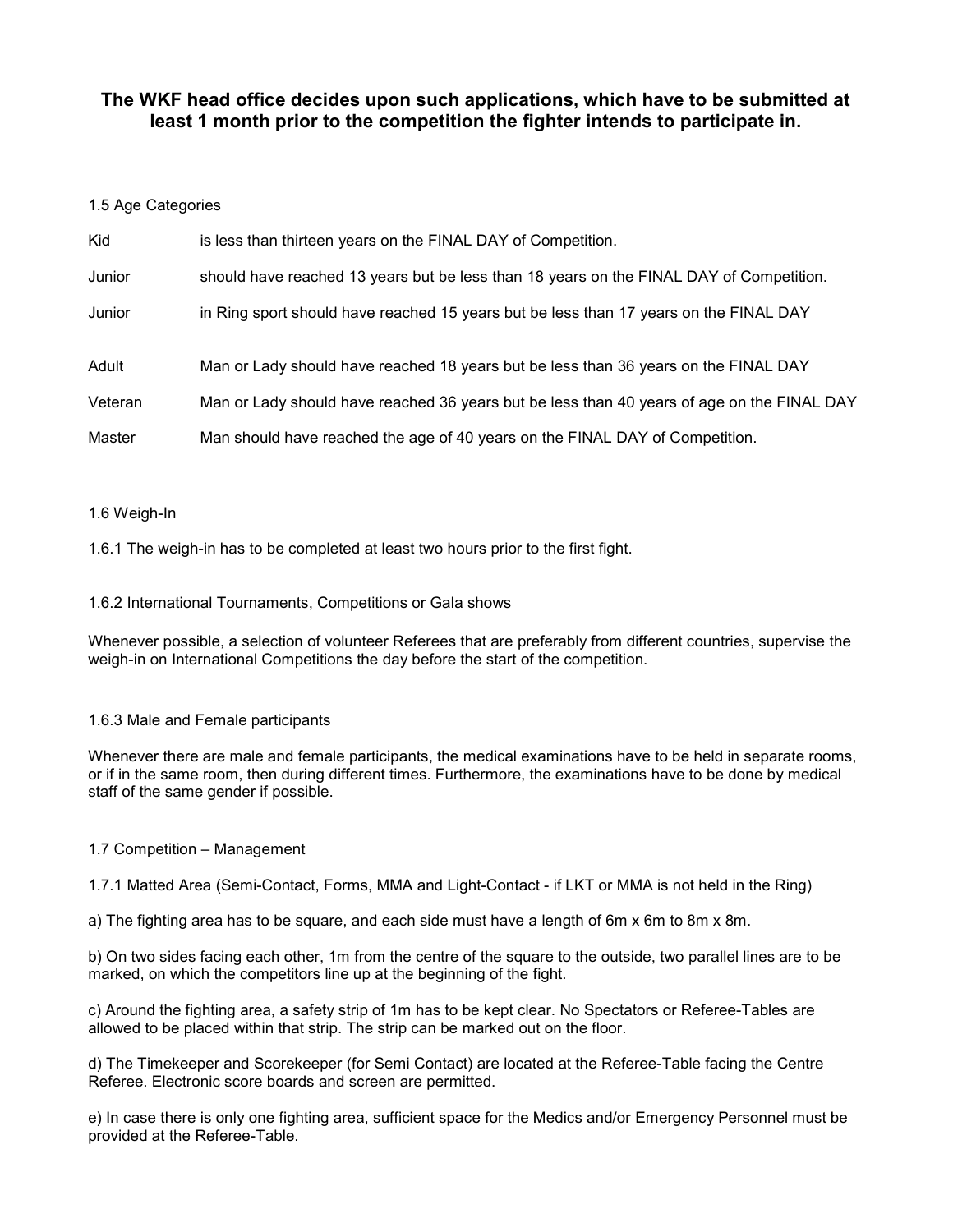f) The Referee-Table must be equipped with the following items:

Pool lists, Score boards or electronic displays, Table stop watch, plus hand stop watch in reserve

Acoustic signal (Bell, Whistle, Horn) , A bean bag is also permitted

Spare papers / pencils, PC and printer permitted

1.7.2 Boxing Ring (all Full-Contact Sports, MMA and Light-Contact)

a) The boxing rings must correspond to the norm of the AIBA (Association International de Boxe Amateur).

b) The boxing ring, all side protections and the ropes must be inspected for suitability and safety prior to the first fight.

c) The usual side length of the square is a minimum of 4.5m and a maximum of 6.10m. (Side length of the ropes) The ring must be surrounded by 4 ropes.

d) The four corners must be made of metal. The diagonal distance between them shall not exceed 10.6m (outside measurement).

e) The height of the corners shall not be more than 1.32m (52") above the platform of the ring.

f) All corners must be covered with commonly used cushions in order to avoid possible injuries.

g) None of the 4 ropes may have a diameter of less than 2.5cm (1").

h) The lowest rope must be placed 33.02cm (13") above the platform, the top rope no more than 1.32m.

i) All ropes must be covered with a soft tightly fitted material.

j) The platform itself may be placed at a minimum height of 90cms, and not higher than 1.20m above the ground. It must be

covered with a foam or similar material below the ring floor layer.

k) Stairs have to be placed in the red and blue corner.

l) Tables and chairs for the Judges are to be provided along the three other sides of the Ring.

m) If there is only one ring in use, sufficient space for the medics and/or emergency personnel is to be provided at the Referee-Table.

n) To avoid possible injuries, Camera Operators are not permitted on the platform during the rounds.

#### 1.8 Referee licenses

- F National Judge for local events
- E National Judge for national events
- D National Judge & Referee for national events
- C International Judge & Referee for international events , including local titles
- B International Judge & Referee for all events including national pro titles
- A International Judge & Referee for all events including international pro titles

# A 1 International Supervisor - for International title fights and amateur championships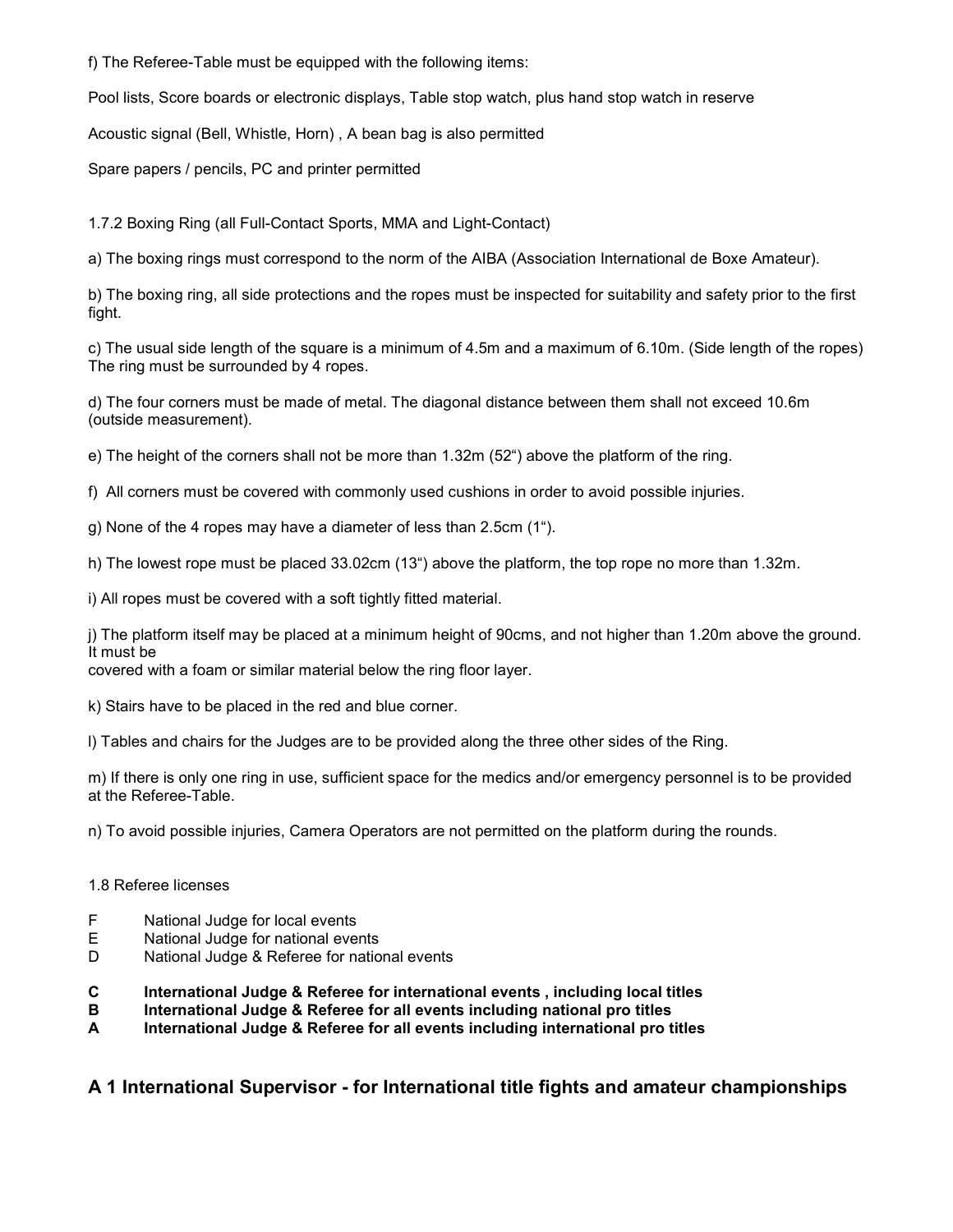1.8.3 All National Licenses F, E, and D can be awarded by the local national head referee of each country after the annual Referee Seminar. These licenses are valid for 12 months and have to be renewed thereafter.

1.8.4 The International Licenses C and B will be given directly from the IRC head referee after the International Referee Seminar or WKF head office directly. These licenses have to be confirmed by the IRC and are valid for three years, unless otherwise shortened.

1.8.5 All International Referees are responsible themselves to extend their own licenses at least every third year.

The A License and finally the A1 Supervisor License can be awarded only by majority decision from the IRC or WKF head office directly. These licenses are valid for three years. All international A class Referees and Supervisors are responsible themselves to extend their own licenses at least every third year

International Referees & Judges

1.8.6 The minimum age is 18 years and the Referee or Judge must be a member of a National WKF Federation. They must attend international seminars.

1.8.7 A basic knowledge of the English language is compulsory. All International Seminars will be held in English language.

1.8.10 To be nominated as A – Referee and A1 Supervisor The majority of the IRC Members must support the nomination.

1.8.11 To be nominated as B – Referee The IRC Chairman must support the nomination.

1.8.12 To be nominated as C – Referee the appropriate Country Head Referee or Country Representative must support the nomination. A national Referee cannot gain international status without the permission of their country head referee.

1.8.13 The IRC can make the attendance of seminars, and/or the successful passing of a test, as well as sufficient command of English (the official language of the IRC), as a condition for an A or B – Referee nomination. The nominations are to be confirmed periodically, at least every 3 years.

1.8.14 Licensed Referees will be registered in a central database. Their names, category, nationality and MAPnumber will be published on the official web site.

1.8.15 Nationality – conflict of interest

The following two variants are suitable for the composition of the Referee Team on Continental & World Championships:

a) There can be one Judge of the nationality of the Red competitor. There must also be one Judge of the nationality of the Blue competitor. The other Judge must be from a neutral country, (from neither of the competitors' nationalities).

b) All Judges are of a different nationality than either the Red or the Blue Competitor. This is the preferred choice.

#### A CENTER REFEREE CANNOT BE OF THE SAME NATIONALITY AS EITHER COMPETITOR.

1.8.16 If a Referee has several nationalities, or if he, based on the exception of the nationality principle, has chosen a country, he has to step down voluntary whenever an opponent is of either one of the Referee's nationality, or of the country of choice.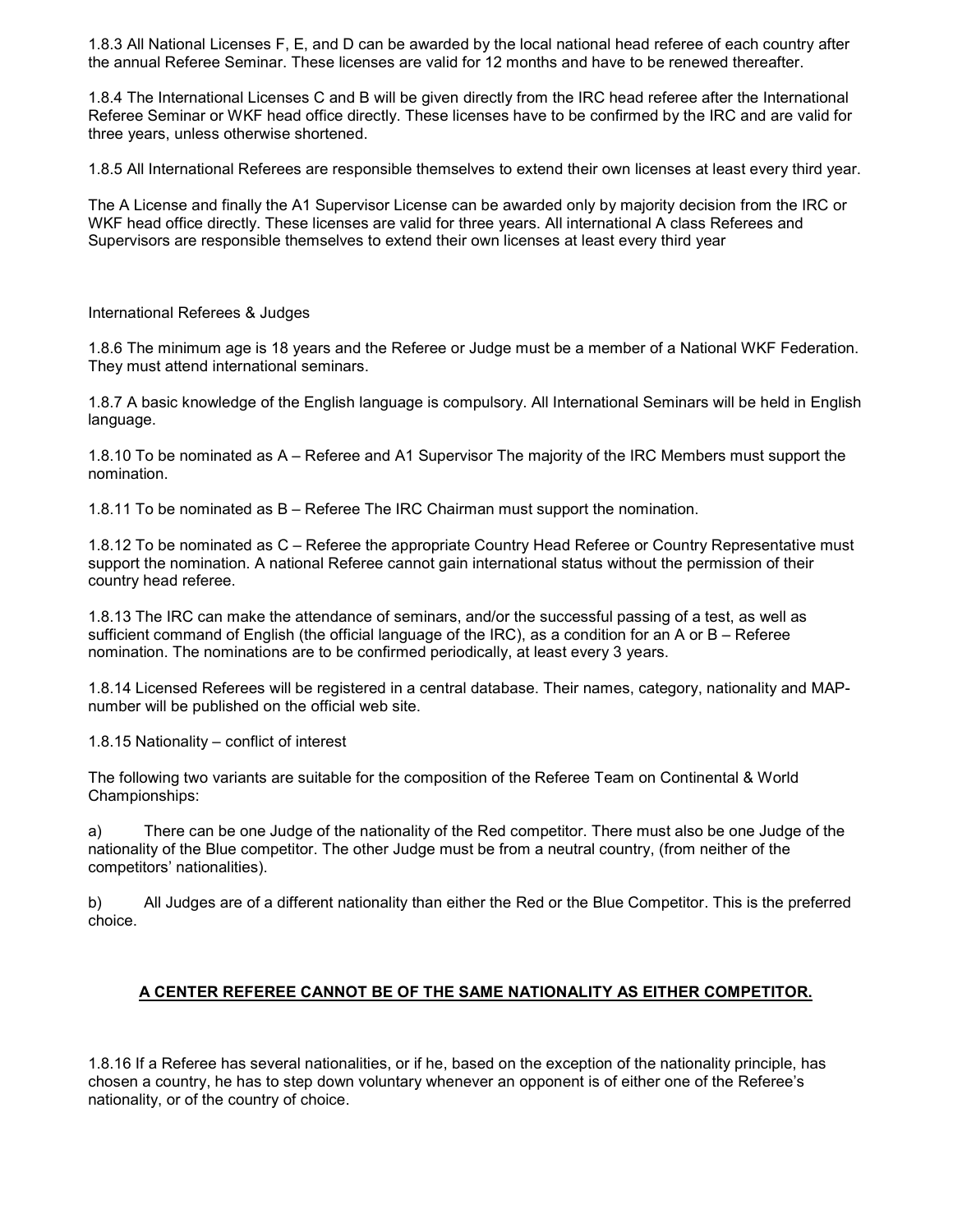#### Conflict of Interest

1.8.17 A person who intends to be a Referee on any event cannot act as a Judge, Coach or Country Representative at the same time.

1.8.18 The Referees have the obligation to report themselves any possible conflict of interest. In case of an omission, the present IRC Members, after consulting with the Head Referee, may impose one or more of the following measures:

Warning Exclusion of a further participation as a Referee on the event Reduction of the Referee compensation Withdrawal of the Referee's License for a time determined by the IRC

#### Head Referee

1.8.19 At every competition, a Head Referee has to be designated. He/She is responsible for the whole Referee organisation, and supervises the work on all fighting areas and/or rings.

#### Area Supervisor

1.8.20 On a competition with several fighting areas or rings, the Head Referee designate Area Supervisors who supervise all proceedings on their fighting area or ring. The Area Supervisor places the Referees on his fighting area or ring according to their nationality or affiliation to a school, club or particular fighter. He reports the results according to the instruction of the Head Referee.

1.8.21 The Head Referee can exchange Referees who are obviously not neutral or who violate the official WKF competition rules, and can overrule their decisions.

Referee Clothing

1.8.28 During the pre-elimination fights, up to the semi finals, a black T-shirt with the print "REFEREE " will be allowed.

For the finals or Title Fights, all Referees must wear grey trousers, a blue shirt with an WKF print and a red bow tie. If necessary a dark blue blazer with an WKF logo can also be worn.

1.8.29 To eradicate injuries, it's forbidden to wear any jewellery, watches or pens etc. Judges that have no body contact with the Competitors are not included in this rule. The use of medical gloves is recommended.

1.8.30 Registration of Referees per country for World Championships and European Championships

For every 25 competitors of a country, one Referee must be present.

1-25 competitors 1 Referee 26-50 competitors 2 Referees 51-75 competitors 3 Referees 76-100 competitors 4 Referees 101-125 competitors 5 Referees 126 and more competitors 6 Referees

Any country that does not fulfil the requirements shall be fined 250. - Euro for each missing Referee. This goes into the general account of the IRC.

Each country is responsible for training and licensing their own Referees in time for World and Continental Championships.

The training for the F, E and D graded Referees is a matter of each country. However, the IRC does offer seminars.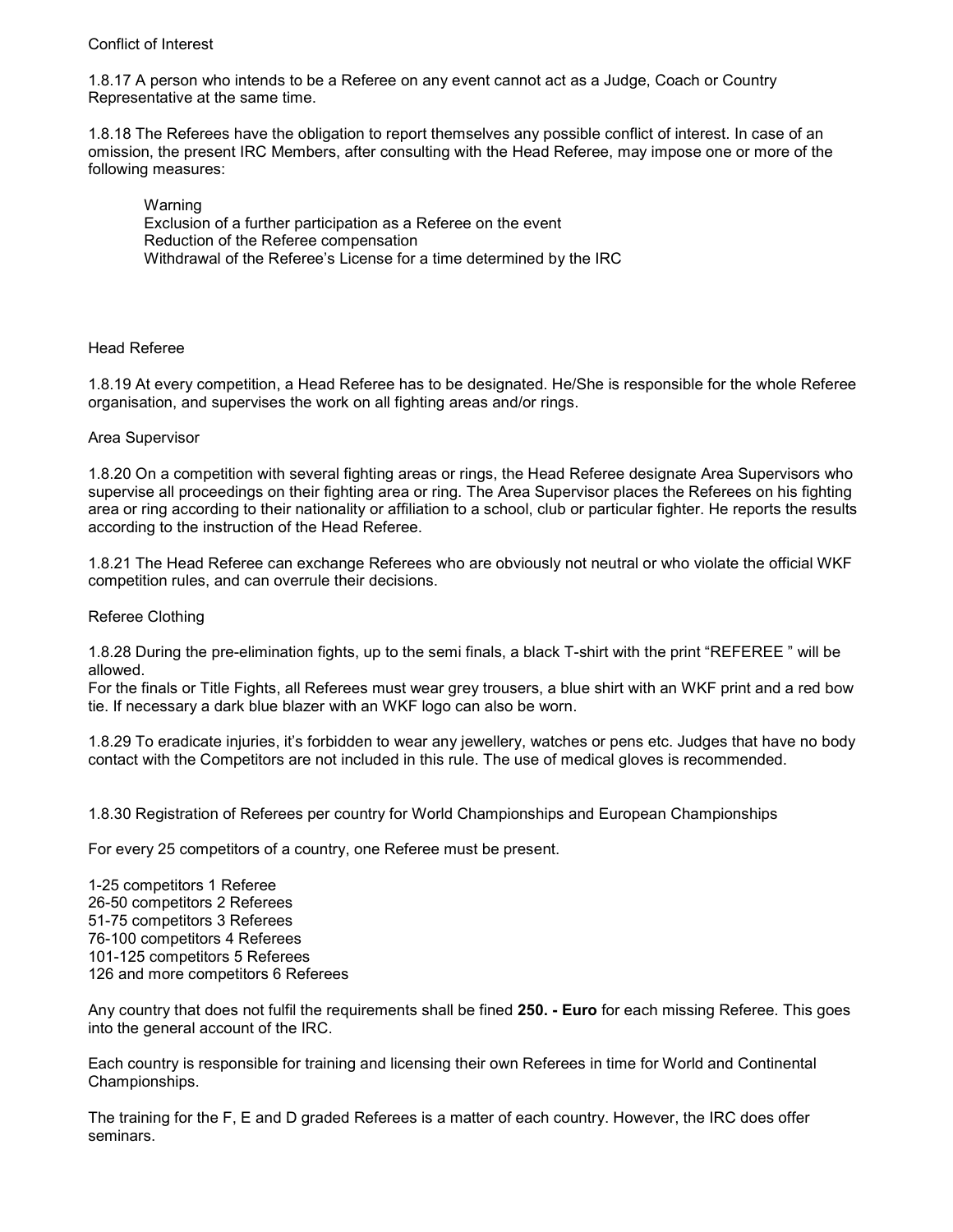All countries which pre-register their Referees for Championships and get confirmation from IRC will receive priority.

1.8.31 The Referees' payment is equal to the starting fee of a single competitor each day. It will be paid out on the morning before the finals start.

1.8.32 The Promoter is responsible for taking care of the Referees. This includes providing a separate room with food and beverages. It is also necessary that the Referee Tables are provided with mineral water.

# 2. Part - Semi Contact

2.1 Semi Contact Rules.

#### 2.1.1 The Fighting Area

The fighting area should be matted, without damage and clean. There should be no spillages or debris on the surface.

Minimum dimensions for the fighting area should be minimum six metres by six metres to maximum eight metres by eight metres. Where practicable, one metre of safety matting should be placed around each side. The fighting area may be larger than thirty-six square metres, but no larger than sixty - four square metres.

#### 2.1.2 Rounds

The number of rounds and length of rounds is two rounds two minutes, (plus any extra time). In the event of a draw after the final round, a one minute break is followed by one minute of extra fighting time. If after this extra time there is still no winner, there should be no break, and sudden death should come in to play. First to score is the winner.

#### 2.1.3 Official WKF Weight Categories

| Name of                                  | All        | All          | <b>Kids Girls</b> | <b>Kids Boys</b> | <b>Junior girls</b> | <b>Junior Boys</b> | <b>MMA</b>   | <b>MMA</b> |
|------------------------------------------|------------|--------------|-------------------|------------------|---------------------|--------------------|--------------|------------|
| weight Category                          | <b>Men</b> | <b>Women</b> | $8 - 13$          | $8 - 13$         | $13 - 18$           | $13 - 18$          | <b>Women</b> | <b>Men</b> |
| <b>Bantam Weight</b>                     | $-54$      | $-50$        |                   |                  |                     |                    |              |            |
| <b>Feather Weight</b>                    | $-57$      | $-54$        | $-25$             | $-25$            |                     | $-51$              |              |            |
| <b>Light Weight</b>                      | $-60$      | $-57$        | $-30$             | $-30$            | $-40$               | $-54$              | 55           | 65         |
| <b>Light Welter Weight</b>               | $-63,5$    | $-60$        | $-35$             | $-35$            |                     | $-57$              |              |            |
| <b>Welter Weight</b>                     | $-67$      | $-63$        | $-40$             | $-40$            | $-45$               | $-60$              | 60           | 70         |
| <b>Light Middle Weight</b>               | $-71$      |              | $-45$             | $-45$            | $-51$               | $-63,5$            |              | 75         |
| <b>Middle Weight</b>                     | $-75$      | $-66$        | $+45$             | $+45$            | $-55$               | $-67$              | 65           | 80         |
| <b>Light Heavy Weight</b>                | $-81$      |              |                   |                  | $-59$               | $-71$              | 70           | 85         |
| <b>Cruiser Weight</b>                    | $-86$      |              |                   |                  | $-63$               | $-75$              |              | 90         |
| <b>Heavy Weight</b>                      | $-91$      | $+66$        |                   |                  | $+63$               | $-81$              | $+70$        | $-100$     |
| <b>Super Heavy Weight</b>                | $+91$      |              |                   |                  |                     | $+81$              |              | $+100$     |
| Veterans women + 35 $-63$ Kg<br>$+63$ Kg |            |              |                   |                  |                     |                    |              |            |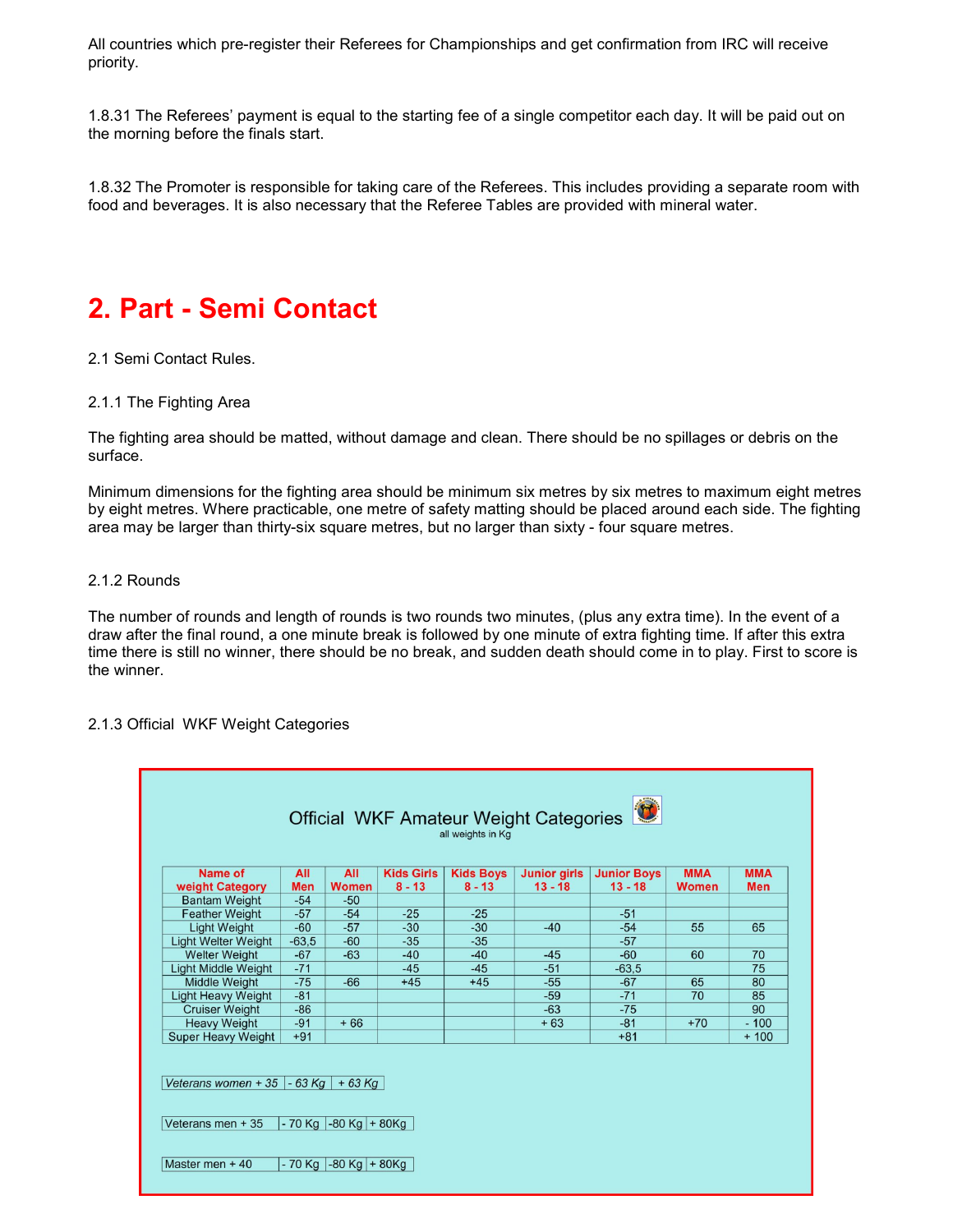Any International Qualifier must bear relation to the World Rulebook.

#### 2.1.4 Scoring

| Punch to Head         | 1 point  |
|-----------------------|----------|
| Punch to Body         | 1 point  |
| Foot Sweep            | 1 point  |
| Kick to Body          | 1 point  |
|                       |          |
| Kick to Head          | 2 points |
| Jump Kick to Body     | 2 points |
|                       |          |
| Any Jump Kick to Head | 3 points |

Scoring must be for the first technique only and follow-ups are not allowed.

#### 2.1.5 Scoring Areas

Back of Head , Side of Head, Face, Under Chin, Front Torso, Side Torso

#### 2.1.6 Illegal Areas

Top of Head, Neck, Arm, Hand, Back, Kidney Area Below the Belt (other than below the ankle Foot Sweeps)

2.1.7 All Sweeps must be boot to boot and no higher than the ankle. For a Sweep to score, the sweep must incur either a complete grounding, or a stumble leading to the fighter touching the ground with any part of the body other than the soles of the feet. Even the slightest of touches to the ground by the fingers for example, will result in the sweep being deemed successful.

2.1.8 Due to the higher points awarded in the scoring system, WKF have issued the following criteria for an automatic victory before the conclusion of the allotted time period.

#### in any fight : difference of 10 points reached , result TKO

2.1.9 Legal Techniques.

Jab (landing with knuckle part of the glove)

Reverse Punch (landing with knuckle part of the glove)

Backfist (but not landing with the side of the fist)

Ridge hand ( from side and top, to head and body) , Uppercut to the body only

Front Kick and Curving Front Kick (to the body and head) , Side Kick (to the body and head)

Hook Kick, Spinning Hook Kick and Jump Spinning Hook Kick (to body and head)

Back Kick , Spinning Back Kick and Jump Back Kick and Jump Spinning Back Kick (to the body and head)

Roundhouse Kick and Jump Round Kick (to the body and head)

Inside & Outside Crescent Kick (to the body & head), Jump Inside & Outside Crescent Kick (to the body & head)

Inside & Outside Axe Kick (to the body & head, including Jump Axe)

Sweep to the inside and outside of the opponent's boot (performed with inside of foot to below ankle both legs)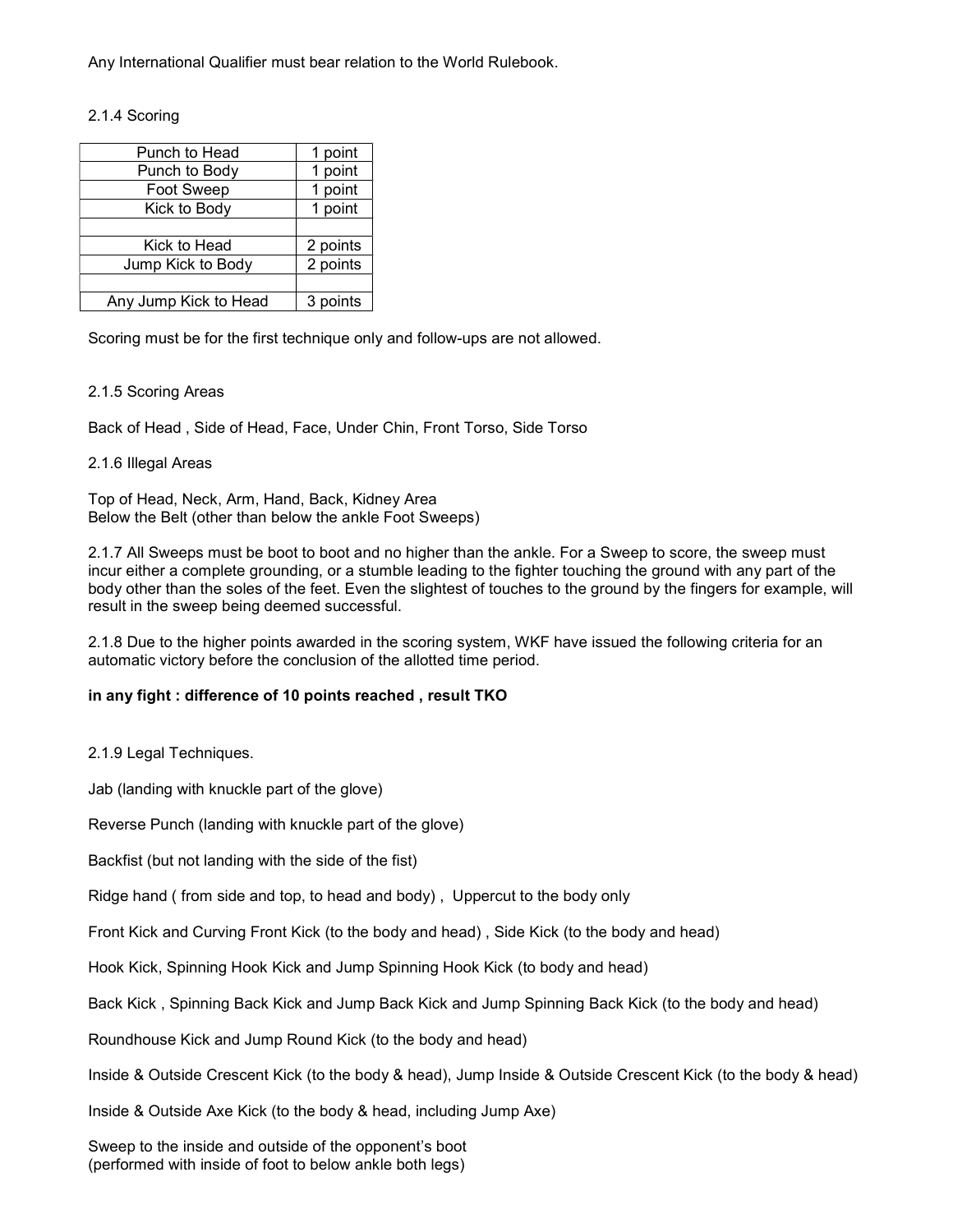#### 2.1.10 Illegal Techniques

Any open handed strike with the inside of the hand (Slapping) Spinning Back Fist, Knife Hand (including Spinning/Turning Knife Hand Strike) Palm Heel Strike and Strikes with the elbows Any Throw and any Takedown, pushing with arms Leg Kicks, Strikes with the knee, Strikes with the Head , Use of the thighs Touching the ground with any other part of the body than the soles of the feet Forward Rolls, Hand Stands, Cart Wheels , any Blind Technique, any drop sweep

#### 2.1.11 Illegal Actions

#### **Swearing**

Verbal attacks to the Opponent or Officials, Accusations of cheating to any Official or Competitor

Uncontrolled Strikes and Kicks, any strike or kick to a joint

Strike to top of head or to the back of the body, Strike or Kick to the groin

Scratching, biting or spitting, Punching or Kicking after the Referee calls stop

Leaving the fighting area , Falling down, Running around the area

Using faulty or ill-fitting safety equipment , Wasting time in an unsporting fashion , Talking

Causing offence by inappropriate apparel, gestures or words , Excess power

Refusing to touch gloves or any other unsporting behaviour

All of the above offences may be punishable by the Referee. The Referee may decide to officially warn, deduct a point or disqualify the competitor depending upon the severity of the offence.

#### 2.1.12 Fighter's Equipment

| <b>Head Guard</b>  | Must cover the top of the head. Must be a Martial Arts type Head Guard in good<br>condition which fits well. No full face or semi face visor may be worn.                            |
|--------------------|--------------------------------------------------------------------------------------------------------------------------------------------------------------------------------------|
| Gum-Shield         | Must be a Martial Arts or Boxing type. No Football / Rugby type.                                                                                                                     |
| Semi Gloves        | So called "Open hands", must cover the fingers and thumbs up to the second knuckle.<br>Boxing gloves are prohibited at all times for Semi-Contact.                                   |
| <b>Kick Boots</b>  | Must cover the Instep and heel. They must be full boots and not Shin-Guards with<br>instep pads. Boots must cover the whole foot.                                                    |
| Groin Guard        | For both Men and Women, including junior Boys and Cadets. They are recommended<br>for Junior Girls and Kids, but not essential. They must be worn under clothing, and not<br>on top. |
| <b>Shin Guards</b> | Must be worn under clothing and not on top. Must not be worn higher than the knee                                                                                                    |
| <b>Chest Guard</b> | Must be worn under clothing and not on top. Essential for female Juniors and Adults.<br>Recommended for female kids under 13 Years (if obviously needed) but not essential           |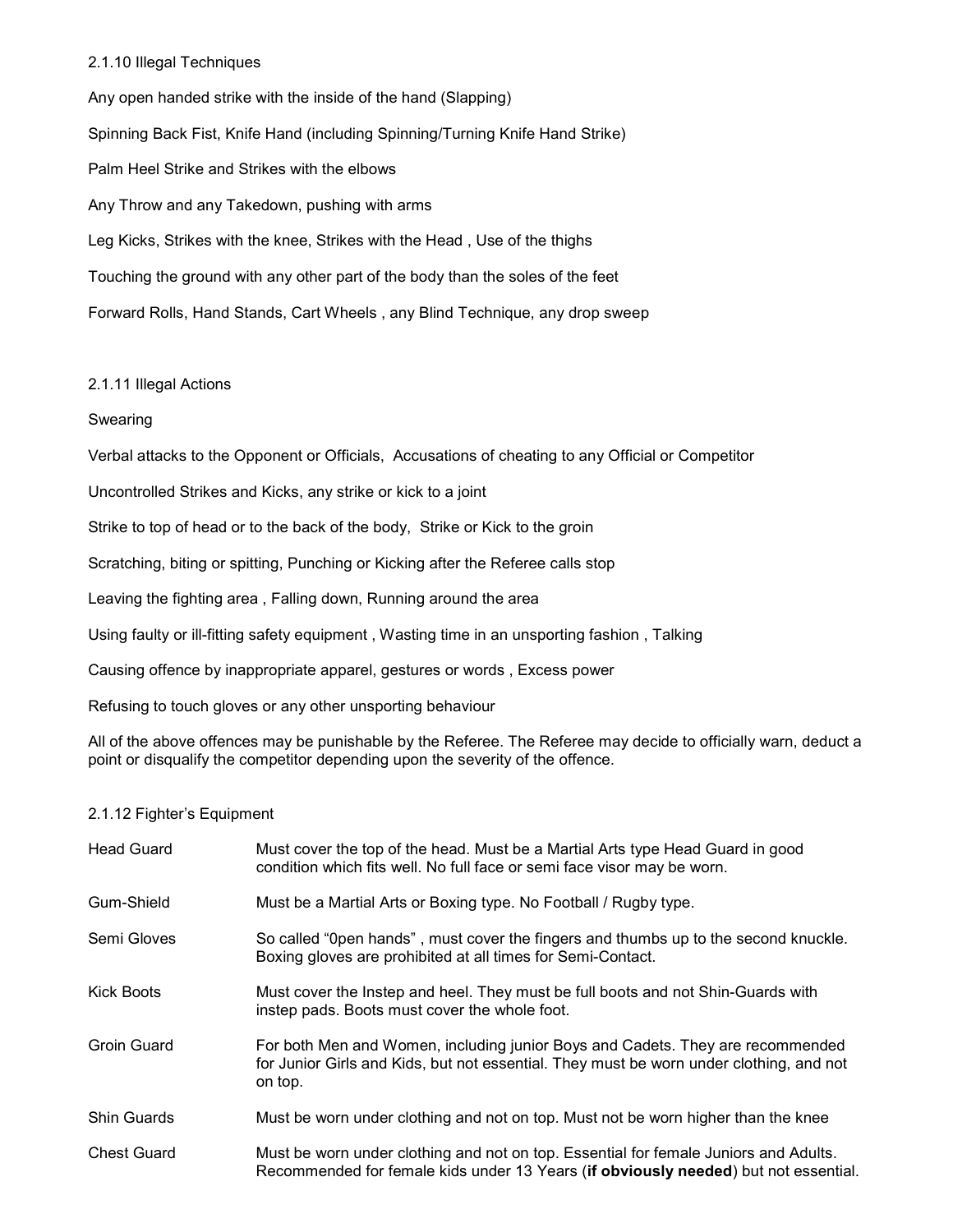#### 2.1.13 Clothing

Fighters must be clean and dressed in an appropriate outfit. Toe nails should be clean and cut short. Fighters should wear a clean T-Shirt that ensures that the top half of the arm is covered by a sleeve. A traditional Gi is permitted. Sponsors names and slogans are allowed providing they are in good taste and do not cause offence.

Martial Arts style trousers must be worn. The trousers should cover the Velcro fastening on the boots and should be full length. There should be no zips, pockets or buttons on the trousers at all. Track suit style trousers are not allowed.

Hand bandages are allowed, maximum length 2.5 meters. Tape may be used on the hand, and bandages of the hand are recommended by WKF for safety purposes. The Referee may judge inappropriate if too much is used.

Long hair should be tied back. No Metal/Plastic objects to be worn by any competitor, including earrings, eyeglasses, watches, hair grips, chains, rings, piercing jewellery etc. Soft contact lenses are allowed at the Fighter's risk. The Coach must wear appropriate clean sports clothing, and sporting shoes. A Coach must not display any "Officials" type clothing. Any suits, shirts, blazers etc must be covered up if in the act of Coaching.

#### Equipment Check

Each Fighter is subject to an equipment check prior to the start of the fight. The checks has to be done by the Line Judges. No referee can touch any fighter during the equipment check.

#### 2.1.14 What the Referee can do.

The Referee is the only person who can stop the bout. The Medic must signal to the Referee if he/she wants the fight stopped. The Coach can retire the Fighter.

The Referee may change any or all of the officials in his area if he wishes. This must not happen during a fight unless an Official is suddenly sick or ill.

The Referee must deduct a point for a third and fourth exit Warning.

The Referee must disqualify a Fighter for the fifth Exit Warning.

A Referee can disqualify a Fighter if he/she fails to be ready to fight after being repeatedly called. (This includes not having the correct safety equipment or not turning up at all). One minute should be called, and the Timekeeper should indicate when the minute has expired. The winner will be the Fighter who is ready to fight, and the win shall be recorded as a Walk Over. The Referee shall decide when to request the one minute, and the spirit of Sportsmanship must be shown.

The Referee can disqualify a Fighter, after a majority decision between Judges and Referee, if excess power is used. A Warning or Minus Point for any other matter can be given without consulting the Judges.

The Referee can issue a warning, or disqualify a Fighter if aggression is shown towards any Official. Physical aggression towards any Official will incur an immediate expulsion from the building, and a report must be submitted via email to the WKF IRC and to the WKF Head Office within seven days by the attended head referee. The Fighter must remain suspended until the matter has been dealt with by the IRC. A permanent expulsion from WKF is a highly likely outcome.

#### 2.1.15 Recording the Scores

There must be a table just off the mat which should have a scoreboard or screen. The scoreboard should have Red and Blue sides which should be able to record the points scored and the Area Warnings. Referee Warnings (for excess power etc), must be recorded on paper by the table. Area Warnings and Referee Warnings are to be kept separate.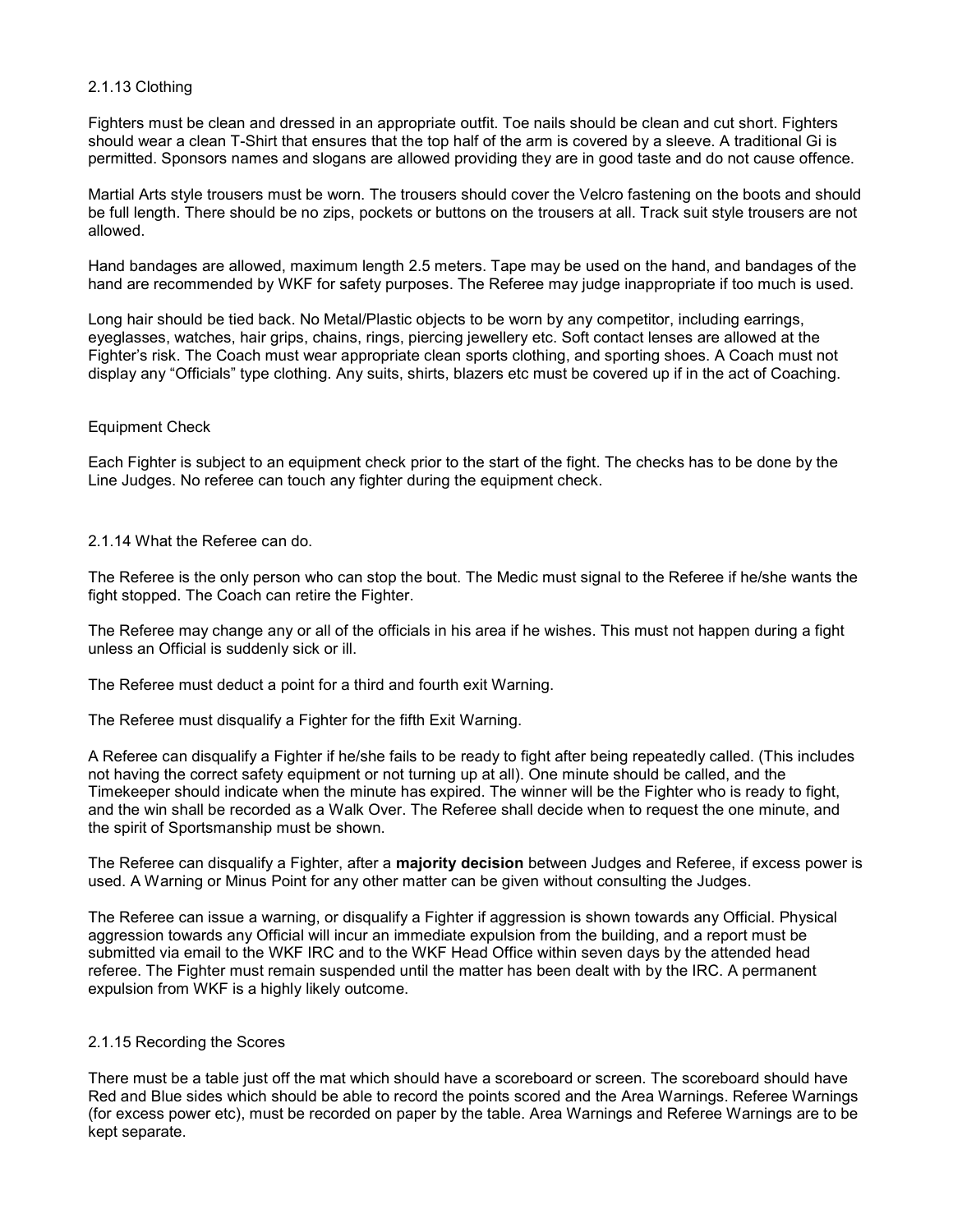Area warnings occur when a competitor's "whole" foot is over the line indicating the edge of the fight area. A competitor cannot score when he/she is out of the area but he/she can be scored against. Referees must ensure that the competitor is not pushed out of the area. For a Referee to issue an area warning, the competitor must voluntarily leave the area.

A technique can only score if it is executed with complete balance. Any loss of balance after a technique will render the score invalid and the Referee must indicate "no score".

### A Score must comprise of: a legal technique, to a legal target area, with legal use of power. All three things must be present for a score to count.

There must be two Line Judges and one Referee per fight area. The Line Judges must move and not remain static. The Judges and Referee must act as a team as the Referee cannot overrule a Judge's opinion (unless it is a clear breach of the rules).

The Judges and Referee must indicate a score by raising their hand towards the scoring fighter indicating the amount of points scored by extending the relevant amount of fingers. If two or more Officials indicate the same technique, then the fight is stopped by the Referee by calling "Stop".

He/She then shows the number of points by raising his arm, extending the relevant number of fingers to the table. The Referee must then move his/her arm towards the fighter to indicate which fighter is to have the points awarded to. This enables the Scorer to see the number points easily to reduce scoring errors. The Referee must ensure the Scorer is accurate with the scoring.

A score can only be given if there is a majority of two Officials indicating a score. Of course, it can be all three Officials that indicate the same score. If two Officials indicate the same score to the same fighter, and the third Official differs, the majority wins and the score goes with the majority.

If two Officials indicate two different points to the same fighter, is there only "no score" possible.

If the hands of the officials do not indicate the points at the same time, the score cannot stand. The officials must react immediately and any points indicated after the "stop" cannot score.

If the Referee is not sure about what the Judges are scoring, he may stop the time and call both Judges in to the centre to discuss it. The Officials must resume their position, and the centre Referee must call "score". The Officials, including the centre Referee, must give the points that they are finally awarding. This score is now final. (It is not good practice to do this very often).

In all cases, the Referee must indicate his opinion. A Referee has the same responsibility to indicate, with his raised hand and fingers, the points that he wishes to score. A Referee must not "follow" the Line Judges. He must have an opinion of his own, and show it at the same time as the Line Judges.

#### 2.2.1 Start of the fight.

Fighters may be assisted by ONE Coach who must remain seated. . The checks are to be done by the line judges, prior to allowing them in to the centre of the mat. The Fighters must be parallel to the sides of the mat and one metre apart in the centre, facing each other (not corner to corner). The Referee faces the table, checks both Line Judges are ready and indicates to the Timekeeper that the fight is about to start. The Fighters must touch gloves to indicate good spirit, and the Referee starts the fight by calling "Fight".

#### 2.2.2 During the fight.

The Fighters continue to try to score against each other until the Judges or Referee sees a score. The Referee calls stop, the Fighters return to their mark, the Referee indicates which Judges are scoring, shows the number of points to the table, and then indicates to which Fighter the points are awarded. The Referee restarts the fight again by calling "Fight". A Fighter or Coach can request time by making the letter "T" with their hands and taking a step back. Any apparent time wasting or misuse of this will incur a Warning from the Referee. Time does not stop until the Referee indicates the Timekeeper to stop. The time is not stopped to award points but it is stopped to allow adjustments to safety equipment. If a Referee Warning is given, the time must be stopped. Only the Referee can start and stop the fight, or the time.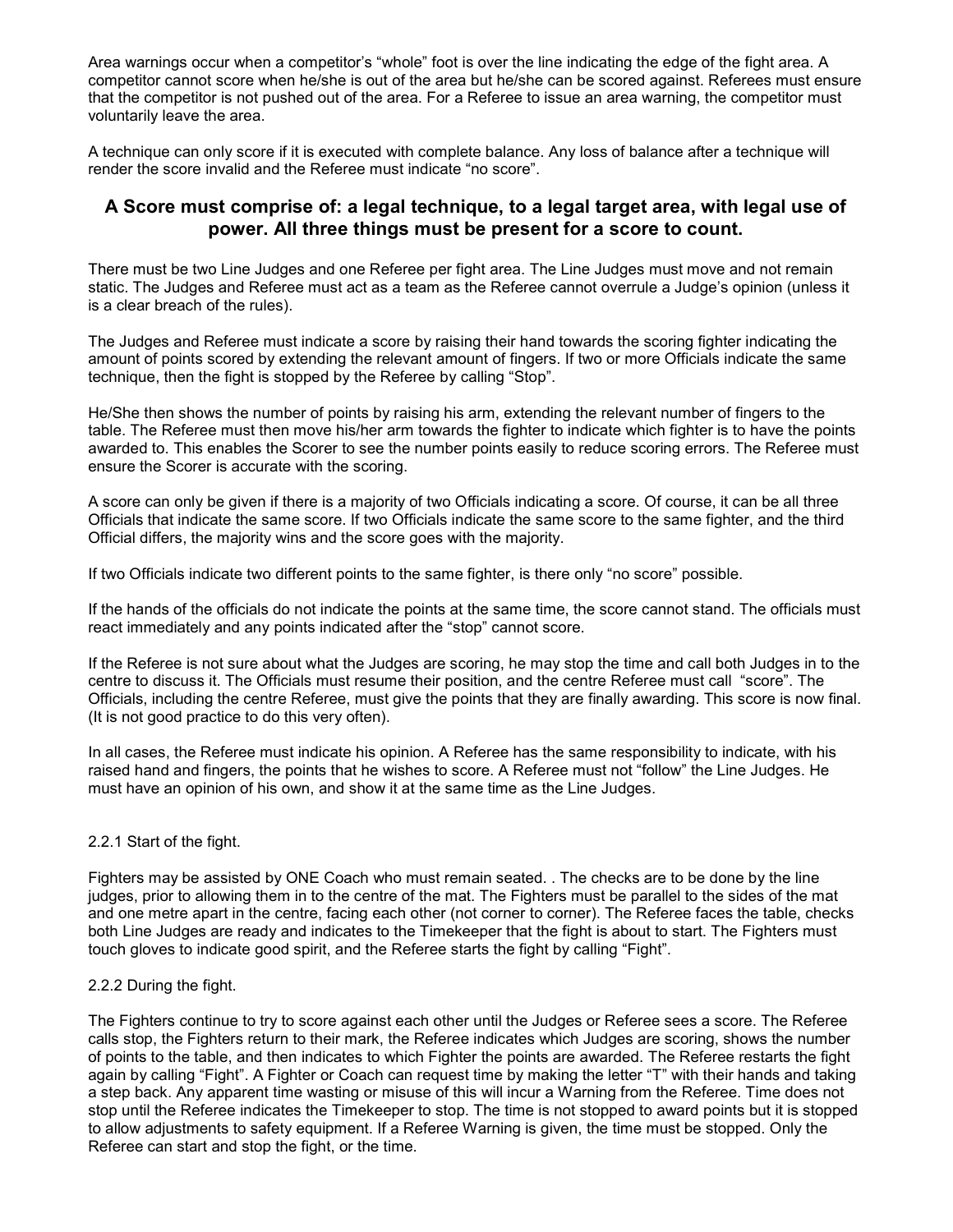#### 2.2.3 Ending the fight.

The Timekeeper indicates the end of the fight by a whistle, bell or by throwing a beanbag. The Referee calls "Stop" and the Fighters cease fighting. Any points scored in between the Timekeeper indicating the end of time and the Referee calling "Stop" must be scored. Only the Referee can stop the fight, not the Timekeeper. The Referee indicates the winner by calling the scores and raising the arm of the winner. The fighters should touch gloves after the fight.

#### 2.3.1 Medical Requirements

The minimum standard of qualification for attending Medical Staff is a valid First Aid Certificate. The First Aider must have a full First Aid kit. The Promoter is responsible for supplying adequate First Aid cover. Ambulance personnel and/or a Doctor is a recommendation, but it is not an essential requirement. If the Medical Staff are otherwise engaged, or leave their post, all fights must be stopped until the medical cover returns. No Medic = No fight! Medical Staff must stay until the final fight is over, and they are satisfied that they won't be required any further and that there is no further risk of a delayed problem or condition. Medical examination of Fighters prior to the start of the Tournament is recommended by WKF, but not compulsory. All Fighters compete at their own risk. No local anaesthetics, plasters or bandages may be administered before or during any contest.

#### 2.3.2. Hand Signals

The following are for use by Judges & Referee

|             | <b>OPINION</b>                      | <b>HAND SIGNAL</b>                                       |
|-------------|-------------------------------------|----------------------------------------------------------|
| $\mathbf 1$ | Yes, I saw the points               | Raise the hand and show the score                        |
| 2           | No, I saw nothing                   | Both hands crossed in front of face                      |
| 3           | I saw but no score                  | Both hands crossed in front of legs                      |
| 4           | Competitor stepped out              | Run open hand along in the direction of the area border  |
| 5           | Both fighters scored same time      | Raising both hands and awarding the points to both sides |
| 6           | Illegal Technique                   | Point to the sky and circle the hand                     |
| 7.          | Contact too strong                  | Punch fist in to open flat hand                          |
| 8.          | Blind score (not looking at target) | Turn the body and punch away without looking             |
| 9.          | Holding or grappling                | Holding own arm and pull to indicate a holding technique |
| 10.         | Turning the body or running away    | Mimic the action or rotate hand                          |

#### 2.3.3. Power

The power involved in Semi-Contact Fighting must be minimal. Any excess power must be punished by the Referee. The choices available to the Referee are as follows, depending on the severity.

- 1. To warn the Fighter
- 2. To issue a point reduction
- 3. To disqualify the Fighter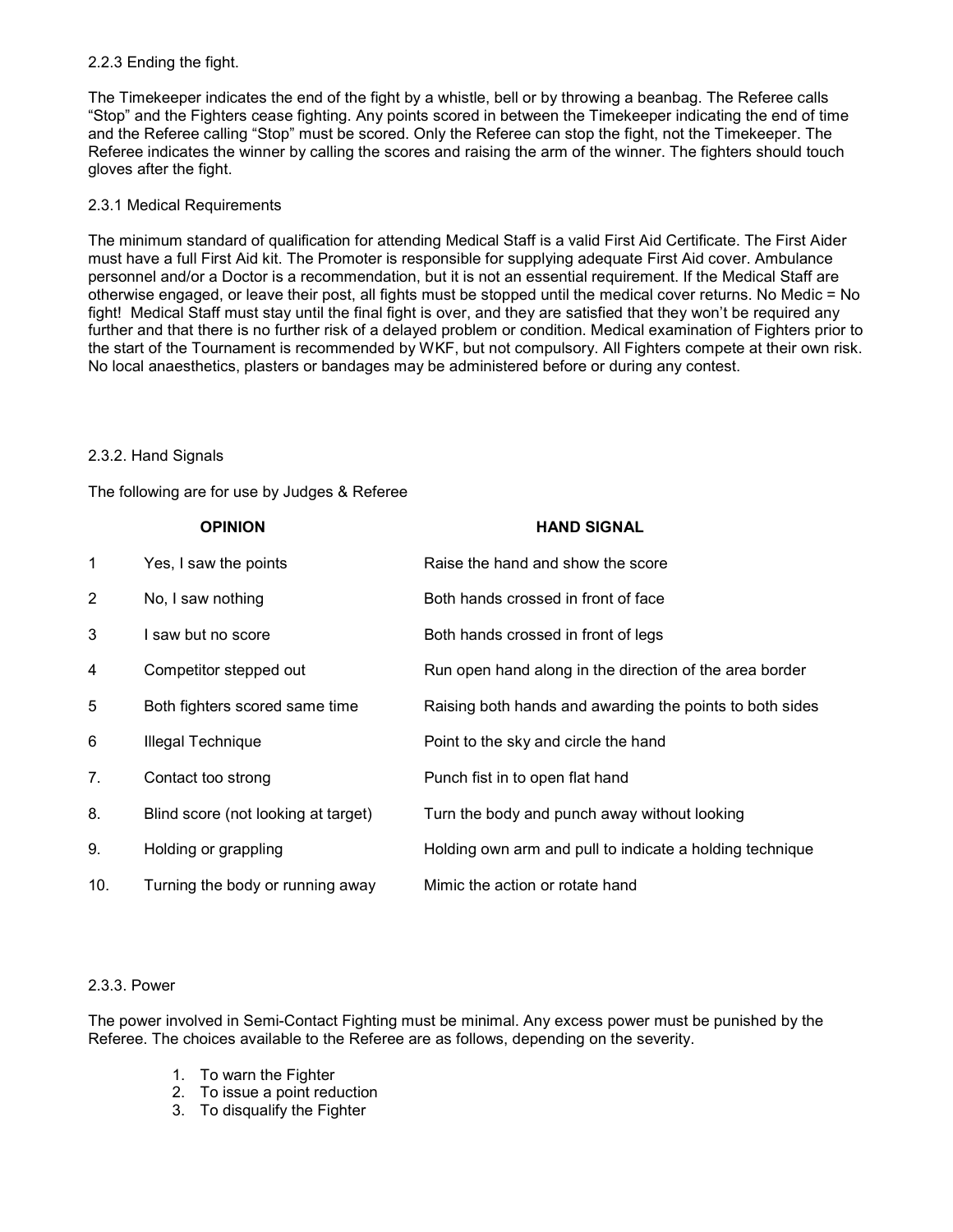2.3.4 The Referee Warning System and 2.3.5 The Area Warning System

1 st Warning 2<sup>nd</sup> Warning 3<sup>rd</sup> Warning = Equalling a minus point  $4<sup>th</sup>$  Warning = Equalling a second minus point  $5<sup>th</sup>$  Warning = Disqualification

### REMEMBER: AREA WARNINGS AND REFEREE WARNINGS HAS TO BE KEPT SEPARATE AND NOT ADDED TOGETHER!

To issue a Referee Warning or a Minus Point, the time must be stopped by showing a "T" sign with the hands to the Timekeeper. The Fighter must be called to the centre of the fight area to face the Referee. The Referee must inform the Fighter why he/she is being penalised, show the sign, wag his/her finger in an authoritative way and shout "NO!" The Referee indicates what number Warning it is by showing the relevant warning number on his fingers before showing the same to the Scorer and then pointing to the Fighter.

A Minus Point is indicated by the Referee holding his/her own right elbow with their own left hand, showing the single index finger towards the ceiling, and dropping it straight down to point to the floor. A Warning, Minus Point or Disqualification may be issued by the Referee to any Fighter because of the actions of his/her Coach. The Coach forms part of the Fighter's Team, and the Fighter is responsible for the Coach.

# A Warning and a Point cannot be given to the same Fighter at the same time.

#### 2.3.6 Injury rule

If a fighter gets injured and cannot continue, the Referee must ask the Judges if there was a foul. Between the two Judges and the Referee, there needs to be a majority decision to decide whether it was an accident or not. The Referee cannot call a foul if both Judges saw nothing wrong.

If a Fighter is injured and the fight is over because of a foul, the innocent injured Fighter is declared the winner.

If a Fighter is injured and the fight is over because of an accident, the contestant with the highest number of points is declared the winner. (If the points are drawn, the uninjured Fighter is declared the winner.)

If a Fight is over because of an accident to both Fighters, and neither can continue, the Winner is the Fighter with the higher points at the time of the fight stopping. If both scores are the same, the fight becomes a No Contest, and no result will be recorded. In the case of a Team Fight, both Reserve Fighters are to be used.

The Referee, after discussion with the Judges, can stop the contest if one of the fighters is out of condition and struggling. There is no standing 8 count in Semi Contact. This fight gets recorded as an RSC.

In the event that a strike dazes an opponent, the Referee must stop the time and then speak with his Judges. If the MAJORITY decide "foul", the Referee must penalize the offender. If the MAJORITY decide that there was an accident, there will be no penalty.

Only the Doctor can decide that the Fighter cannot continue. A Referee or Judge cannot decide how badly a Fighter is injured and must take advice from the Medical Team.

No protest can be made about a Medical Decision.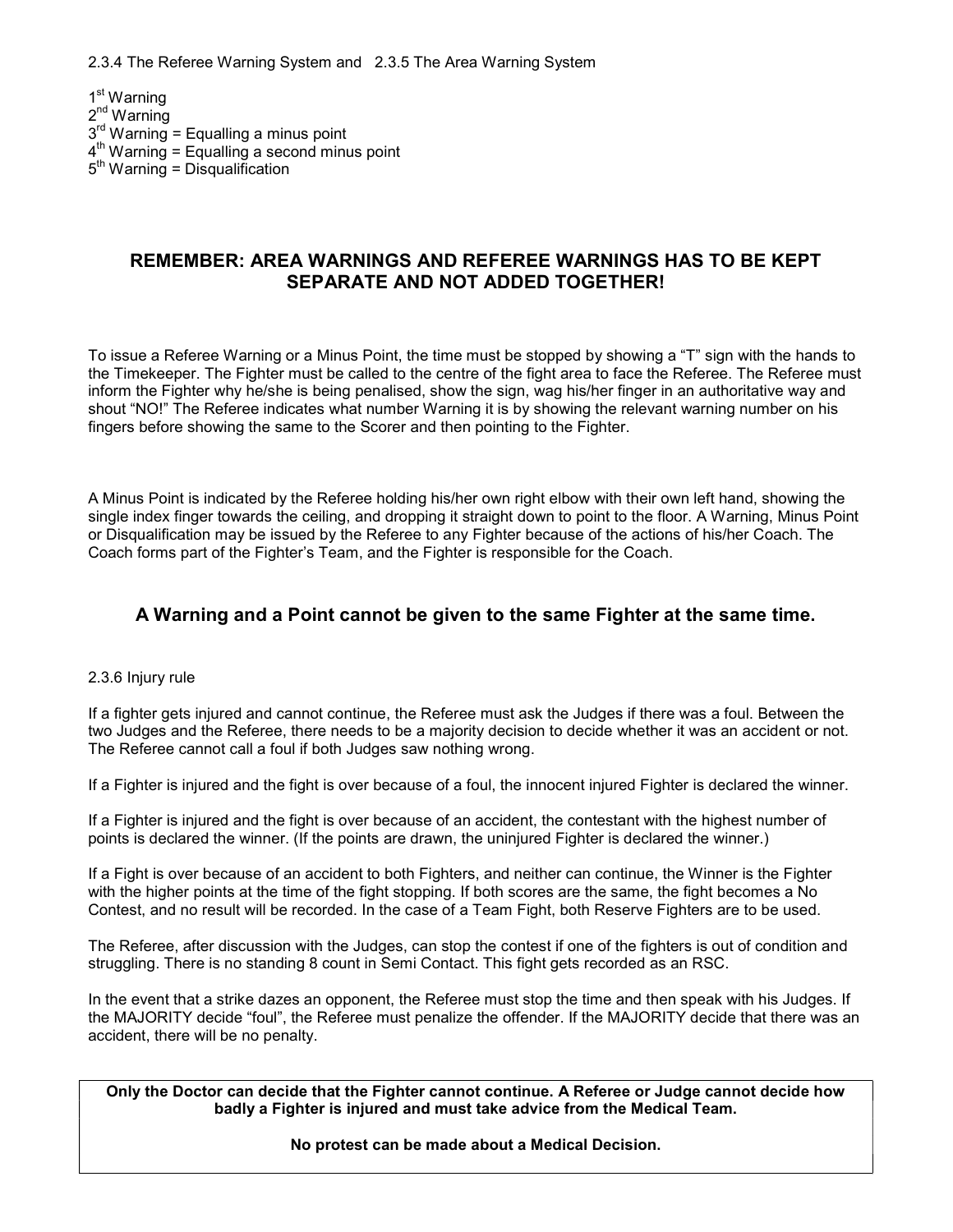#### 2.3.7 Team Fights

A Team consists of five male competitors or three female competitors. One reserve fighter is allowed per team should a competitor become injured during the competition. There are no weight categories, but competing Kids should not be more than five kilos above or below their opponent. All fights are one round of two minutes.

The score is **based upon wins**. All warnings and penalties are not to be carried on between bouts. The next bout starts as nil – nil with no warnings.

In the event of a draw, the points are added up and the winner is the Team with the most points. If the points are equal also, the extra time rule and sudden death applies to the last two fighters, and all warnings and points still stand during this time.

# PPF - Pro point fighting rules

pointfighting.wkfworld.com

The rules for this style are as per Semi contact except for…

# PPF- PRO POINT FIGHTING TITLE FIGHT SPECIFICS

For any PRO-AM title fights are same regulations valid like in WKF pro ring sports, the usual title fight minimum requirements.

# Rounds

Because it is not Semi contact, there is no warning for to strong contact. The power of the punches and kicks must be focused and controlled. BUT - if any fighter is bleeding or injured after to strong punch or kick, the guilty fighter must get compulsory a minus point, any clear "knock out" is forbidden and result compulsory in disqualification for the guilty fighter.

### DURATION OF ROUNDS

| $\bullet$ | National / International Champion title<br>• Continental Champion title (European, Asian etc.) | $3 \times 2$ min<br>$4 \times 2$ min |
|-----------|------------------------------------------------------------------------------------------------|--------------------------------------|
|           | • Intercontinental Champion title                                                              | $5 \times 2$ min                     |
|           | • World champion title                                                                         | $6 \times 2$ min                     |

The length of rounds is two minutes, men and women.

In the event of a draw after the final round, a one minute break is followed by one minute of extra fighting time. If after this extra time there is still no winner, there should be no break, and sudden death should come in to play. First to score is the winner.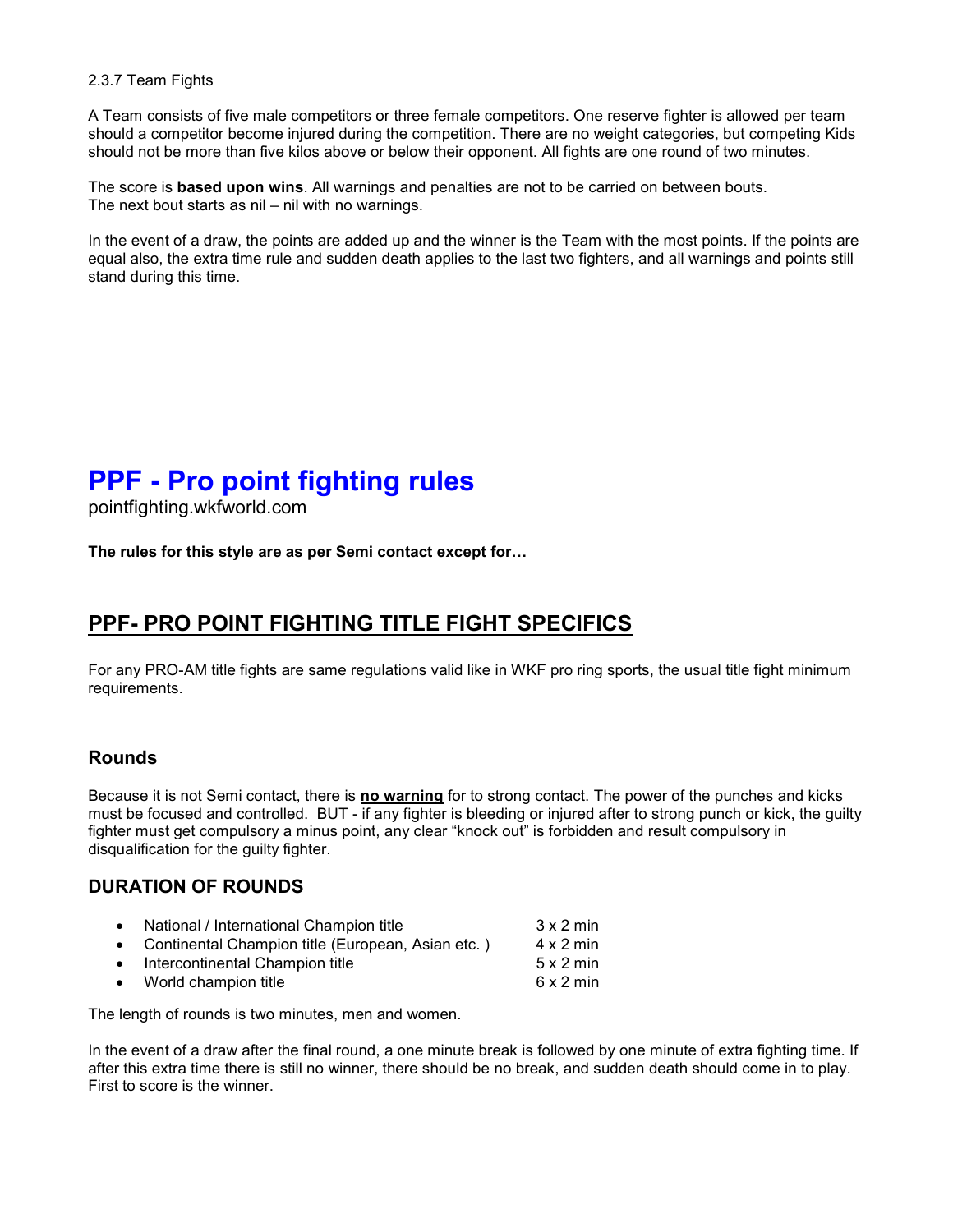# Weigh-In

The weigh-in of both fighters has to be completed at least 24 hours prior to the title fight, on the same scale, at the same time.

### Referee team

For any international title fights are only two ways of judging possible, without exception.

- A one judge from the host country, one from the opponent's country and one neutral referee<br>B three Judges from a neutral country
- three Judges from a neutral country

It is the responsibility of all three judges to judge the fight fairly and without prejudice.

WKF head office will appoint the Supervisor for the PPF title fight. Costs for air ticket, Hotel and food as well as the fee of 300 Euro belongs to the promoter.

The supervisor's duty is to fill in the score keeper form, hand over the certificate and supervise everything and to confirm with his sign the result, which he must report to WKF head office within 24 hours.

The Supervisor must ask compulsory the promoter for purse and food money (maybe travel expenses) for both fighters at least 24 hours, by weigh-in before the event starts and hold on trust until fight is over and result is clear.

# 3. PART – LIGHT CONTACT and KICK LIGHT

#### 4.1.1 Fighting Area

The WKF try to ensure that all Light Contact events are conducted in the ring. WKF consider Light Contact to be a Tatami sport, but it is also understood that it may be necessary to hold such contests in a Boxing ring. Both also on the same event. Every effort should be made by Promoters to hold the discipline within the ring.

The style of fighting shall be controlled Boxing with controlled kicks. The power used should be approximately fifty percent of full power. All fights on the Tatami with a minimum dimensions of six metres by six metres to maximum eight metres by eight metres. Where practicable, one metre of safety matting should be placed around each side. The fighting area may be larger than thirty-six square metres, but no larger than sixty - four square metres.

in a Ring must be in a Boxing Ring with four ropes supporting the sides. All Ropes should be tight, to ensure the Fighters stay in the Ring. (The ropes should be tighter at the top rope and slacking off slightly towards the bottom rope). The Ring must have a Blue Corner, a Red Corner and two neutral corners. Seating for the Fighters is optional. AIBA norm is compulsory.

No person other than the Referee and the two Fighters may enter the ring during a round. If either Fighter voluntarily leaves the Ring, or any other person enters the Ring, (including Medics), the fight is over, and cannot continue. One Coach shall be allowed in to the Ring to instruct his Fighter in between rounds, but must leave the ring before the start of the next round. A Fighter may have two people represent him/her, but only one may enter the Ring during rest periods. All Coaches must be at ground level during the fight, and the Ring must be clear of any items. Supporters must not touch the Ring during the fight, or during the rest periods. The Referee must stop time to clear the area of unauthorised personnel. Banging of the Ring by anyone outside the Ring will not be allowed, and could cause a Warning to be given to the Fighter of the representative concerned.

Water spillages must be cleaned up by the Fighters' representatives. No water may be spat on to the Ring floor, or the surrounding area. It is the responsibility of the Corner Representatives to ensure that any bodily fluids be mopped up hygienically.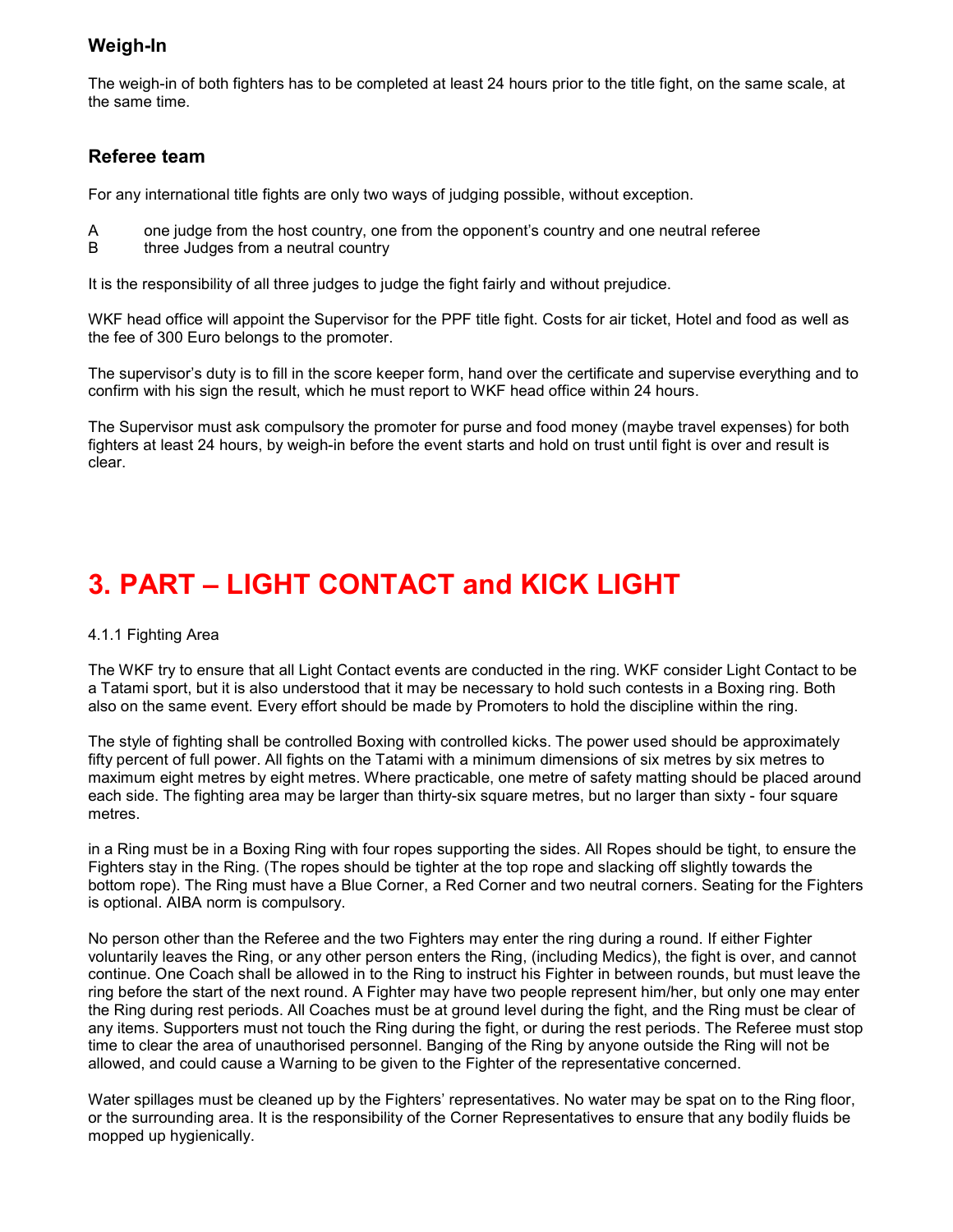#### 4.1.2 Ages of the Fighters

| Kid     | is less than thirteen years on the FINAL DAY of Competition                                |
|---------|--------------------------------------------------------------------------------------------|
| Junior  | should have reached 13 years but be less than 18 years on the FINAL DAY of Competition     |
| Adult   | Man /Lady should have reached 16 years but be less than thirty five years on the FINAL day |
| Veteran | Man or Lady should have reached 35 years but be less than forty years on the FINAL DAY     |
| Master  | Man should have reached the age of 40 years on the FINAL DAY of Competition                |

#### 4.1.3 Rounds

The number of rounds in light contact and kick light is two rounds two minutes.

#### 4.1.4 Kick light

In kick light meets light contact with low kick. Basically all rules from light contact are valid. Kick light can be done on Tatami as well as in the usual AIBA Boxing ring. Referee must explicit focus the power of punches and kicks including low kicks.

Male and female fighters must wear thai Boxing shorts and T-shirt.

Any correct low kick with controlled power inside and outside the thigh, above the knee joints scores on click. Same score like for one punch. For any kind of "to strong" punch, kick and low kick the Referee may decide to officially warn, deduct a point or disqualify the competitor depending upon the severity of the offence

#### 4.1.5 Scoring

| Punch to Head               | 1 point  |
|-----------------------------|----------|
| Punch to Body               | 1 point  |
| Foot Sweep                  | 1 point  |
| Kick to Body                | 1 point  |
|                             |          |
| Low kick in kick light only | 1 point  |
|                             |          |
| Kick to Head                | 2 points |
| Jump Kick to Body           | 2 points |
|                             |          |
| Any Jump Kick to Head       | 3 points |

#### 4.1.6 Scoring Areas

Side of Head / Face / Under Chin / Front Torso / Side Torso /

#### 4.1.7 Illegal Areas

Back of Head / Top of Head / Neck / Arm / Hand / Back / Kidney Area / Below the Belt (other than below the ankle sweeps)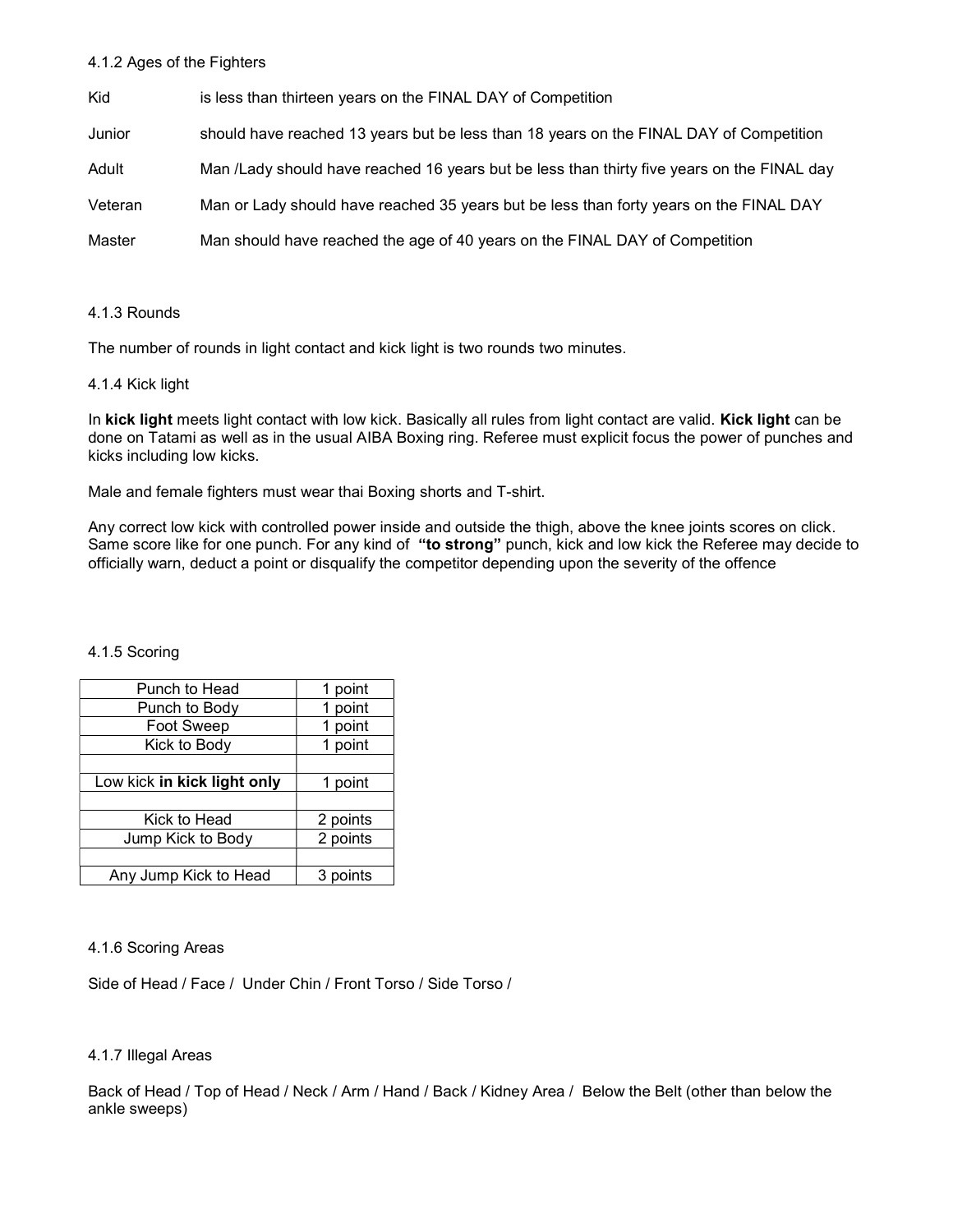All Sweeps must be boot to boot and no higher than the ankle. For a Sweep to score, the sweep must incur either a complete grounding, or a stumble leading to the fighter touching the ground with any part of the body other than the soles of the feet. Even the slightest of touches to the ground by the fingers for example, will result in the sweep being deemed successful.

Scoring should not be on offensive techniques alone, and defence, ring-craft, fitness etc should be scored just as highly.

### THE USE OF CLICKERS IS RECOMMENDED

4.1.8 Legal Techniques.

Jab (landing with knuckle part of the glove) , Reverse Punch (landing with knuckle part of the glove)

Hook Punch (to the body and head), Uppercut (to the body and head with control)

Front Kick (to the body and head) , Side Kick (to the body and head)

Low kick in Kick light only, inside and outside the tights above the knee joints

Curving Front Kick (to the body and head), Hook Kick (to body and head) including Spinning Hook Kick

Jump Spinning Hook Kick (to the body and head)

Back Kick (to the body and head), Jump Back Kick (to the body and head)

Roundhouse Kick (to the body and head, including Jump Round Kick)

Spinning Back Kick (to the body and head), Jump Spinning Back Kick (to the body and head)

Inside & Outside Crescent Kick (to the body & head) , Jump Inside & Outside Crescent Kick (to the body & head)

Inside & Outside Axe Kick (to the body & head) including Jump Axe

Sweep performed with inside of foot to below ankle to both legs, Sweep can be to the inside and outside of the opponent's boot

#### 4.1.9 Illegal Techniques

Any open handed strike with the inside of the hand (slap) , Back Fist , spinning Back Fist Knife Hand (including Spinning/Turning Knife Hand Strike), Ridge Hand , Drop Sweep, Reverse Drop Sweep Palm Heel Strike, Strikes with the elbows , Any Throw and Takedown, Pushing with arms Strikes with the knee , Strikes with the Head

Touching the ground with any other part of the body than the soles of the feet, any Blind Technique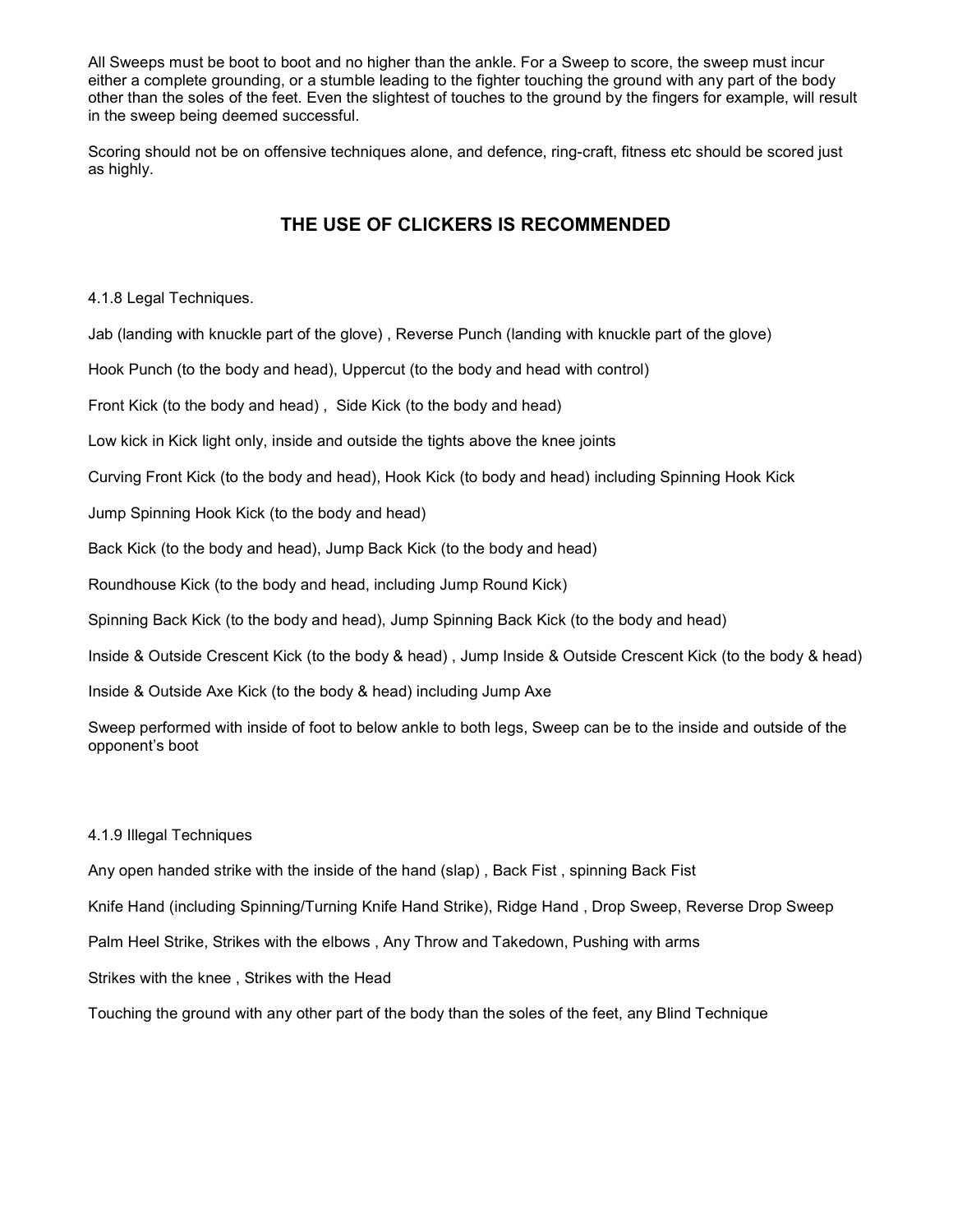#### 4.1.10 Illegal Actions

Swearing , Talking and Verbal attacks to the Opponent or Officials , Accusations of cheating to any Official or **Competitor** 

Uncontrolled Strikes and Kicks, any strike or kick to joints, strike to top or back of head or to the back of the body

Strike or Kick to the groin, scratching, biting or spitting, Punching or Kicking after the Referee calls stop

Leaving the fighting area, Falling down, Running around the area, using faulty or ill-fitting safety equipment

Wasting time in an unfair behaviour, causing offence by inappropriate apparel, gestures or words

Excess power, Refusing to touch gloves or any other unfair behaviour

All of the above offences may be punishable by the Referee. The Referee may decide to officially warn, deduct a point or disqualify the competitor depending upon the severity of the offence.

#### 4.1.11 Fighter's Equipment

| Headguard            | Must cover the top of the head. Must be a Martial Arts type Head guard in good<br>condition which fits well. A full face or semi face visor may be worn on request, if it can<br>be proven that a medical condition requires it. This must be authorised by the IRC prior<br>to the start of the Tournament. |
|----------------------|--------------------------------------------------------------------------------------------------------------------------------------------------------------------------------------------------------------------------------------------------------------------------------------------------------------|
| Gumshield            | Must be a Martial Arts or Boxing type. No football / rugby type.                                                                                                                                                                                                                                             |
| <b>Boxing Gloves</b> | Must be 10 ounces for everyone.                                                                                                                                                                                                                                                                              |
| Kick Boots           | Must cover the Instep and heel.<br>Must be full boots and not shin-guards with instep pads. Must cover the whole foot.<br>In Kick light shin-guards with instep pads must be worn                                                                                                                            |
| <b>Groin Guard</b>   | For both Men and Women, including Boys and Girls in the Juniors' section.<br>A Groin Guard is recommended by Kids U 13 but not compulsory.<br>It must be worn under clothing, and not on top.                                                                                                                |
| Shin Guards          | Must be worn under clothing. No higher than the knee.<br>In Kick light shin-guards with instep pads must be worn                                                                                                                                                                                             |
| <b>Chest Guard</b>   | Must be worn under clothing and not on top. Essential for Female Juniors and Adults.<br>Recommended for female kids under 13 Years (if obviously needed) but not essential.                                                                                                                                  |

#### 4.1.12 Clothing

Fighters must be clean and dressed in an appropriate outfit. Toe nails should be clean and cut short. Fighters should wear a clean T-Shirt that ensures that the top half of the arm is covered by a sleeve. A traditional Gi or kickboxing suit is permitted. Sponsors names and slogans are allowed providing they are in good taste and do not cause offence.

Martial Arts style trousers must be worn. The trousers should cover the Velcro fastening on the boots and should be full length. There should be no zips, pockets or buttons on the trousers at all. Track suit style trousers are not allowed.

For Kick light Thai shorts and T-shirts, male and females.

Hand bandages are allowed, maximum length 2.5 meters. Tape on the fist or the knuckle area is allowed, but must not be excessive. The Referee can deem any hand-wrapping to be excessive.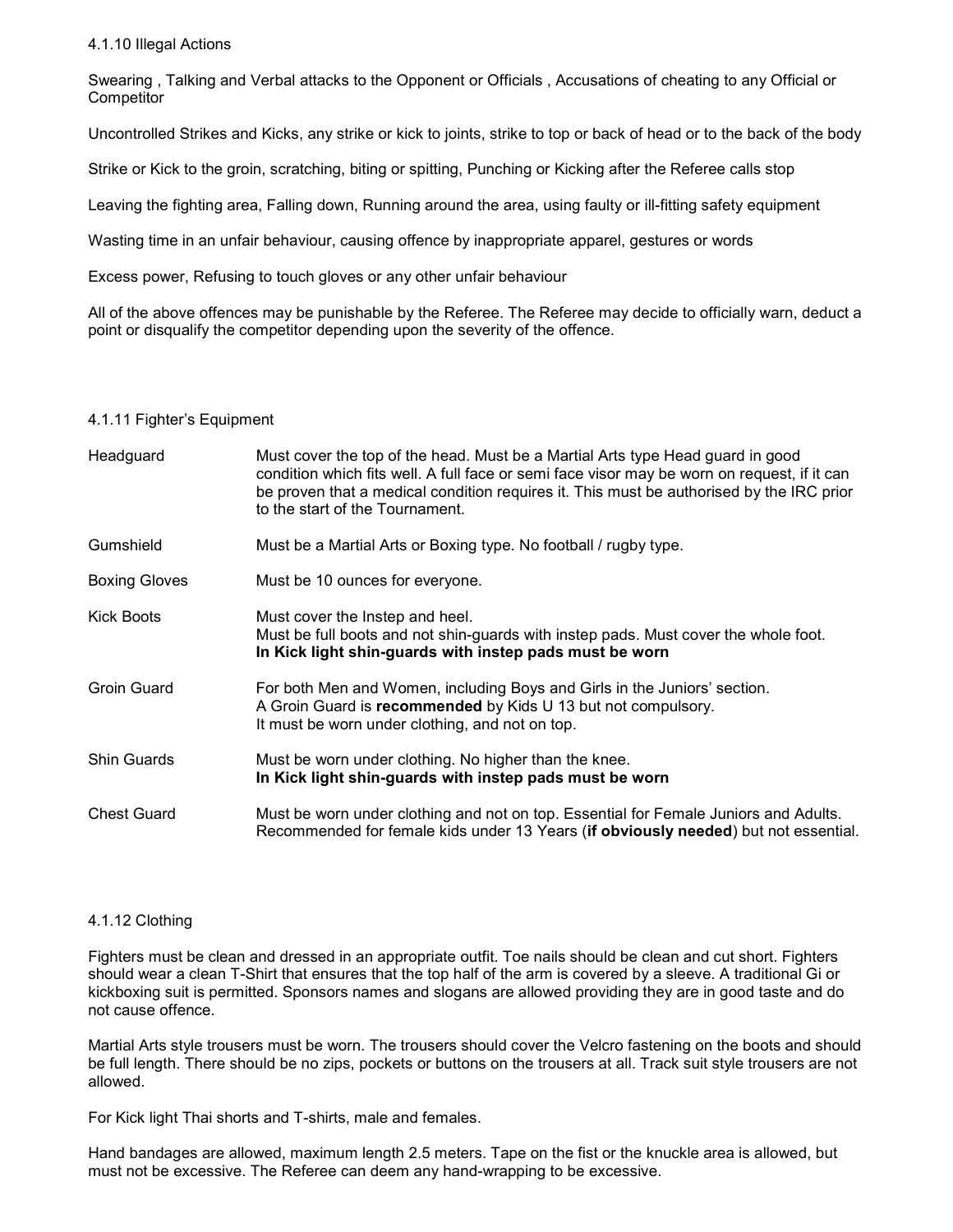Long hair must be tied back. No Metal/Plastic objects to be worn by any competitor, including earrings, eyeglasses, rings, watches, hair grips, chains, piercing jewellery etc. Soft contact lenses are allowed at the Fighter's risk.

The Coach must wear appropriate clean sports clothing, and sporting shoes Anyone acting as a Coach and an Official must cover their Officials' attire whilst Coaching.

#### 4.1.13 Equipment Check

Each Fighter is subject to an equipment check prior to the start of the fight. The checks has to be done by the Line Judges. No referee can touch any fighter during the equipment check.

#### 4.1.14 What the Referee can do.

The Referee is the only person who can stop the bout. The Medic must signal to the Referee if he/she wants the fight stopped. The Coach can retire the Fighter.

The Referee may change any or all of the officials in his area if he wishes. This must not happen during a fight unless an Official is ill.

A Referee can deduct a point, or disqualify a Fighter, for any unsporting behaviour or dissent.

A Referee can disqualify a Fighter if he/she fails to be ready to fight after being called. (This includes not wearing the correct safety equipment. It also includes not turning up at all). One minute should be called, and the Timekeeper should indicate when the minute has expires. The winner will be the Fighter who is ready to fight, and the win shall be recorded as a Walk Over.

The Referee can disqualify a Fighter, after a majority decision between Judges and Referee, if excess power is used. A warning for excess power can be given without consulting the Judges.

The Referee can issue a warning, or disqualify a Fighter if aggression is shown towards any Official. Physical aggression towards any Official will incur an immediate expulsion from the building, and a report must be submitted via email to the WKF IRC and to the WKF Head Office within seven days by the attended head referee. The Fighter must remain suspended until the matter has been dealt with by the IRC. A permanent expulsion from WKF is a highly likely outcome.

#### 4.2.1 Start of the fight.

Both Fighters shall be checked for their safety gear whilst in their own corners. The responsibility to check the Fighters lies with the Referee. The Referee shall call both Fighters to the centre of the Ring where instructions shall be given to the Fighters by the Referee. The Coaches, if they have listened to the Referee's instructions, must then return to their corners, and must leave the Ring leaving their corner clear. Both Fighters must touch gloves to show a sportsmanlike attitude.

The Referee must check that the Medics, Timekeeper and all Judges are ready before raising his arm, and shouting "Fight".

#### 4.2.2 During the fight.

The fighters must fight, using Boxing and kicking techniques until the Referee says "Stop". If the Fighter needs to adjust safety equipment, they should take one step back, and indicate the "T" sign with their hands. Time should be stopped by the Referee in this instance. Repeated adjustments of safety equipment may incur a Warning from the Referee.

The Referee should stop time to issue a Warning, call the Fighter to the middle, raise one finger for a first warning, two fingers for a second warning etc, and show each Judge that this Fighter is being issued a warning. The fight should be restarted with the word "Fight".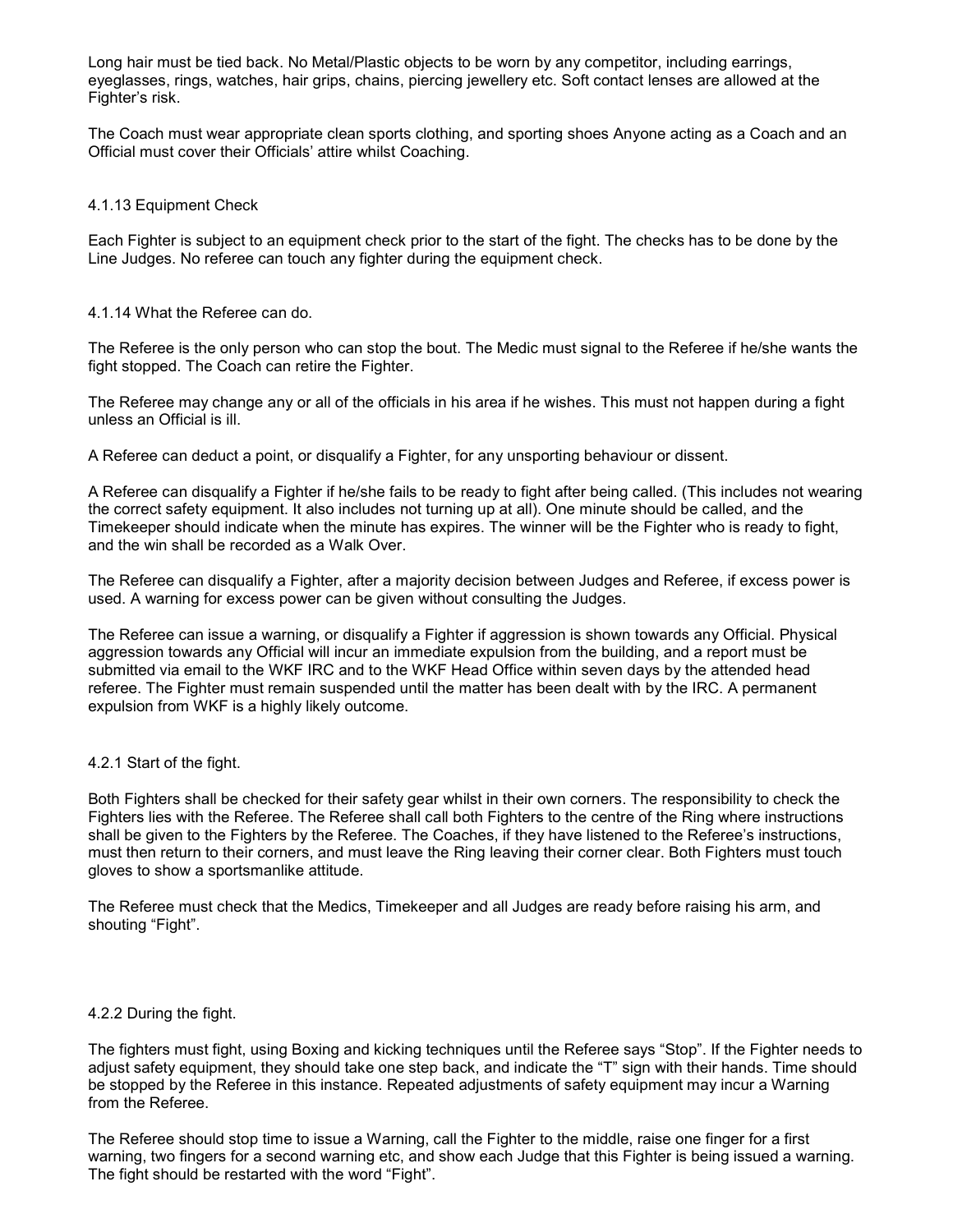#### 4.2.3 Ending the fight.

Once the Timekeeper indicates the end of Time, the Referee should call "Stop", indicate that the fight is over, and send both Fighters back to their corners. The Referee should collect the Scorecards from the Judges, pass them to the referee main table, and call both Fighters back to the centre. The winner will be indicated by raising the arm of the Fighter with a majority, split or unanimous decision. The Fighters should thank the Referee for his/her efforts, and must touch gloves with their opponent, and acknowledge the opposing Coach.

#### 4.2.4 Medical Requirements

The minimum standard of qualification for attending Medical Staff is a valid First Aid Certificate. The First Aider must have a full First Aid kit. The Promoter is responsible for supplying adequate First Aid cover. Ambulance personnel and/or a Doctor is a recommendation, but it is not an essential requirement.

If the Medical Staff are otherwise engaged, or leave their post, all fights must be stopped until the medical cover returns.

No Medic = No fight! Medical Staff must stay until the final fight is over, and they are satisfied that they won't be required any further and that there is no further risk of a delayed problem or condition.

Medical examination of Fighters prior to the start of the Tournament is recommended by WKF, but not compulsory. All Fighters compete at their own risk, but it is recommended that if a Fighter looks unwell, a medical examination should be sought by the Centre Referee. No local anaesthetics, plasters or bandages may be administered before or during any contest.

The power involved in Light-Contact Fighting must be minimal. Any excess power must be punished by the Centre Referee. The choices available to the Referee are as follows, depending on the severity.

> 1. to warn the fighter 2. to issue a point reduction (Minus Point) 3. to disqualify the fighter

4.2.5 The Referee Warning System and 4.2.6 The Area Warning System (Mat Only)

1 st Warning 2<sup>nd</sup> Warning  $3<sup>rd</sup>$  Warning = Equal a minus point  $4<sup>th</sup>$  Warning = Equal a second minus point  $5<sup>th</sup>$  Warning = Disqualification

### REMEMBER: AREA WARNINGS AND REFEREE WARNINGS ARE TO BE KEPT SEPARATE AND NOT ADDED TOGETHER!

To issue a Referee Warning or a Minus Point, the time must be stopped by showing a "T" sign with the hands to the Timekeeper. The Fighter must be called to the of the fight area to face the Referee. The Referee must inform the Fighter why he/she is being penalized. The Referee indicates what number Warning it is by showing the relevant warning number on his finger before showing the same to each Judge and then pointing to the Fighter. A Minus Point is indicated by the Ref holding his/her own right elbow with their own left had, showing the single index finger towards the ceiling, and dropping it straight down to point to the floor. A Warning, Minus Point or Disqualification may be issued by the Referee to any Fighter because of the actions of his/her Coach. The Coach forms part of the Fighter's team, and the Fighter is responsible for the Coach.

#### Counting in Light contact and Kick light

There is a standing 8 count in Light Contact and kick light. This incurs a Minus Point penalty to the Fighter concerned. The standing 8 count can only be used for Fighters that are either out of condition, or being blitzed badly so that they cannot cope.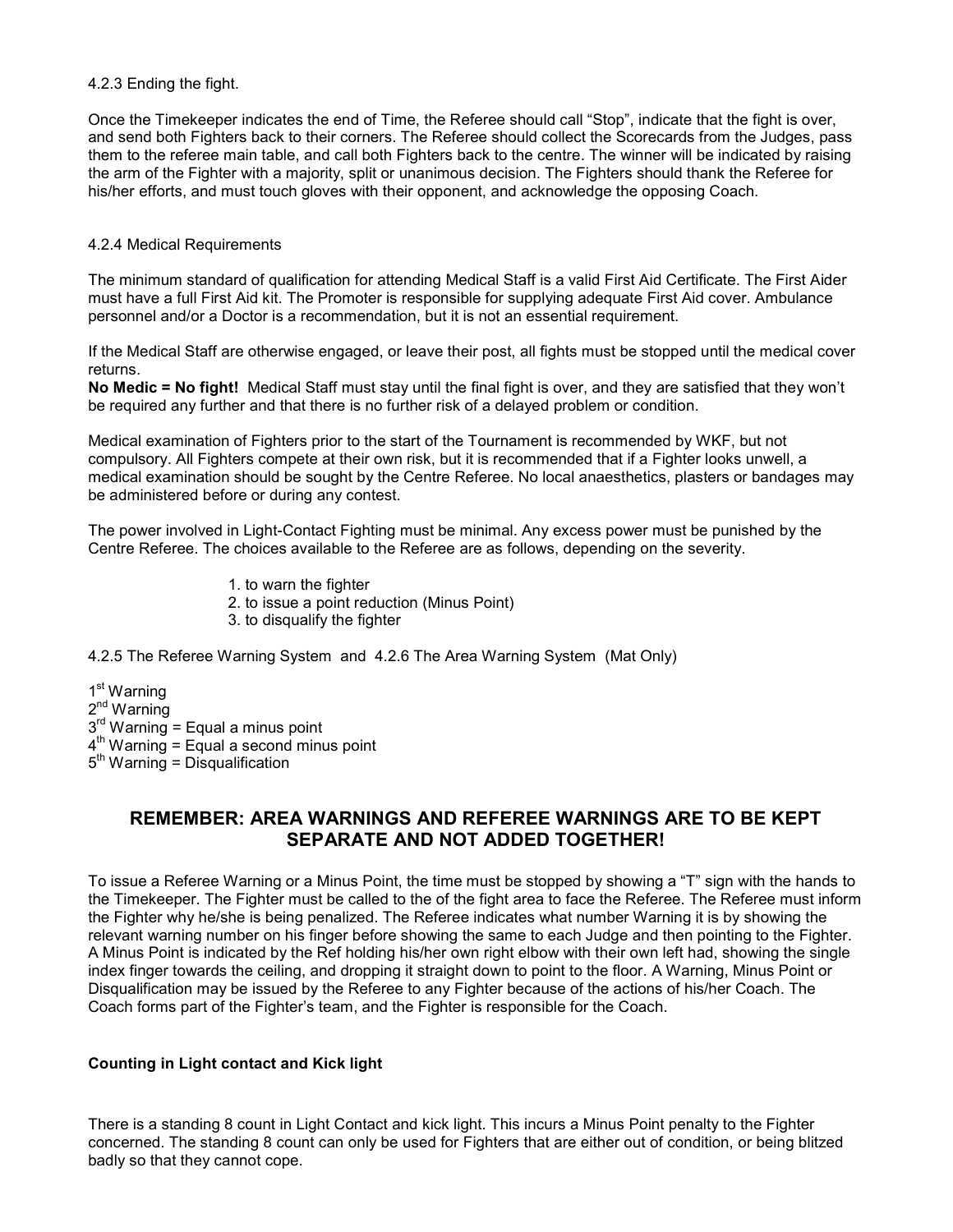If one of the fighter running out physical condition and get in troubles, OR if he/ she cannot defend any more because the opponent is to strong, the referee may start a standing 8 count.

When a Fighter is in such trouble, the Referee will send the other fighter to the furthest neutral corner of the ring, pointing to that corner. He will audibly announce the passing of the seconds, and continue the count holding up fingers in front of the Fighter who get the count.

The Referee will begin a mandatory eight count. If the Fighter then appears able to continue, he will allow the bout to resume. The Referee shall not count past eight if a Fighter is ready to continue. If not the result must be TKO.

No referee can begin a standing 8 count because of excessive and to strong punch, Kick or low kick of the opponent.

In this case time must be stopped. In the event that a strike dazes an opponent, the Referee must stop the time, the fighter get a maximum time of two minutes to recover. If the majority of Judges decide "foul", the Referee must penalise the offender. If the majority decide that there was an accident or clash, there will be no penalty. The penalty can be a warning, Minus Point or disqualification.

A fighter may not be saved by the bell, even in the last round. However, if the bell sounds, ending a round, before a Fighter begins to fall, the Fighter will be allowed to return to his corner, being helped, if necessary, by only one of his Seconds.

Three counts in one round, or four counts in a bout incurs a finish to the fight, in favour of the other Fighter.

Before a fallen Fighter resumes fighting after having slipped or fallen to the canvas, the Referee will wipe the Fighter's gloves free of any dirt or moisture.

#### 4.2.6 Injury rule

If a fighter gets injured and cannot continue, the Referee must ask the Judges if there was a foul. Between the three Judges, there needs to be a majority decision to decide whether it was an accident or not. The Referee cannot make the decision.

If a Fighter is injured and the fight is over because of a foul, the innocent injured Fighter is declared the winner.

If a Fighter is injured and the fight is over because of an accident, the Referee will ask the Judges to complete the Scorecard up to the point of the injury. The Scorecards will denote a winner. Any unfinished rounds cannot be scored, and if the injury occurs in the first round, and is an accident, a "no contest" is awarded.

If the tournament is a knockout style tournament, the uninjured Fighter is allowed to progress to the next round, or in the case of a final, is declared the winner.

only the Doctor or First Aider can decide that the Fighter cannot continue. A Referee or Judge cannot decide how badly a Fighter is injured and must take advice from the Medical Team.

#### No protest can be made about a Medical Decision.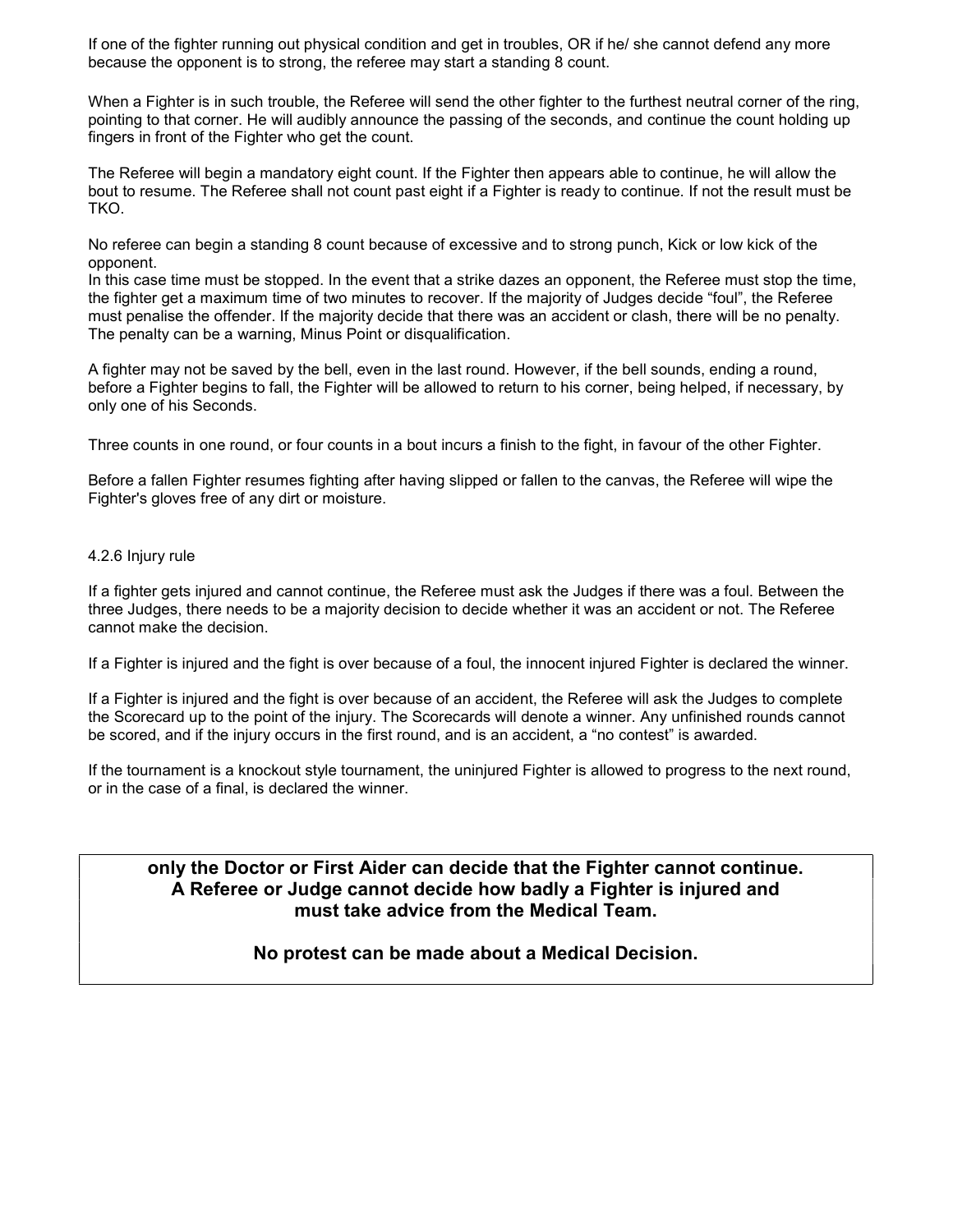#### 4.3.1 The Paperwork

Referee and 3 x Scoring Judges (Seated)

The Scoring each round is as follows:

The winner of each round gets 10 as a starting score. If the round is a draw, Both Fighters get 10 as a starting score. The loser of a round gets a starting score of 9. It is possible to give a starting score of 8 when a Fighter has not shown anything of any worth (in the Judge's opinion), and was outclassed.

#### 4.3.2 Minus Points

Any Minus Points or Counts are to be deducted and the round TOTAL indicated.

All warnings are to be indicated in the WARNINGS area on the Score-Sheet, and three Warnings will equal a MINUS. This should still be indicated as a  $3<sup>rd</sup>$  Warning, but the Minus Point is to be deducted from the round TOTAL.

A Judge may issue a JUDGE'S MINUS for severe infringements of the rules. If the Centre Referee does not see the offence, the Judge may issue a Judge's Minus Point by indicating "J" in the MINUS POINTS area of the form.

The reason MUST be stated on the Score-Sheet and signed by the Judge.

A Judge cannot issue a Judge's Warning if the Referee saw the offence and chose to do nothing about it. The Judge's Warning is purely a tool for Judges to punish an offence that the Referee doesn't see.

#### 4.3.3 Judging

A Judge must consider the following before issuing a starting SCORE…

Best defence / Best attack / Best counter-attacking / Best use of ring and space / Points scored by using legal techniques, to a legal area, using legal power / Fitness / Variation of techniques and scoring areas / Number of kicks landed / Fitness and condition of the Fighter at the end of the round

The number of points scored by a Fighter can be irrelevant if the Fighter only uses his/her hand techniques. Seventy punches and no kicks is not a display of Kickboxing, and should be judged as such.

# Regardless of other factors, if a Fighter does not kick, they cannot win the round.

#### 4.3.4 Continual Kicking Rule

There is no Minimum Kick Count for Light Contact under WKF rules. Each Fighter must CONTINUALLY KICK throughout the round. If a Fighter kicks ten times in the first thirty seconds, and does not kick for the next ninety seconds, they haven't continually kicked. A fair ratio of Kicks to Punches must be used throughout the whole round.

If a Judge feels that one, or both, of the Fighters have not adhered to the Continual Kicking Rule, they must inform the Referee at the end of each round. The Referee should then speak to the Fighter before the next round to indicate the Judge's concern. Continual refusal to regularly kick may result in a Warning from the Centre Referee. This is at the discretion of the Centre Referee, and may escalate to a Minus Point for repeated Warnings.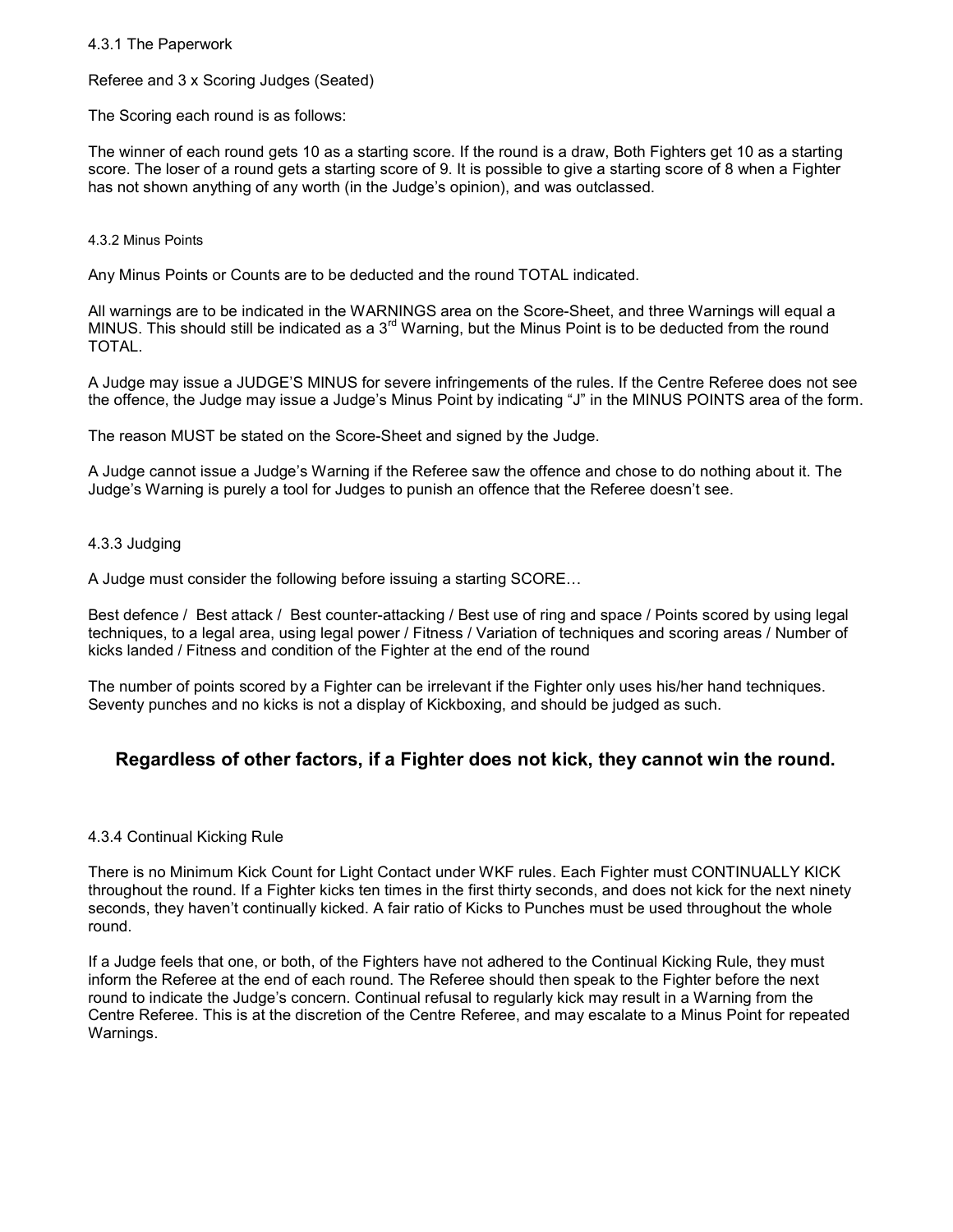# 4. Part – Full Contact

#### 5.1.1 Draw Lists

Heats must be seeded at all World level competitions wherever rankings are available.

Each fighter's name, country and number must be listed. A minimum of four fighters per weight class is obligatory. If there are less than four fighters per category, they must move up to the next higher weight category. In that case each country must get a minimum of one copy of all Drawing Lists and Name Lists of contestants for free. They should get it at least a few hours before the start of the tournament. There is no way to protest after the drawing.

#### 5.1.2 Physical Examination

All fighters must submit to a physical examination by the designated attending physician. At the examination, the fighter must present his/her international fight book (sport pass), which must have been signed by the National Association Physician, no longer than 12 months ago.

The attendance of a Doctor ( Physician) in Full Contact, Lowkick, K-1, Thai Boxing and MMA is obligatory, a First-Aid Team is not enough! The Official Physician who mandatory attends every match, is the final authority in questions of the safety of the Fighters. He or she may, at any time, stop or terminate a match at his or her discretion. Any and all directions and/or orders from the attending Physician must be immediately complied with. The attending Physician must be qualified as a General Practitioner. If there are more than 200 fighters, a second Physician is obligatory.

The attending Physician must follow the rules and regulation of the National Health Board in question as well as be approved by the authorities where such rules apply. No match may start or proceed before the attending Physician is in place, and the Physician may not leave his/her place prior to the decision in the last match.

The attending Physician shall be ready to assist if a serious emergency arises, and to administer First Aid in the event of less serious injuries.

In all amateur bouts the Doctor has the right to interrupt or stop a contest by ringing the bell or calling "stop" to the Referee if he /she thinks a Fighter is in danger, and the Referee has not stopped the fight. He/she is also responsible to respond when a Referee calls him/her in case of an injured Fighter.

Nobody may attempt to aid a Fighter during a round before the attending Physician has had the opportunity to see the injured fighter. This includes Seconds. If the Doctor enters the ring or he/she must examine the presumed injury, the fight is over and the Judges have to finish the score cards. The result is "won by TKO" or "Disqualification" by unanimous or majority decision. Doctor decisions are in any case final decisions, there is no protest possible.

If a fighter is not in possession of his or her fight book with the annual WKF license stamp at the time of the physical examination and the weigh-in, he or she shall not be permitted to fight.

#### 5.1.3 DIVISIONS AND ROUNDS

The Fighters must be in good physical shape and have a good sportsmanlike attitude. The Fighters must be well groomed and presentable. The nails of hands and feet must be cut short. The hair must be short or freshly washed. Male Fighters with hair of a length that could pose a problem during the fight (i.e. shoulder length or more), must follow the rules concerning long hair that apply to female fighters.

Male and female junior fighters are not allowed to fight real matches before the age of 15 in junior division. Only with the written approval of the Physician, parents and the Coach.

From the age of 15 -16 years, (after 14<sup>th</sup> birthday and before 16<sup>th</sup> birthday) and providing the local laws allow, Fighters can participate in Junior ring sport division. This include Full contact, Lowkick, K-1 and Thai Boxing. In Thai Boxing a chest protector must be worn from all fighters, male and female.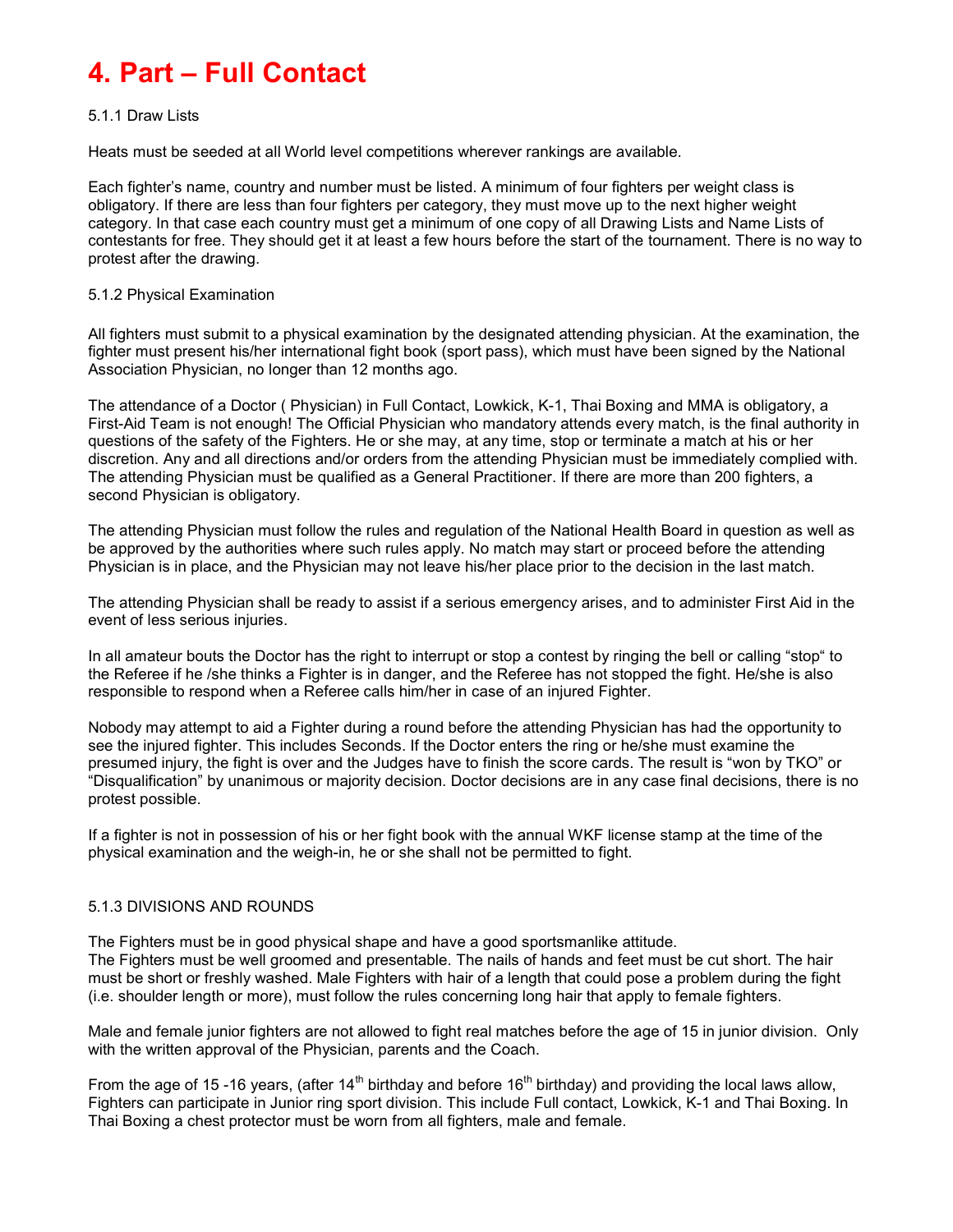#### 5.1.4 Clothing

| Clothing for the WKF amateur Kickboxing fighting categories (quick look up)<br>For all females T-shirt or usual sport Ladies TOP |                                              |                          |  |  |  |  |
|----------------------------------------------------------------------------------------------------------------------------------|----------------------------------------------|--------------------------|--|--|--|--|
| Semi Contact<br>shirt                                                                                                            | Kicks above the waist                        | Long trousers with T-    |  |  |  |  |
| <b>Light Contact</b><br>shirt                                                                                                    | Kicks above the waist                        | Long trousers with T-    |  |  |  |  |
| Kick light                                                                                                                       | Kicks to inner/outer thigh                   | Thai shorts with T-shirt |  |  |  |  |
| <b>Full Contact</b><br>bare upper body                                                                                           | Kicks above the waist                        | Long trousers with       |  |  |  |  |
| Low Kicks<br>upper body                                                                                                          | Kicks to inner/outer thigh                   | Thai shorts and bare     |  |  |  |  |
| K-1 rules<br>upper body                                                                                                          | Kicks to legs, knees to body                 | Thai shorts and bare     |  |  |  |  |
| Thai-Boxing<br>upper body                                                                                                        | Kicks to legs, Knees elbows to body and head | Thai shorts and bare     |  |  |  |  |

#### 5.1.5 Rounds

In all Full Contact / Low Kick / K-1 and Thai Boxing the Fight will be conducted over 3 rounds of 2 minutes. There is a break of 1 minute duration between rounds.

No match featuring Juniors and Cadets may go over more than 3 rounds of 2 minutes. No match featuring Amateur Fighters may go over more than 5 rounds of 2 minutes.

5.1.6 Rules of conduct inside and outside of the ring.

It is the duty of every Fighter to show fair play in the ring. Should a Fighter not be ready to continue the match because his/her safety equipment is not working properly, or for other reasons, he shall retreat one step and raise one arm.

Should a fighter be sent down for the count or in any other way be incapacitated, his/her opponent shall immediately retreat to the nearest neutral corner and wait for the Referee to signal that the match can proceed again.

When a fighter receives a Warning or a reprimand from the Referee, he/she must bow in the direction of the Referee to indicate that he/she has understood the reason why.

At the conclusion of the fight, the Fighters shall approach the Referee, standing in the centre of the ring. Each Fighter shall stand either side of the Referee (nearest to their own corner) and await the Speaker's announcement of the verdict. The Referee then raises the arm of the winner.

After the fight the Competitors salute each other and the Opponent's Seconds, after which both Fighters bow to the Referee in recognition of his/her efforts.

Violation of WKF rules and regulations, or infringements of the unwritten laws of good sportsmanship and fair play may lead to a Warning or Disqualification for a shorter or longer duration of time, depending on the seriousness of the violation or infringement.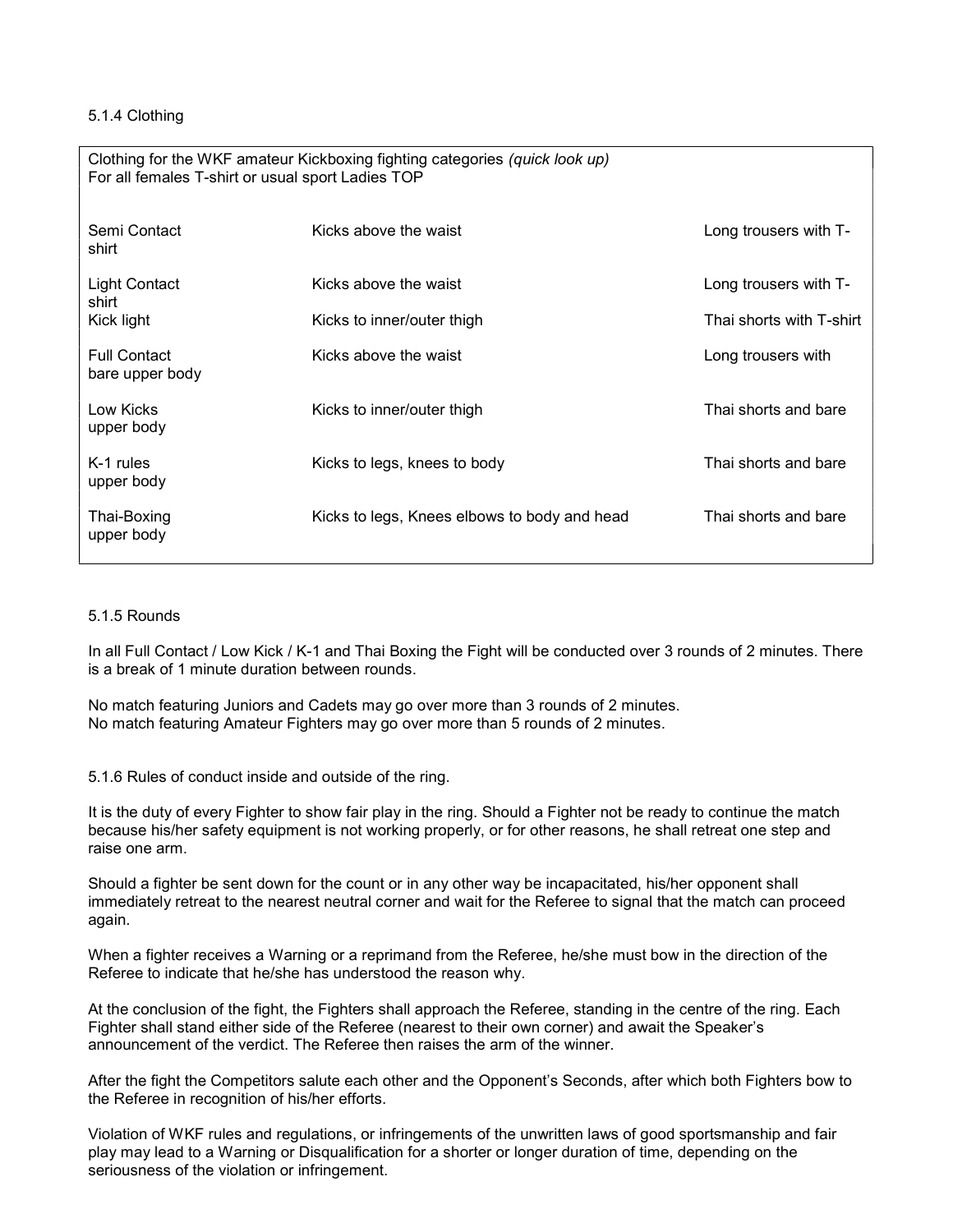#### 5.1.7 The Fighter

All Fighters shall be clean and proper.

It is the sole prerogative of the WKF to decide whether facial hair (moustaches, sideburns, beards or a combination of these) or the length of the hair poses a safety hazard to the Fighters, or poses an obstacle to the unhindered observation of the match. The Referee can insist that such facial hair be removed, or in the case of long hair, be contained by a net.

Excessive use of grease or similar substances is prohibited. The Referee can insist that Vaseline, grease or any other similar substances be removed before the fight can start or proceed.

#### 5.1.8 The Fighter's Equipment

All fighters must be equipped in all divisions with approved safety equipment in the form of padded protectors.

- 1. Individually fitted breast-protector for all Females eligible to fight Full Contact
- 2. Individually fitted groin-protector for all Male and Females eligible to fight Full Contact
- 3. Foot protectors which must cover all of the upper foot, and the heel.
- 4. Shin protectors (but not football type)

5. Individually fitted Head-Protector (Helmet). The top of the head must be protected too. Open helmets are forbidden. No visors or face guards are allowed. No sparring helmets

- 7. Individually fitted tooth-protector (gum shield)
- 8. Hand-bandages to a maximum of 2.5 meters
- 9. Boxing Gloves. 10 OZ in all weight categories

The fighters have the responsibility of bringing their own personal equipment and that of their Seconds to all WKF matches and tournaments.

The hands of the fighters must be protected by bandages of soft elastic material, no more than 2 inches (5.08 cm) wide. Adhesive plaster may be applied directly to the skin in such a manner that it protects the part of the hand closest to the wrist. Its direct application may not exceed 1 (one) unbroken winding on the hand, although it is permitted that the plaster cross the back of the hand 2 (two) times. It may not be placed higher on the hand than at a distance of 1 (one) inch ( 2.54 cm) from the knuckles when the hand is made into a fist. Over this a layer of elastic bandage is applied and held in place by self-adhesive plaster. The bandages must be approved by the Referee or by the Tournament Director.

All fighters with long hair may wear approved hair bands or metal free holders. They must do so if the hair is long enough to pose a safety hazard or could hinder the observation of the fight.

#### 5.1.9 Fighters

No Fighter may participate in any match without an up-to-date WKF fight book with official annual WKF license stamp.

Officials shall verify that Fighters compete in their proper weight class. The count of victories is made by adding the number of victories the individual fighter has had (not the number of matches which are irrelevant) and then classifying the fighter accordingly. In order to qualify for a professional status, fighters must have competed in at least 3 approved and verified 3 to 5 round bouts as amateurs.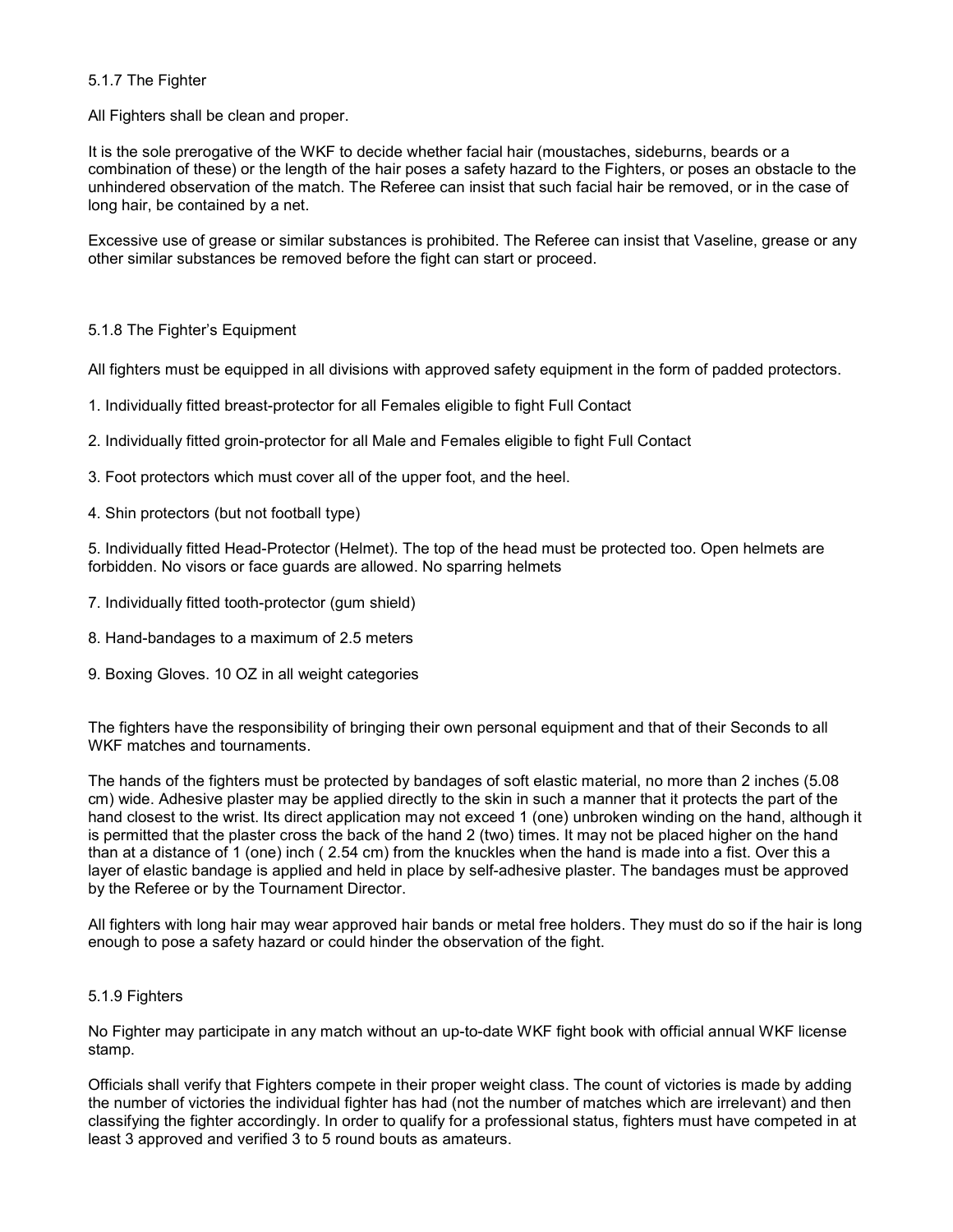#### 5.1.10 FIGHTERS CLASSIFICATION

Fighters will be separated by class, N (novice) class to A class, Classification will be defined by the numbers of bouts a fighter wins, not the number of bouts they have had. Fighters will be classified as follows:

N class - 3 wins  $C \text{ class } + 3 \text{ wins}$ B class  $+6$  wins A class  $+12$  wins

After having signed a professional contract and having fought as a professional it is no longer possible to revert to amateur status. Except after the first pro fight, the fighter could request for revert in re-amateur status in written form to the IRC.

#### 5.1.11 Seconds or corner men

One or both seconds may give up on behalf of his/her Fighter if he/she deems it irresponsible to let the fight continue. This is indicated by the second throwing a towel into the ring.

Prior to every tournament the Head Referee shall call a meeting with all the Judges, Referees and Seconds to clear up any questions about rules, regulations and the general proceedings of the tournament. No rules can be changed during this meeting.

Seconds shall support and advise their Fighters during the intermission between rounds. Each fighter may have 2 seconds and only one of these may enter the ring during the intermission.

During the rounds neither of the Seconds may enter the ring, or in any other manner hinder or disturb the proper proceeding of the fight. Seconds shall comply with any and all directions by the Referee. Prior to each round the Seconds must remove buckets, stools, towels from the ring, and if necessary wipe the floor clean of spilt water.

The Seconds shall have at their disposal a towel, a sponge, water and grease for the fighter.

During the rounds the seconds may give advice (just in a proper manner), help or in any way encourage the Fighter. Should a Second violate this rule, the Referee can issue a warning or expel the Second, or disqualify the Fighter.

A Second who has been expelled may not function as Second in the remaining part of the tournament.

A match starts when the Referee gives the command "fight" to begin the first round, and it finishes when the Referee stops the fight in the last round. Only the Fighters and the Referee may be present in the ring during the match. If any other person enters the ring, the fight is immediately over and cannot continue again.

#### 5.2.1 Legal Techniques

#### Full Contact

- 1. All forms of Boxing in combination with kicks above the waist to the body and the head. The use of "Spinning Back Fist" only with focus on the opponent, in all ring divisions
- 2. Rear (reverse) kicks to the body or the head, spinning back kicks to the body and to the head with full contact to knock out the opponent. Foot sweeps are permitted.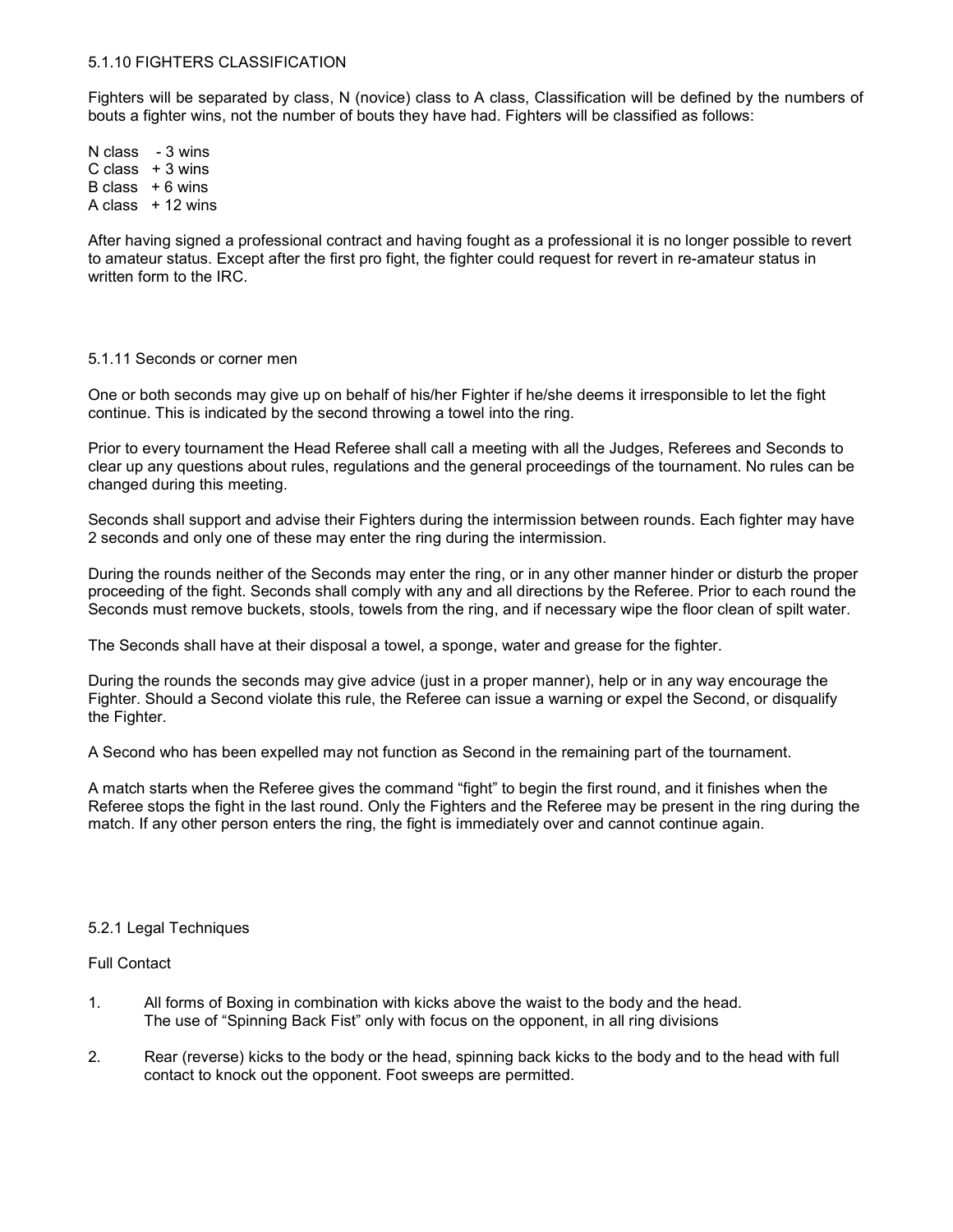#### 5.2.2 Warnings and Minus Points

In case of a serious violation of the following points the Referee shall stop the fight with the command "Stop", stop the Time by indicating a "T" sign to the Timekeeper, and issue a Warning to the Fighter. The Warning shall be issued clearly and in such a manner that the Fighter in question understands the reason for the Warning. The Referee shall clearly indicate which fighter has received the Warning by pointing his hand. If a Fighter has got a "Warning" because of a foul, no point is to be deducted by the Judges, but they should immediately award the other fighter with one extra successful punch. If a fighter has got a second Warning because of a foul, no point is to be deducted, but the Judges shall immediately award the other fighter with another two successful punches.

Following a Warning the referee shall let the match proceed by commanding "Fight". Should a fighter receive 3 warnings in one match, immediately he/she gets penalised simultaneously with the first Minus Point (Penalty Point), and one point must be deducted by the Judges on the Scorecard. After three Minus Points in a match, he/she shall immediately be disqualified simultaneously with the last Minus Point being issued.

The Warnings and Penalty (Minus) Points are given for using any illegal technique or doing prohibited actions. This also applies to the Coach or Second.

5.2.3 Illegal Techniques (Fouls)

Full Contact

All forms of biting are prohibited.

All strikes, blows and punches executed with the palm side of the gloves are prohibited.

All kicks to the back and the back of the neck are prohibited.

Any form of butting with the head is prohibited.

All attacks (strikes, punches, kicks) against the joints are prohibited, Kicks to the groin are prohibited.

Attacking a downed Opponent is prohibited. Also attacking an Opponent who touches the floor with his gloves is prohibited.

Spitting out one's tooth protector (gum-shield) is prohibited.

Any kind of throwing

Holding the ropes and attacking an opponent, any form of clinching or holding the opponent is prohibited.

All types of strikes with the elbows are prohibited, any form of kicking with the knees is prohibited.

All kicks against the thighs or under the waistline are prohibited, excluding Foot Sweep.

Punching to the back or top of the head is prohibited.

Punching or Kicking after the Referee calls Stop, or after the bell.

#### INTENTIONAL EVASION OF CONTEST

A Fighter intentionally avoiding any physical contact with his opponent will receive a Warning from the Referee. If a Fighter continues to avoid a confrontation with his opponent after receiving a Warning during that round, he may be penalized by the Referee with a Minus Point. If the Fighter continues to evade action, either in the same round or in any round, the Referee may, at his discretion, award more penalties, or stop the bout and declare a Technical Knockout.

In an instance where the Fighter is purposely going down without being hit, the Referee will automatically administer a Standing 8-count, as specified in the rule on Knockdowns.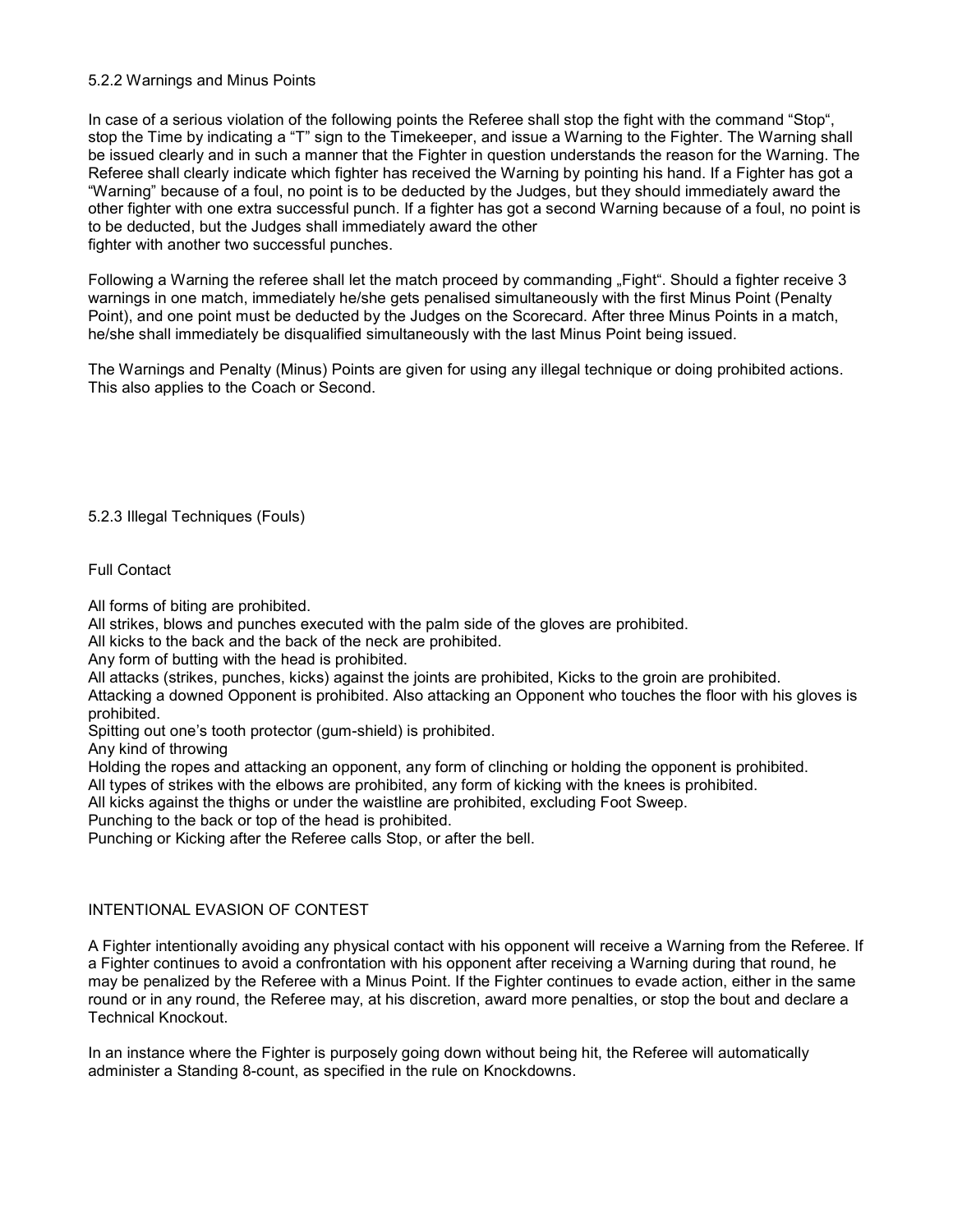5.2.4 WKF amateur division scoring rules.

The WKF Amateur Division's scoring rules in matches have 10 points as the maximum score and 6 points as a minimum score.

The use of "clickers", point adding machines, is recommended.

The points are awarded to the Fighters by the Judges during each round.

Points are given for clean hits according to the following criteria:

#### any legal strike or punch to the body or to the head, to a legal area 1 point

any legal foot sweep if the opponent is downed, 1 point

any legal kick to the body, to a legal area, 1 point

any legal kick to the head, to a legal area, 2 points

any legal jumping kicks to the body, 2 points

any legal jumping kicks to the head 3 points

The Judges shall base their evaluation of the fight on the following guidelines:

Best technique / Effective Parries and Counterattacks / Best combinations / Fighting spirit and initiative / Good sportsmanship and fair play / Number of clean hits scored / Number of minus points and knock downs / Defence / Ring-Craft / Fitness

To score points all effective legal kicks or punches must hit directly without being blocked or parried on any legal area. For punches and blows the technique must be delivered with the striking zone of the closed glove.

#### KICKBOXING SCORING CRITERIA - The kicker will always have the advantage

5.2.5 Scoring and points in Full Contact

Decisions shall be made after the following guidelines:

#### Victory on points (P)

If no Fighter dominates and the round is even, the score for the round is 10:10. Following this, points are subtracted from each Fighter's score according to the number of Minus points they have been awarded by the Referee.

The winning Fighter of a round gets 10 Points, his/her opponent gets 9 points. If a Fighter offers no reply during the round, a score of 10:8 can be recorded by the Judges even if there are no Minus Points or Knockdowns.

If an official warning was given because of a "foul", the Judges shall immediately mark these warnings with the letter  $W$  (for Warning) under "fouls" on the scorecard to indicate that the Fighter has received a Warning.

If an official Minus Point was given because of a "foul" and not just a warning, each Judge must deduct 1 point from the scorecard of the involved fighter, immediately when the round is over. (i.e. 10:9 assuming neither

Fighter dominated). The Judges shall always mark these points with the letter  $\bf{M}$  (for Minus Point) under "fouls" on the scorecard to indicate that the Fighter has received a Minus Point.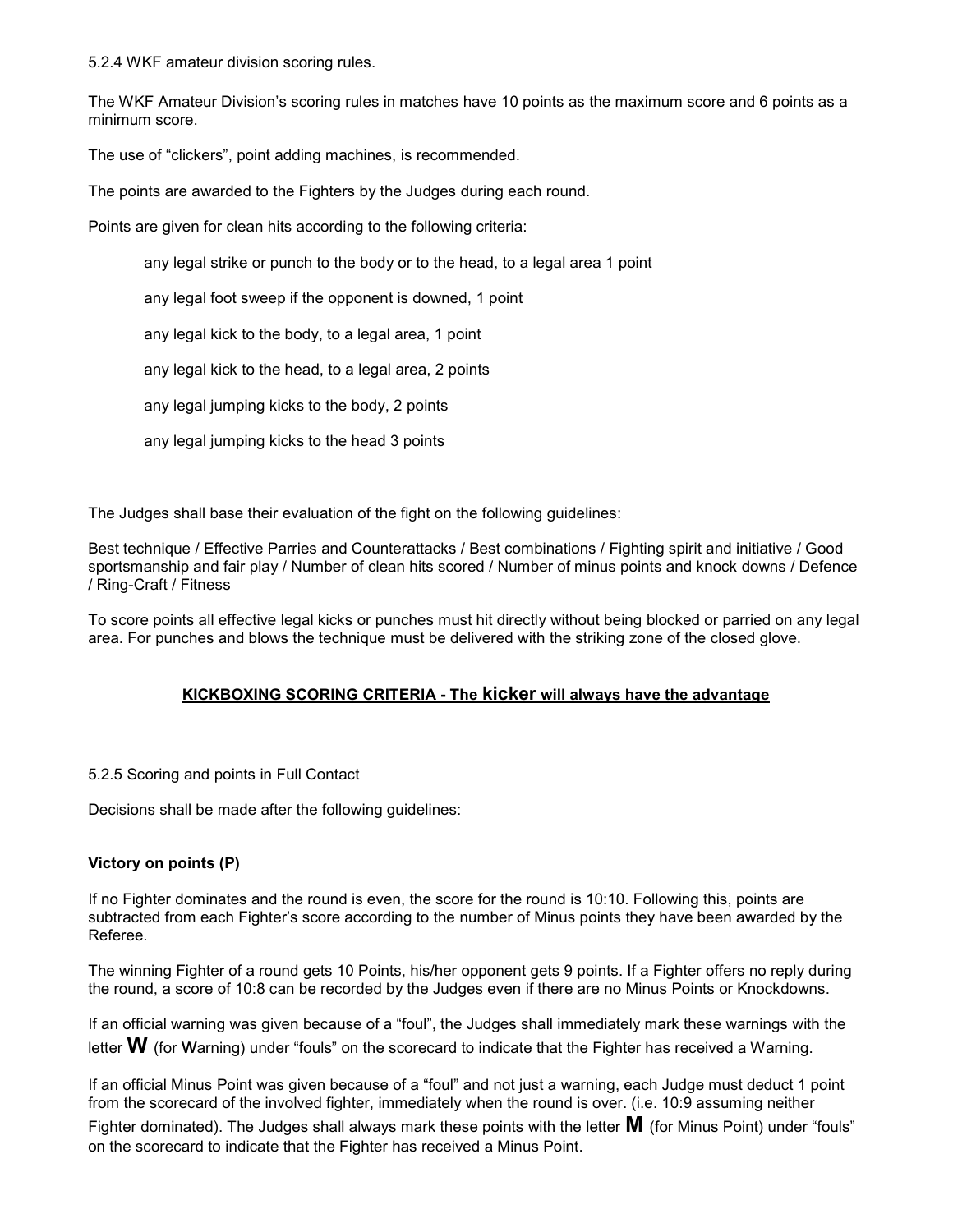If a second official Minus Point was given in the same round, each Judge must deduct 2 points from the score of the involved fighter, immediately when the round is over.(i.e.10:8 assuming neither Fighter dominated)

In case of a third official Minus Point in that match, the fight is over immediately by Disqualification.

If a Fighter gets counted, each Judge must deduct 1 point from the Scorecard, immediately when the round is over (i.e. 10:9 becomes 10:8 because of the Knockdown).

The Judges shall always mark this knockdown with the letter  $\bf{K}$  (for Knockdown) under "KD" in the Scorecard to indicate that the Fighter has received a Knockdown.

At the conclusion of the match all rounds are added up to the final score (i.e. 30:27) and the Fighter with more points on the Scorecards shall be declared the winner. Should a Judge observe a violation that has apparently escaped the notice of the Referee, and if he/she subsequently imposes a reasonable sanction upon the fighter committing the violation, he/she shall indicate that he/she has done just that by marking the points of the violating fighter with the letter J (for judge's minus) and in writing state his/her reasons for the sanction. This incurs a Minus Point for the Fighter concerned.

#### Victory by attending official Physician stopping the contest or because of injury (DOD)

The attending Physician is the supreme authority in questions relating to the safety of the Fighters, and may demand that the match be stopped.

If one of the Fighters is injured, it is only the Doctor's decision to stop the fight, or the Fighter him/herself or his/her Coach wants to retire from the fight.

The attending Physician may stop any match regardless of it being a World or European Championship or any other important match. Should the attending Physician wish to stop a match to examine a fighter, he/she must first inform the Referee. The Referee then stops the match until the Physician has examined the Fighter, but only to decide that the fight can continue or not. This examination must take place in the ring and have a maximum duration of one minute. Any kind of treatment of the Fighter is explicitly forbidden and would finish the fight immediately. Should this time not be sufficient, the Referee shall end the match.

If one of the Fighters is injured and the fight is over because of a foul, the innocent Fighter is declared the winner. In case of an accident, the Judges have to finish their Scorecards, and the contestant with the highest number of points is declared the winner. If both Fighters are injured or knocked-out simultaneously, and neither is able to continue the match, the Judges shall add up each Fighter's points, up to the time the fight was stopped, and the fighter leading on points shall be declared the winner.

Should this situation occur in the first round, the match shall be declared "No Contest" and no winner is declared.

#### Giving Up (SUR)

In cases where a Fighter voluntarily gives up because of injuries, or for any other reason, or if he or she does not resume fighting immediately after the intermission between rounds, the opponent shall be declared the winner. In these cases the Second shall throw a towel into the ring to signal that his/her Fighter gives up.

#### Victory by Referee stopping contest (RSC)

The Referee may stop a match if a Fighter is clearly outmatched or if he/she is a hazard to his/her own safety after the following guidelines:

If a Fighter in the judgement of the Referee is clearly overmatched and will face unnecessary punishment in the ring should the match be allowed to go on.

If a Fighter in the judgement of the Referee is unable to continue the match due to injuries or for any other physical reasons, the Referee must stop the match and call the official match Doctor to the ring.

### No referee can decide how seriously a fighter is injured, He / She must call the doctor !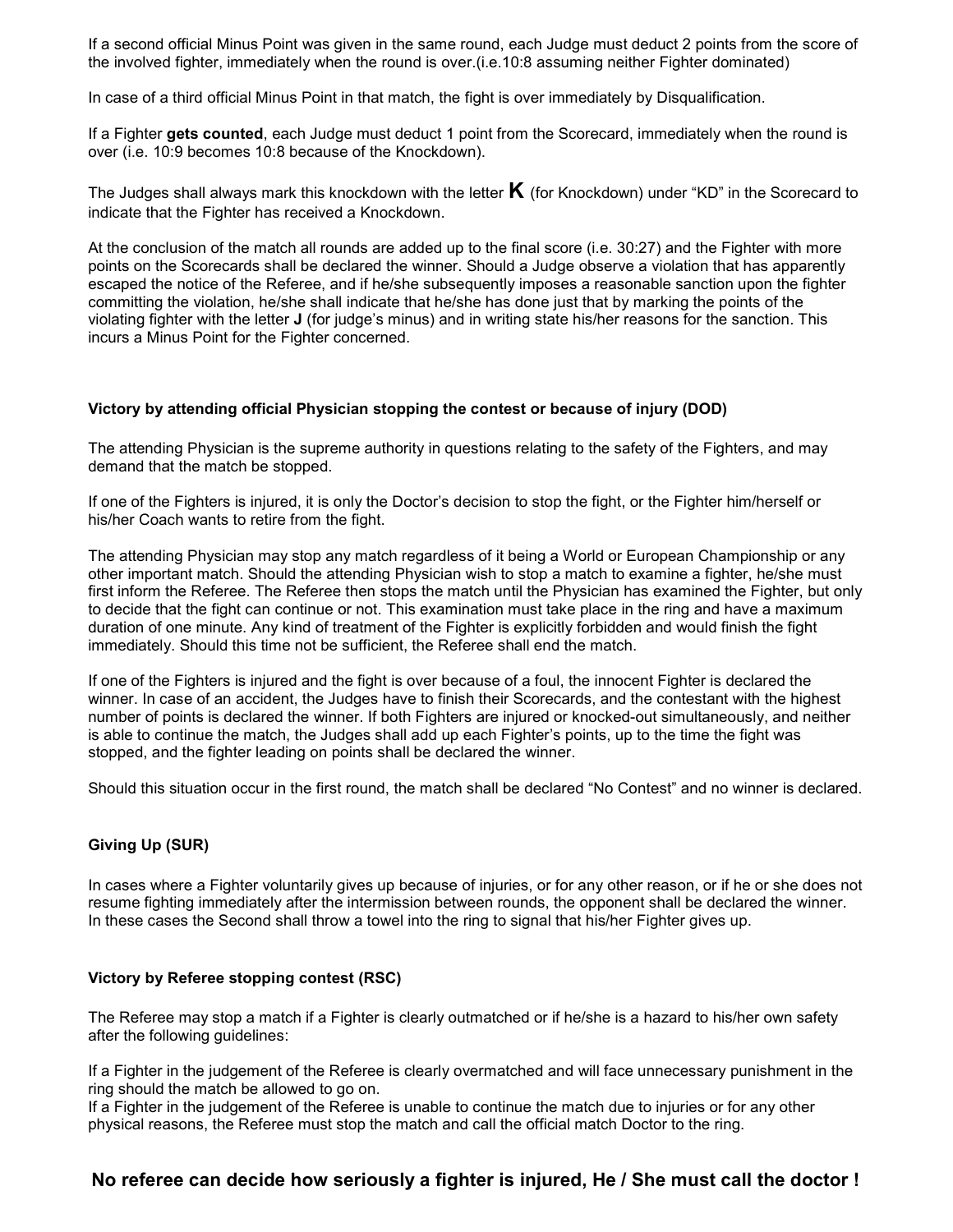#### No Contest (NC)

A match may be stopped by the Referee before the prescribed time due to circumstances beyond the control of the

Fighters or the Referee:

- 1. The referee has to stop the match before the first round has finished.
- 2. The safety equipment of the ring has been damaged.
- 3. The ring is unsafe for use.
- 4. The lighting over the ring is failing
- 5. Weather conditions force the referee to stop the match.

Under such circumstances the match shall be stopped and a "no contest", with no winner is declared.

#### Victory by Walk-Over (WO)

If one Fighter is present in the ring and ready to fight and his/her opponent fails to show after his/her name has been called over the loudspeaker, the Referee shall signal the Referee's Table to start with the running of 1 minute. If the opponent has not entered the ring within a time limit of 1 minute, the Timekeeper shall strike the gong to signal that the match has been stopped. The Referee shall then announce the Fighter who was first in the ring & declare him/her the winner by "Walk-Over".

The Judges shall note this on their cards, which are then collected. The Judges shall then summon the fighter who has won on Walk-Over to the centre of the ring, and thereafter the announcement of the decision, raise his/her hand and declare him/her the winner.

#### 5.2.6 The Three Knockdown Rule

There will be a "Three Knockdown Rule" in effect in any bout. The Referee will in all circumstances have to stop the contest when 3 Knockdowns or Standing 8 counts in one round, or 4 standing counts in the fight occur. Before a fallen Fighter resumes fighting after having been knocked down, or having slipped or fallen to the canvas, the Referee will wipe the Fighter's gloves free of any dirt or moisture.

#### 5.2.7 Minimum Kicking Requirement - MKR Rule

In all matches there will be no Minimum Kicking Requirement. Kicking Judges will not be required.

#### 5.2.8 Knockdowns

Method of counting over a Fighter who has been downed

When a Fighter is knocked down, the Referee will send the standing fighter to the furthest neutral corner of the ring, pointing to that corner. He will audibly announce the passing of the seconds, and continue the count holding up fingers in front of the Fighter who was knocked down.

If a Fighter is knocked down, the Referee will begin a mandatory eight count. If the Fighter then appears able to continue, he will allow the bout to resume. The Referee's count is the only official count. The Referee shall not count past eight if a Fighter has risen to his feet.

A fighter may not be saved by the bell, not even in the last round. However, if the bell sounds, ending a round, before a Fighter begins to fall, the Fighter will be allowed to return to his corner, being helped, if necessary, by only one of his Seconds.

Should the opponent fail to stay in the furthest neutral corner, the Referee will cease counting until he has returned to it, and then resume the count at the point from which it was interrupted. If the Fighter does not rise before the count of ten, he will be declared Knocked Out and the bout will be awarded to his opponent.

If, in the Referee's opinion, the downed Fighter will not be able to rise by the count of eight, and he believes the fighter requires more immediate attention, he may signal the end of the bout before the count of ten by waving his arms in front of his face and immediately summoning the Fighter's corner personnel and the Ring Physician to attend the downed Fighter.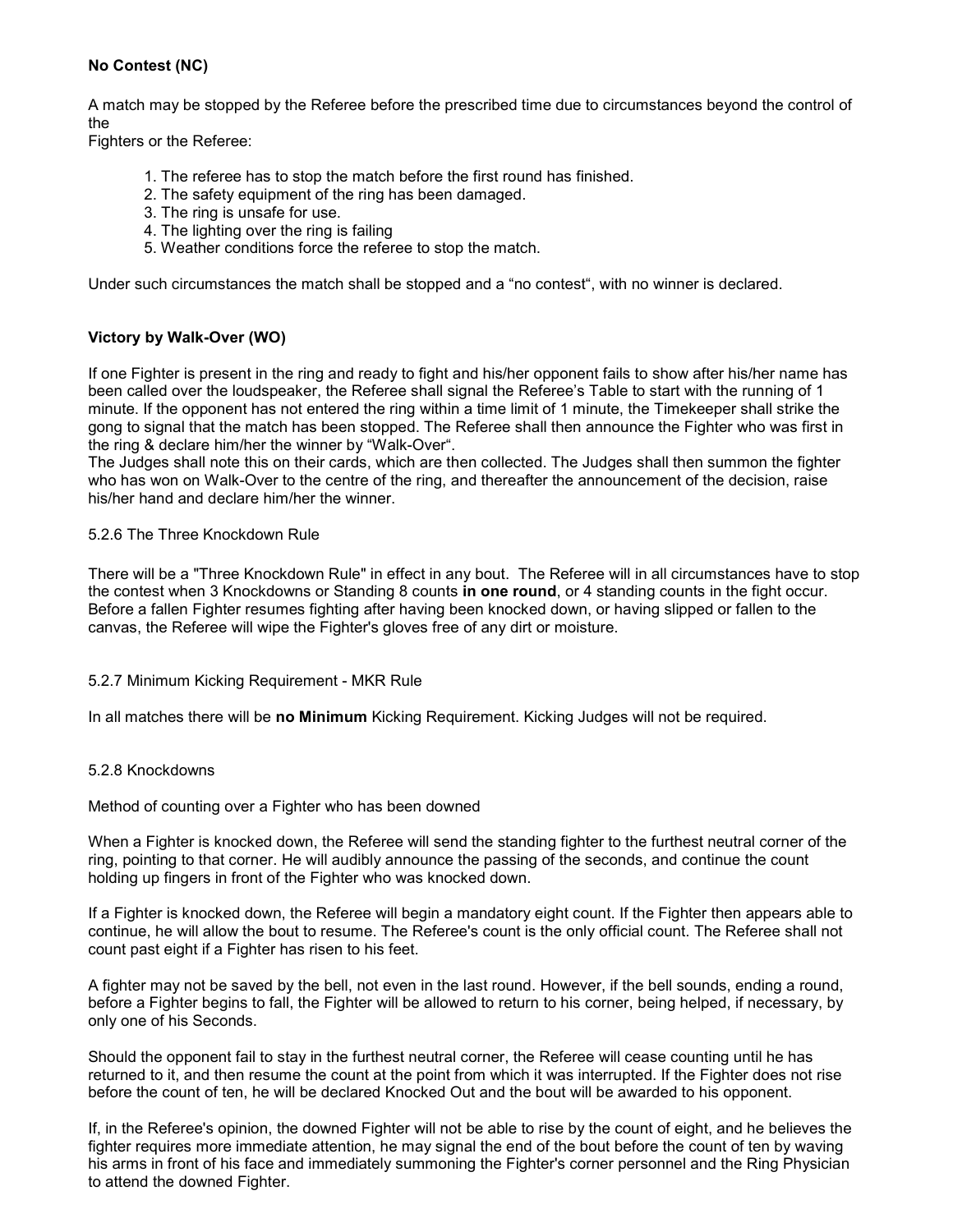#### No referee can decide how seriously a fighter is injured, He / She must call the doctor !

A Fighter will be declared Knocked Down if any portion of his body other than his feet touch the floor. A Fighter will not be declared Knocked Down if he is pushed or accidentally slips to the floor. The decision as to whether a contestant has been pushed or slipped to the floor, rather than being knocked down, will be made by the Referee.

If the fighter taking the count is still down when the Referee calls the count of ten, the Referee will wave both arms to indicate that he has been Knocked Out, and will signal that the opponent is the winner. A round's ending before the Referee reaches the count of ten, will have no bearing on the count. There is no saving by the bell.

In all bouts, the fallen Fighter must rise before the count of eight to avoid being knocked out. The Referee may determine during the rest period between rounds, that a Fighter is unable to continue the bout safely and is thus the loser of the bout by Technical Knockout.

The Referee may, at his discretion, request that the ringside Physician examine a Fighter during the bout but from outside the ring only. Should the examination occur during the course of a round, the time shall be stopped until the examination is complete.

If both Fighters go down simultaneously, counting will be continued as long as one of them is down. If both Fighters remain down until the count of eight, the bout will be stopped, and the decision will be a "technical draw". If one Fighter rises before the count of eight and the other Fighter remains down, the first Fighter to rise shall be declared the winner by Knockout. If both Fighters rise before the count of eight, the round will continue.

If a Fighter gets counted, each Judge must deduct 1 point from the scorecard, immediately when the round is over.

The Judges shall always mark this knockdown with the letter K (for knock down) under "KD" in the Score-Card to indicate that the Fighter has received a knockdown.

# 5. Part – Low Kick

Lowkick rules or in USA often called Freestyle rules.

Only "shin guards with instep pads" are **compulsory** (not voluntary) no additional foot protection

### The rules for this style are as per Full Contact except for…

All forms of Boxing in combination with kicks above the waist to the body and the head. The use of Spinning Back Fist only with focus and look at the opponent.

Kicks are allowed (Low Kicks) to the thighs, inside and outside. (Tibia) Kicks are only allowed higher than four inches above the knee and not to the calf.

All Fighters must wear Thai Shorts. Under Lowkick rules, leg checking is allowed within the parameters defined by the rules that govern leg kicks and strategies for blocking with the legs. No front kicks to the legs allowed.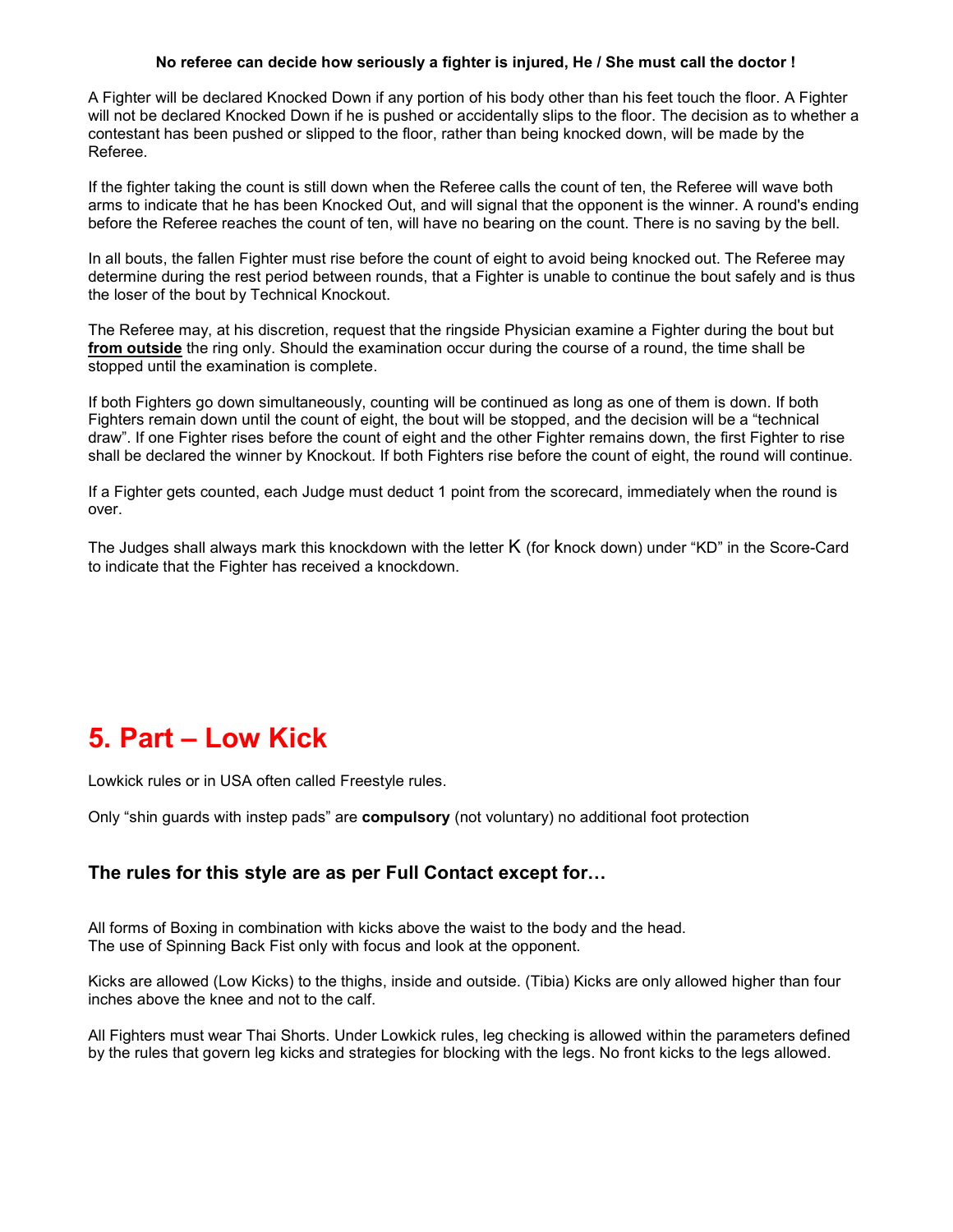# 6. Part K-1 Rules

### The rules for K-1 style are the same as for Lowkick except…

Clinching is not allowed. Usual front kicks to the legs is here allowed, low kicks to the whole leg above or below the knee.

Under K-1 Rules, limited "neck wrestling" is permitted for the purpose of executing knee strikes to the front or sides of the torso (lower limit the waistline, level with the navel - upper limit the chest, immediately below the line of the clavicle). A fighter may not continue a "neck wrestling" strategy after the first knee strike under K-1 Rules. The Referee has immediately to break the fighters or stop the fight after the first knee strike in clinch situations.

Under K-1 rules, supporting one leg for a single attempt to kick out the other is allowed, provided that the attempt is made within five seconds in the Referee's estimation. Only one such attempt is allowed and must be executed away from the illegal area around the knee joint.

Under K-1 rules, leg checking is allowed within the parameters defined by the rules that govern leg kicks and strategies for blocking with the legs.

# 7. Part – Thai Boxing

#### The rules for this style are as per K-1 rules except for…

#### Soft elbow protections must be worn !

The following are acceptable techniques…

- 1. Knee attacks to body and head and kicks with the shin to the thighs, body and the head.
- 2. Clinching (holding) and attacking at the same time with knees and elbows or any strikes.
- 3. Elbow strikes to the body and head.
- 4. Flat throws below the waist line, only in clinching situations.
- 5. The use of "spinning back fist" only with focus on the opponent.
- 6. All kind of Kicks to the whole leg above or below the knee. To attack the knee joint is strictly forbidden !

Under Thai rules, supporting one leg for a single attempt to kick out the other is allowed, provided that the attempt is made within five seconds in the Referee's estimation. Only one such attempt is allowed and must be executed away from the illegal area around the knee joint. No pulling or pushing of the opponent.

Under Thai rules, leg checking is allowed within the parameters defined by the rules that govern leg kicks and strategies for blocking with the legs.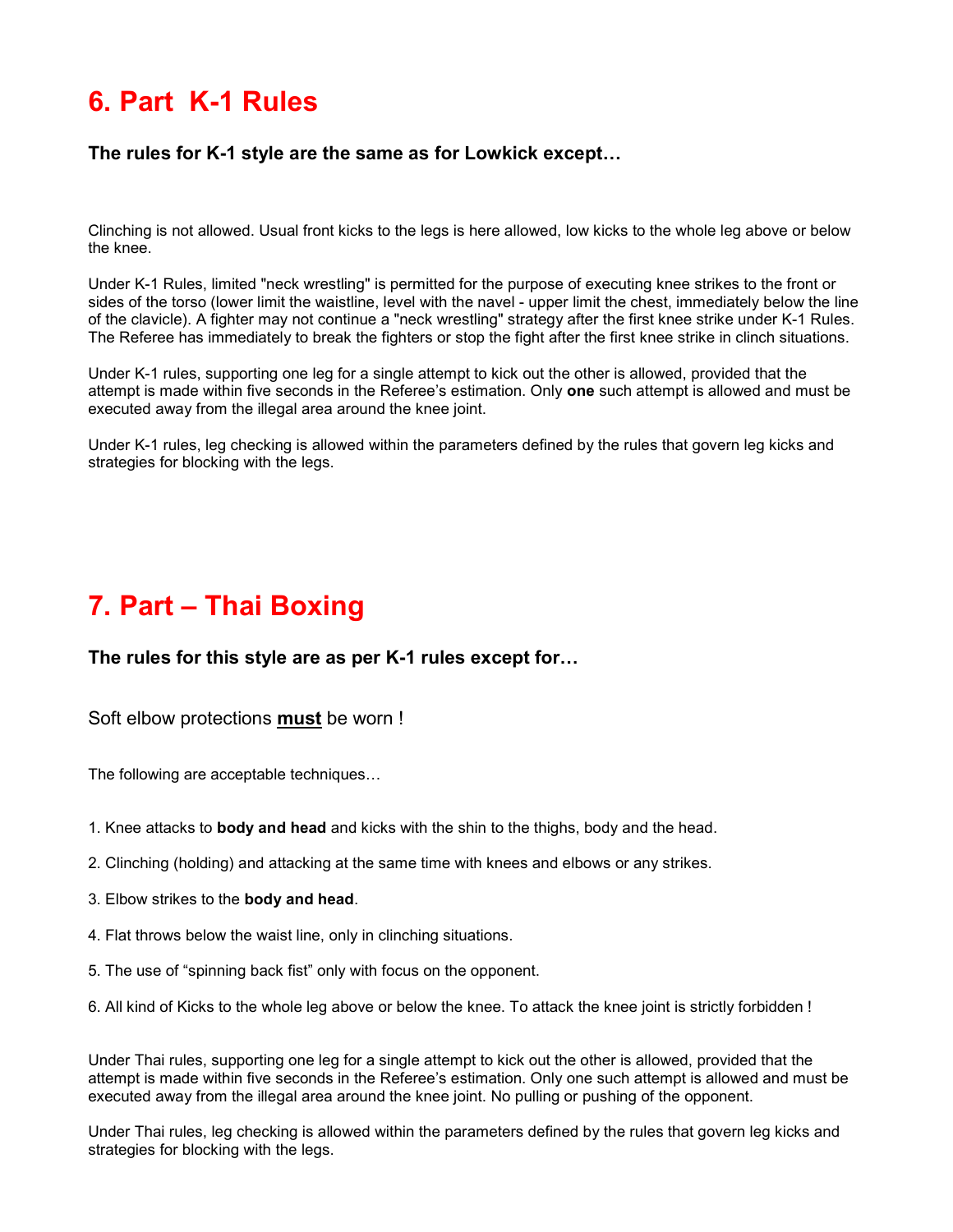7.1.1 The winner of a bout is determined by two main scoring criteria:

a) The number of clean Muay Thai techniques striking a legitimate target, or used successfully against an opponent.

Muay Thai techniques include all punching techniques using the fist, all elbow strikes, all knee strikes, round kicks, Front, Side and Back Push Kicks and typical Muay Thai throws.

Legitimate targets include all areas of the body (except deliberately striking the groin area or any part of the back), the tibia (shin) when used in a blocking action, and the forearm when used in a blocking action.

b) The effectiveness of the techniques.

#### 7.1.2 Effectiveness

Effective techniques are defined as Muay Thai techniques delivered on balance and have a physical effect on a competitor.

To be considered effective techniques, strikes or throwing actions are to comprise of one of the following.

 i) to cause a loss of a Fighter's balanced position. (They are moved physically either due to the power of the strike, good timing or because of a Fighter's loss of balance)

ii). to cause them to show physical or psychological distress, (showing fear or pain).

iii). Round Kicks delivered with force cleanly hitting the body or neck are considered effective, even without causing loss of position. Similarly, straight Knee Strikes or Circle Knees, delivered with force and striking with the point of the knee, also are considered effective without obvious effect.

iv). All Elbow Strikes that cut are considered effective without any other obvious effect.

v). If a Fighter kicks an opponent on target, but that kicking leg is caught by their opponent, the Kicker scores a point. However, if after their kick is caught, they are knocked down to the canvas by a kick, the Fighter kicking their opponent to the canvas scores as well. However, if the Kicker with his kicking leg caught by an opponent pretends to fall down on the ring floor, they are considered guilty of violating the rules. In this case, no Fighter scores a point.

#### 7.1.3 Notes:

The winner of a bout is the Fighter who successfully delivers more effective techniques than their opponent whether moving forwards, backwards, sideways or against the ropes.

If the number of strikes scored by each competitor is equal, and one Fighter was clearly more proactive in attempting to attack during the bout, they should win the bout. If the number of strikes scored by each Fighter is equal and no contestant has clearly attacked more, the Fighter who shows better offensive skills, defensive skills, elusive skills, or counterattacking skills using Muay Thai arts and techniques wins the bout.

If Fighters are otherwise equal and one Fighter clearly fouls consistently, that Fighter who violates the rules loses the bout.

If neither Fighter delivers any effective strikes, the Fighter that lands more ineffective strikes should be awarded the bout.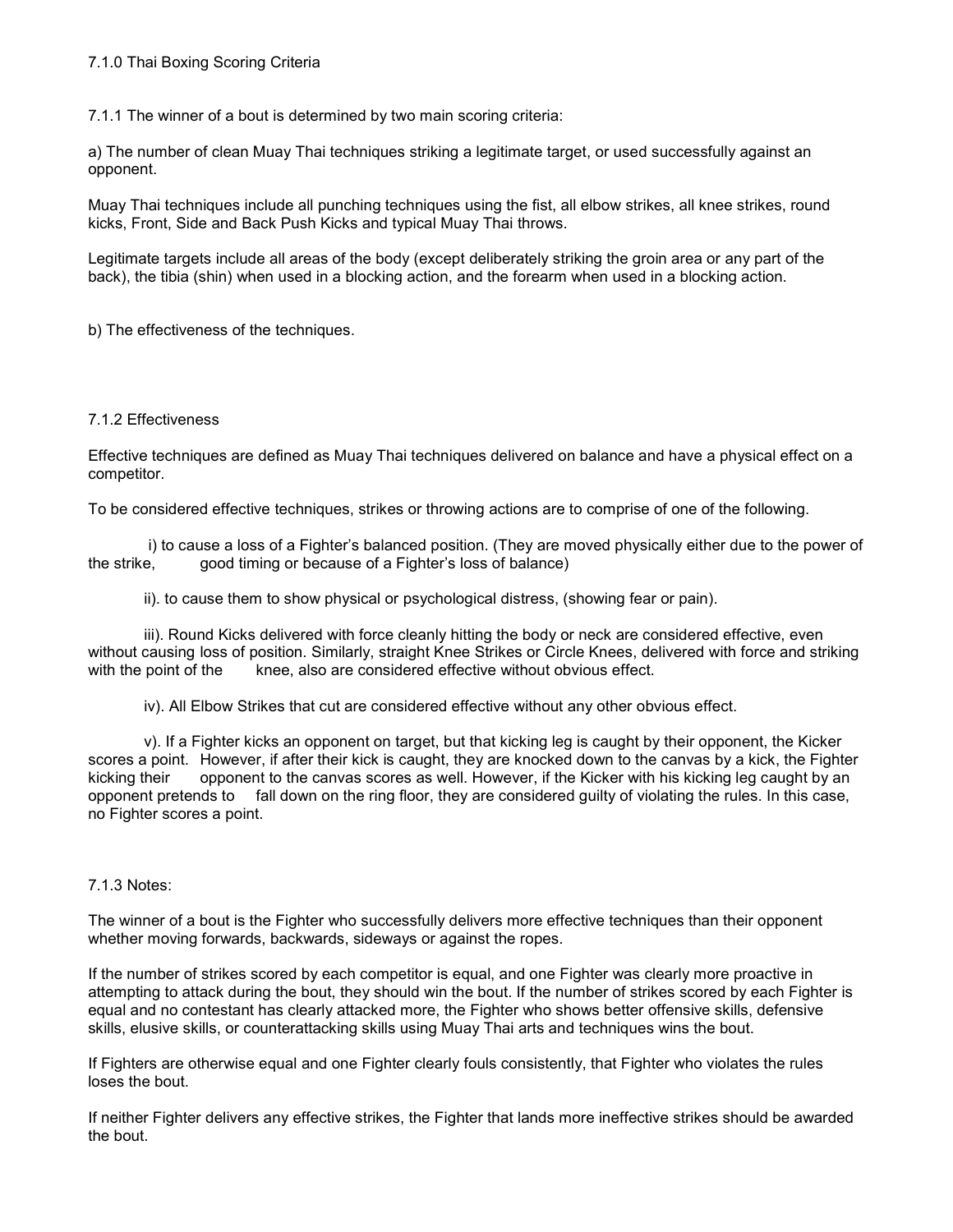#### 7.1.4 Fouls

Biting, head butting, eye poking, sticking out the tongue to taunt an opponent.

Using Judo and Wrestling throws.

Hyper-extending an opponent's spine using a "back breaking type hold" is to be considered a Foul.

 Catching an opponent's leg and pushing forwards more than two steps without either contestant using any attacking techniques.

After a Fighter gets their leg caught, they deliberately drop to the floor to avoid being hit.

Any knee strike to an opponent's groin cup is a foul. If the Referee considers this to be a forceful strike, they can award up to a maximum of three minutes to recover. After this period, if the injured Fighter refuses to continue, the Judges must decide whether it was a purposeful foul or an accidental foul. The rules for injuries are the same as for Full Contact (Section 5.2.5).

 Deliberately kicking upwards, targeting the protective cup is considered a Foul. However, if the protective cup is kicked accidentally when attempting to kick another target, this is not a foul and the injured Fighter must continue.

Disobeying the Referee's commands cannot be allowed, and will be treated as a Foul. Impeding an opponent from rising from the canvas or getting back into the ring is also to be considered a Foul.

#### 7.1.5 Scoring procedure for the contest

A Full ten (10) points are given to the winner of the round and his opponent may be given 9 - 8 - 7 points in proportion.

- a) For an even round, both boxers score full ten (10) points (10:10)
- b) The winner scores ten (10) points and the loser scores nine (9) points (10:9)
- c) The clear winner of a round scores ten (10) points and the loser scores eight (8) points (10:8)
- d) The winner of a round with his opponent having been counted once in that round scores ten (10) points and the loser scores eight (8) points (10:8).
- e) The clear winner of a round with his opponent having been counted once in that round scores ten (10) points and the loser scores seven (7) points (10:7)
- f) The winner of a round with his opponent having been counted twice in that round scores ten (10) points and the loser scores seven (7) points (10:7)
- g) The Fighter who has been cautioned must not get full ten points in that round. The Referee's Caution can cost one (1) point each.

#### Protest

The individual judgements of the Referees/Judges are not subject to protests.

The decision of the official Doctor is not subject to protests.

Protests are only possible in the following cases, and may only be placed after depositing a fee of 100 EUR in cash with the area Supervisor or the head referee:

- 1. A proven agreement between the Judges/Referees
- 2. The mathematical addition of the scores is wrong
- 3. An obvious mix up between the Blue and Red corner occurs
- 4. The official WKF rules were violated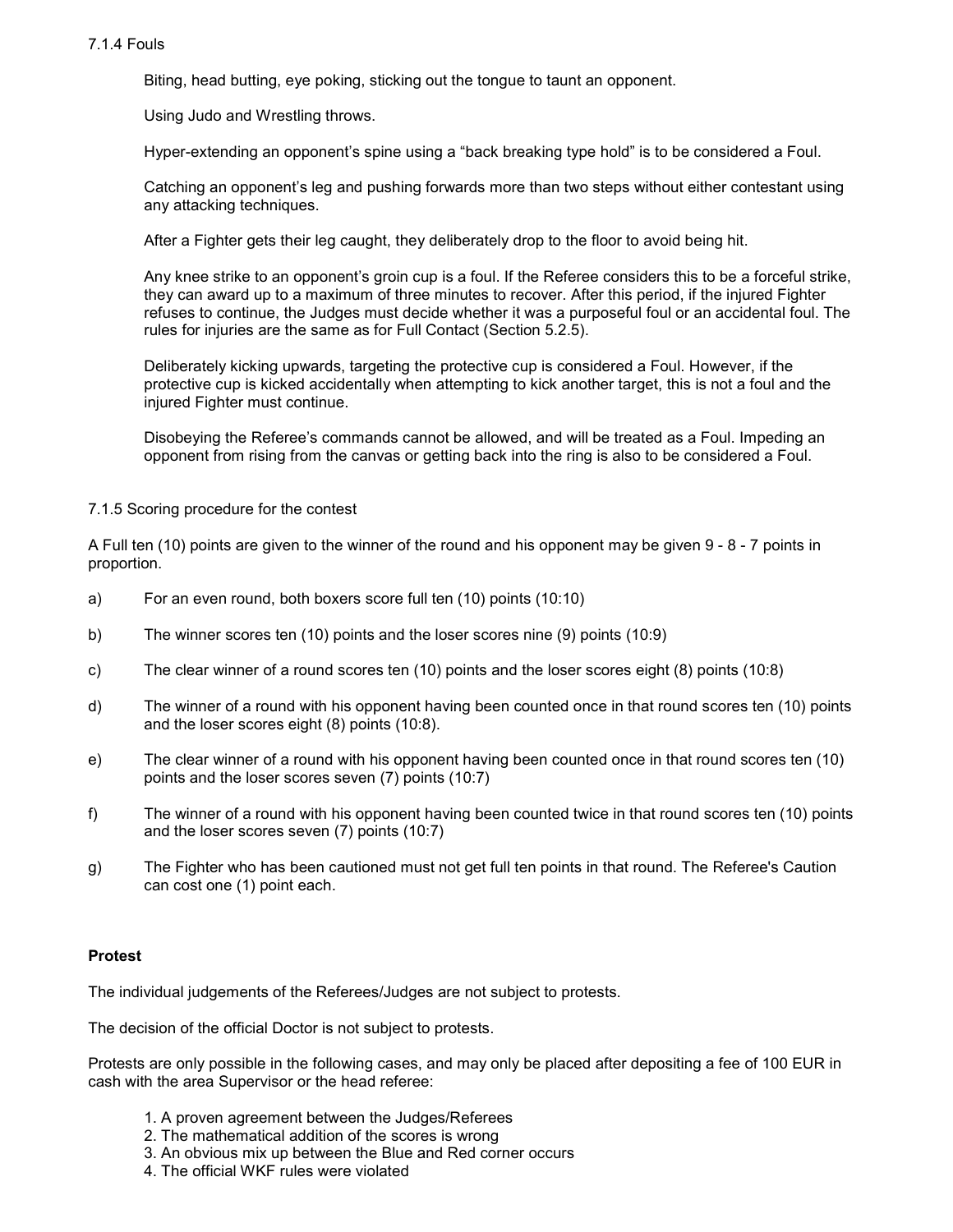Video recordings or any photographic media cannot be used to justify a protest. Any type of recording is not evidence in a dispute and cannot be submitted as such.

A protest does not hinder the ongoing of a competition. The Head Referee can though interrupt the continuation of the fights for a short period, if the result of the protest has a significant influence on the proceedings.

After hearing protest from both parties and the Referee involved, the Head Referee makes the final decision. No further discussion shall continue on the subject at the venue. Any further disputes must be emailed within seven days of the incident to **office@wkfworld.com** where the matter can be taken further. Any monies lost due to the decision of the Head Referee at the venue, shall be retained until a decision by the IRC has been reached.

Any dispute must be made without aggression, and only by the team manager or coach of the fighter. Any other presence will only be at the invitation of the Head Referee. After hearing both sides, he must only make his/her decision based upon the WKF rules.

The protest fees, if the protest is not successful, shall flow into the general account of the IRC for future Referee training and development. If in the case of a protest being put in after the competition, the IRC then makes the decision after hearing protest from both parties and the referee involved. The national federation has a limit of 30 days to make a statement in a matter of protest. If the decision of protest leads to a loss of a continental (European, African, Asian etc.) - or World Title, the final decision can only be given by the IRC. All monies shall be returned in the case of a successful protest.

# PRO-AM fighting rules

amateur.wkfworld.com

The rules for this style are as per all ring sport divisions except for…

# PRO-AM TITLE FIGHT SPECIFICS

For any PRO-AM title fights are same regulations valid like in WKF pro ring sports, the usual title fight minimum requirements.

Any male / female amateur (non professional fighter), listed in the amateur World ranking can fight for any PRO-AM title, in the age from  $16<sup>th</sup>$  to  $35<sup>th</sup>$ . Any PRO-AM title fight is always without head guard.

Any professional fighter ranked in the pro World ranking cannot fight for PRO-AM title.

Any PRO-AM title fight is possible in all 4 ring sport divisions, amateur weight categories are valid.

full contact lowkicks K-1 rules Muay Thai

Any new PRO-AM Champion and his opponent are still amateur fighters and don't lose their amateur status. Fighting time for any PRO-AM title fight male / female 5 rounds 2 minutes, one minute break. There is how ever no extra round.

Every fighter must have current valid WKF sporting pass / fighter licence to fight for the WKF PRO-AM title. Official weigh-in should be done a day before the fight. Both fighters on the same scale at the same time. Both coaches and the appointed WKF Supervisor must attend the weight in.